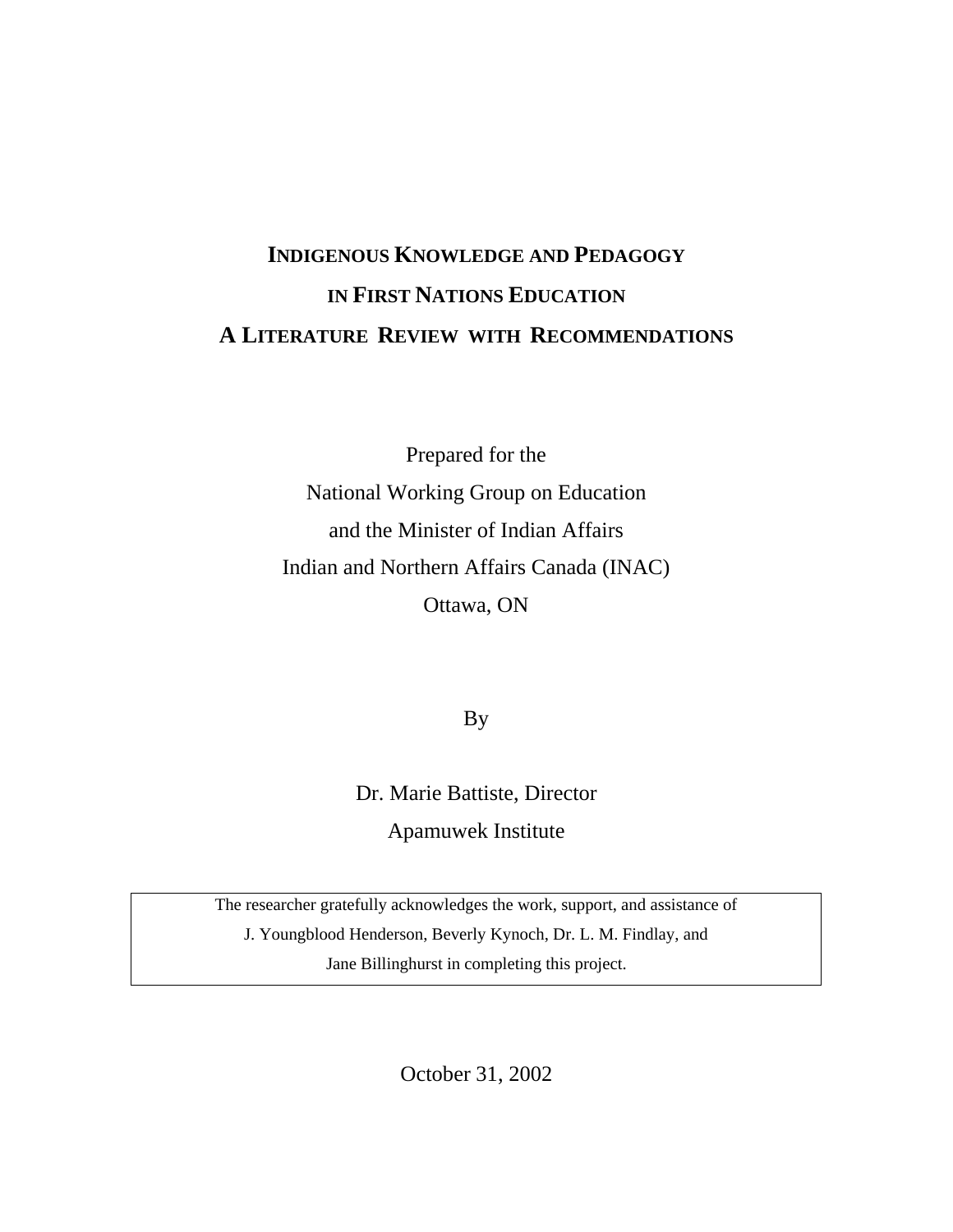#### *PURPOSE*

This paper responds to the Government of Canada's working partnership with First Nations to improve the quality of Aboriginal life and education in Canada through the Education Renewal Initiative. It reviews the literature that discusses Indigenous<sup>1</sup> knowledge and how it is handed down from generation to generation, and it outlines for the National Working Group on Education and the Minister of Indian Affairs the educational framework and recommended steps required to improve and enhance First Nations educational outcomes.

First, a couple of points must be made about the effectiveness of conducting a literature review on Indigenous knowledge. The first point is that in the European (or Eurocentric) knowledge system, the purpose of a literature review is to analyze critically a segment of a published topic. Indigenous knowledge comprises the complex set of technologies developed and sustained by Indigenous civilizations. Often oral and symbolic, it is transmitted through the structure of Indigenous languages and passed on to the next generation through modeling, practice, and animation, rather than through the written word. In the context of Indigenous knowledge, therefore, a literature review is an oxymoron because Indigenous knowledge is typically embedded in the cumulative experiences and teachings of Indigenous peoples rather than in a library. The second point is that conducting a literature review on Indigenous knowledge implies that Eurocentric research can reveal an understanding of Indigenous knowledge. The problem with this approach is that Indigenous knowledge does not mirror classic Eurocentric orders of life. It is a knowledge system in its own right with its own internal consistency and ways of knowing, and there are limits to how far it can be comprehended from a Eurocentric point of view. Having said that, literature on the topic of Indigenous knowledge and pedagogy does exist, although it is limited in scope and depth, particularly in the Canadian context.<sup>2</sup> However, it does attempt to clarify the nature of Indigenous knowledge, its framework, and its contributions to educational reform and disciplinary research.

The objective of this paper is to describe and evaluate significant work done on Indigenous knowledge and pedagogy in First Nations education so policy makers may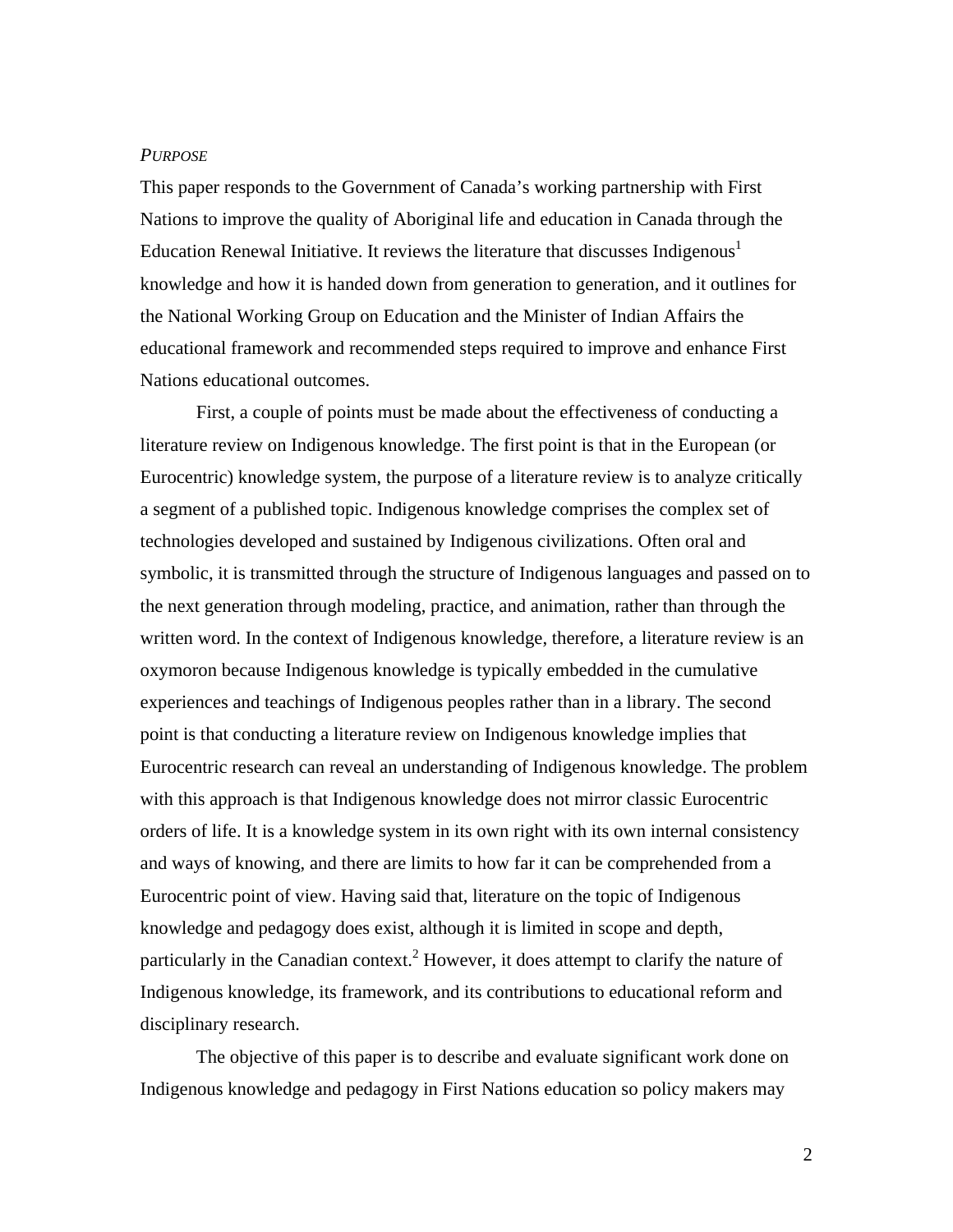understand the context of First Nations educational reforms. The paper also explains the ethics of and criteria for understanding and researching Indigenous knowledge and for integrating it into the classroom. The paper concludes by setting out the educational frameworks that are needed in First Nations education to provide a firm basis for action and guidance in relation to outcomes.

This paper offers three parts, an appendix and a bibliography. Part One seeks to clarify the theoretical frameworks that have been developed to understand Indigenous knowledge, to provide some insight into the reasons for the tensions between Indigenous and Eurocentric ways of knowing, and to point out the challenges these conflicts bring to educational systems. Part Two offers a discussion of educational pedagogy and innovative programming found to address the challenges of Indigenous knowledge; and Part Three summarizes the report and explores recommendations and future directions that the Minister may pursue in improving First Nations education and quality of life. Unfortunately, this paper cannot assess the innovative programs now using Indigenous knowledge in First Nations schools as this assessment requires extensive evaluative research at the local and national level; however, this paper does include an appendix that lists some of the limited materials and curricula available in print and on the internet that have had their content developed with input from elders. It also includes a comprehensive bibliography of literature reviewed.

#### **PART I***.* **INDIGENOUS KNOWLEDGE: THE COGNITIVE OTHER**

Indigenous knowledge is a growing field of inquiry, both nationally and internationally, particularly for those interested in educational innovation. The question "What is Indigenous knowledge?" is usually asked by Eurocentric scholars seeking to understand a cognitive system that is alien to them. The greatest challenge in answering this question is to find a respectful way to compare Eurocentric and Indigenous ways of knowing and include both into contemporary modern education. Finding a satisfactory answer to this question is the necessary first step in remedying the failure of the existing First Nations educational system<sup>3</sup> and in bringing about a blended educational context that respects and builds on both Indigenous and Eurocentric knowledge systems.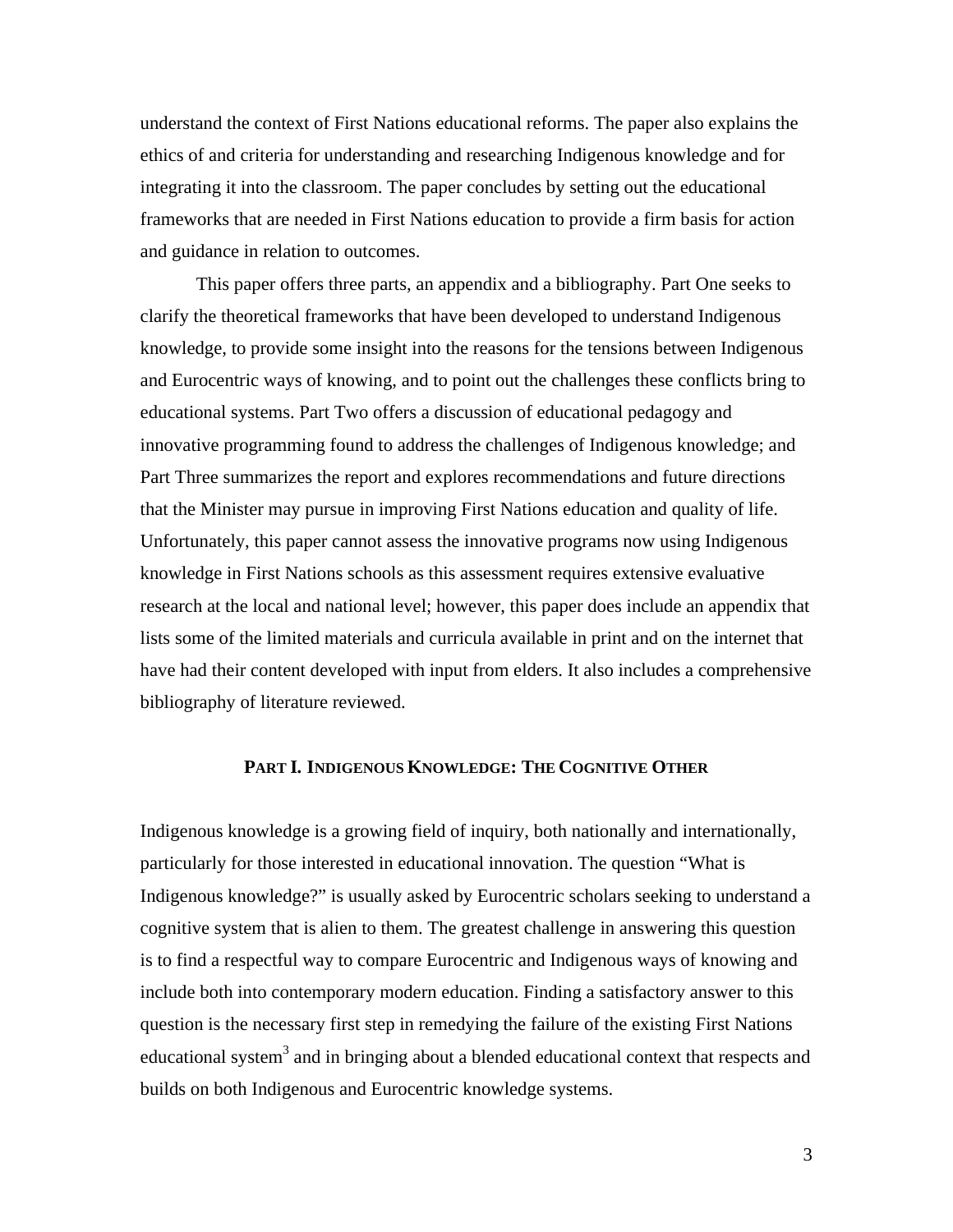Whether or not it has been acknowledged by the Eurocentric mainstream, Indigenous knowledge has always existed. The recognition and intellectual activation of Indigenous knowledge today is an act of empowerment by Indigenous people. The task for Indigenous academics has been to affirm and activate the holistic paradigm of Indigenous knowledge to reveal the wealth and richness of Indigenous languages, worldviews, teachings, and experiences, all of which have been systematically excluded from contemporary educational institutions and from Eurocentric knowledge systems. Through this act of intellectual self-determination, Indigenous academics are developing new analyses and methodologies to decolonize themselves, their communities, and their institutions.<sup>4</sup>

Eurocentric thought asserts that only Europeans can progress and that Indigenous peoples are frozen in time, guided by knowledge systems that reinforce the past and do not look towards the future.<sup>5</sup> Several strategies have been used to reinforce the myth that regions outside Europe contribute nothing to the development of knowledge, humanities, arts, science, and technology. These strategies include the blind reliance on and citation of Greco-Roman references despite the fact that the Greek alphabet is largely of Syrian/Lebanese origin; the manipulation of dates and demotion in importance of non-European knowledge such as Mayan, Hindu, and Arabic numerals, the concept of zero and algebraic notations, the use of decimals, and the solution of complex equations; the Europeanization of the names of outstanding scientists and their devices, scientific documents, and processes to undermine equal and fair assessment of the global history of knowledges (for instance, a comet identified by the Chinese as early as 2,500 years ago is attributed to Haley); and the classification and trivialization of non-European science and technological innovations and invention as "art."<sup>6</sup>

These strategies have caused Indigenous peoples to be viewed as backward and as passive recipients of European knowledge. Indigenous knowledge became invisible to Eurocentric knowledge, to its development theories, and to its global science. Consequently, Indigenous knowledge was not captured and stored in a systematic way by Eurocentric educational systems. Indeed, in some cases there has been a concerted push to erase it. The persistent and aggressive assimilation plan of the Canadian government and churches throughout the past century, the marginalization of Indigenous knowledge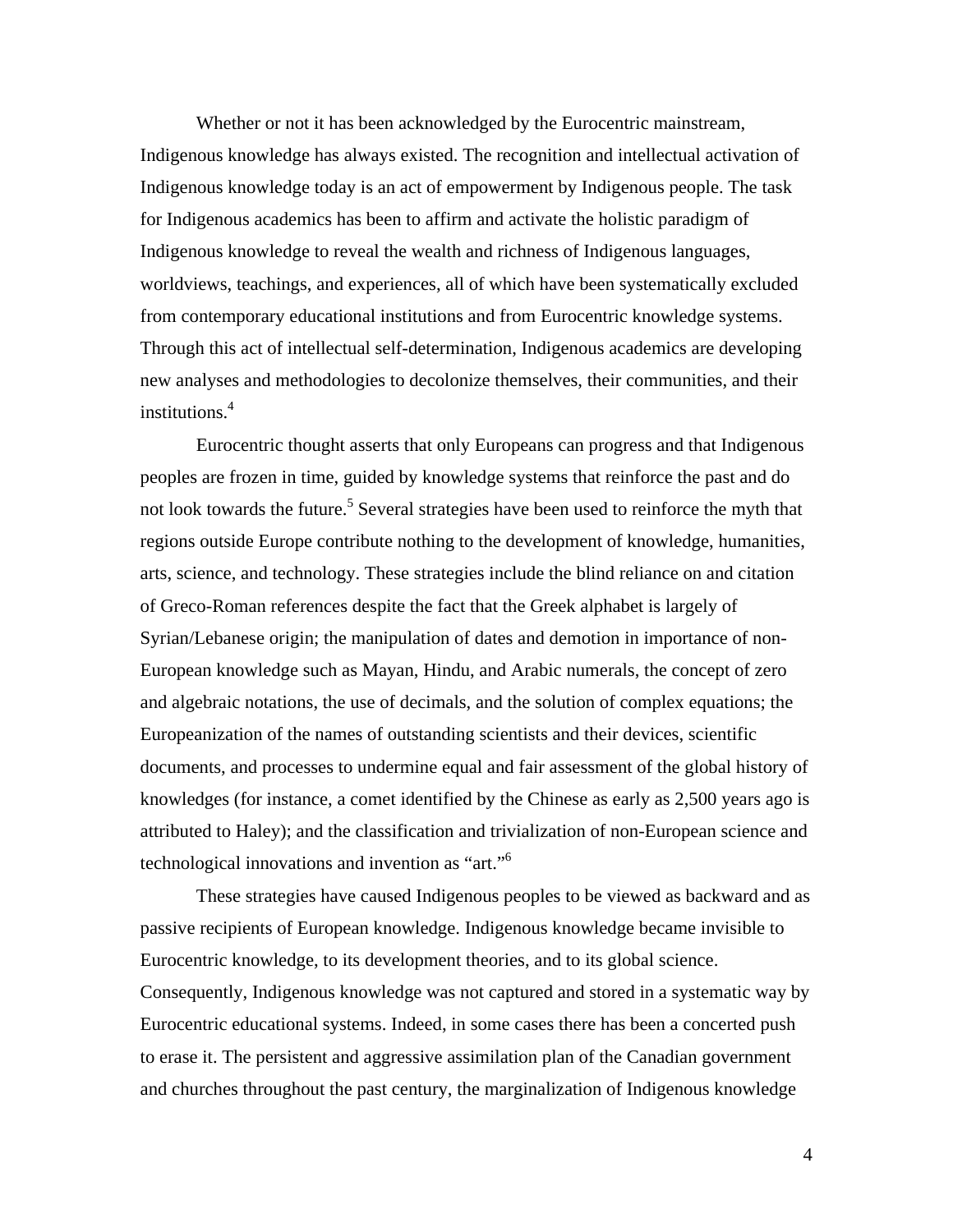in educational institutions committed to Eurocentric knowledge, and the losses to Aboriginal languages and heritages through modernization and urbanization of Aboriginal people have all contributed to the diminished capacity of Indigenous knowledge, with the result that it is now in danger of becoming extinct.

The reversal of this process by Indigenous scholars was and remains a direct consequence of their extended experience of and learning in the condescending Eurocentric educational system. For as long as Europeans have sought to colonize Indigenous peoples, Indigenous knowledge has been understood as being in binary opposition to "scientific," "western," "Eurocentric," or "modern" knowledge. Eurocentric thinkers dismissed Indigenous knowledge in the same way they dismissed any sociopolitical cultural life they did not understand: they found it to be unsystematic and incapable of meeting the productivity needs of the modern world. Yet, Indigenous scholars discovered that when they tried to use European knowledge to unravel the challenges faced by their people, they met with contradiction and failure, and they began to question the supremacy of Eurocentric thought. In their quest to help their people, Indigenous scholars and professionals turned to ancient knowledge and teachings to restore control over Indigenous development and capacity building. They sought answers within the rich treasure that has played such an important role in building their unity and dignity: the neglected knowledge and teachings of the elders.

Indigenous scholars discovered that Indigenous knowledge is far more than the binary opposite of western knowledge. As a concept, Indigenous knowledge benchmarks the limitations of Eurocentric theory -- its methodology, evidence, and conclusions - reconceptualizes the resilience and self-reliance of Indigenous peoples, and underscores the importance of their own philosophies, heritages, and educational processes. Indigenous knowledge fills the ethical and knowledge gaps in Eurocentric education, research, and scholarship. By animating the voices and experiences of the cognitive "other" and integrating them into the educational process, it creates a new, balanced centre and a fresh vantage point from which to analyze Eurocentric education and its pedagogies.

A generation of Indigenous graduate students has successfully exposed the Eurocentric prejudices against Indigenous ways of knowing and the Eurocentric biases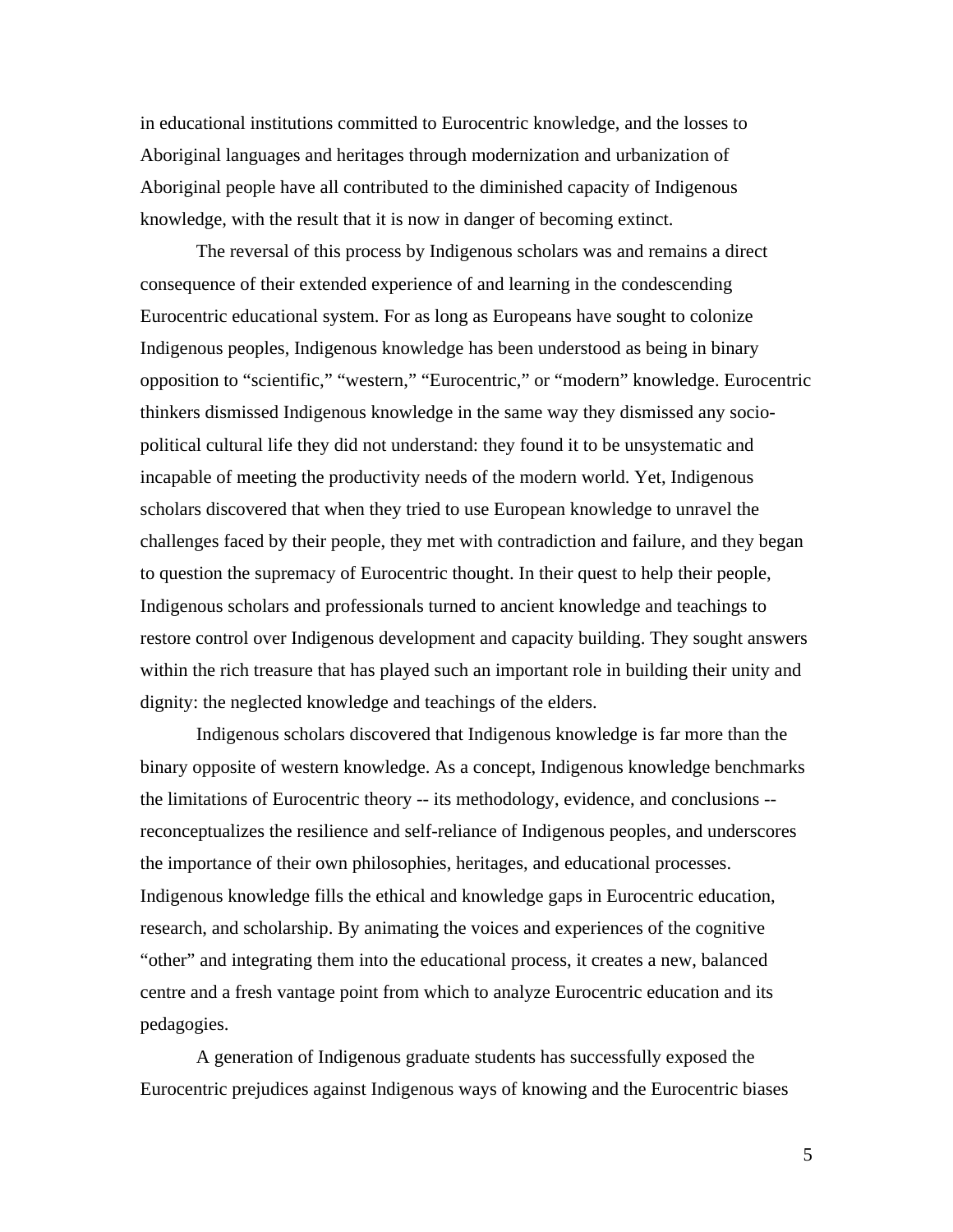that associated Indigenous thought with the barbaric, the primitive, and the inferior. Along with Indigenous undergraduates, these graduate students have activated a renewed interest in Indigenous knowledge in every Eurocentric discipline and profession. For example, in Canadian law the courts' acceptance of concepts of Aboriginal rights and title are directly related to Indigenous students' and peoples' respect for Indigenous law. In the arts, sciences, and education, these same concepts are categorized into Indigenous knowledge and pedagogy.<sup>7</sup>

Since the 1970s, international and national fields of enquiry and innovation have validated the usefulness and significance of Indigenous knowledge. In Canada, the Royal Commission on Aboriginal Peoples, building on many studies that preceded it, $^8$  has unequivocally stated the importance of Indigenous knowledge. Since the Royal Commission released its reports in the early 1990s, more and more literature has challenged the suppression of Indigenous knowledge and has underscored the importance of bringing it into the mainstream to establish a body of knowledge that can be drawn on for the common good. In the last decade of twentieth century, the acceptance of Indigenous knowledge by scholars and policy makers generated an explosive growth in the number of publications on the relevance of Indigenous knowledge in a variety of policy sectors and academic disciplines. International policy makers developed principles and guidelines for protecting Indigenous knowledge from predators and biopiracy,  $9$  and Indigenous knowledge and its pedagogies have generated a decolonizing and rethinking of education for Indigenous peoples.<sup>10</sup> The new theoretical and methodological paradigms that have been created to understand Indigenous knowledge have illustrated its role in creating shared capacities that can alleviate poverty and create sustainable development.<sup>11</sup> Today, the literature animates the fundamental theory and methods of Indigenous knowledge as a means to accord its protection and to raise its social value and its status as a system of knowledge, while Indigenous scholars generate the necessary intellectual space to create a conceptual and analytical framework for its development.<sup>12</sup>

All this activity has made Indigenous education a highly contested terrain. The traditional Eurocentric view of Indigenous peoples and their heritage as exotic objects that have nothing to do with science and progress now competes with a developing intellectual nexus of postcolonial and poststructural theories that underscores the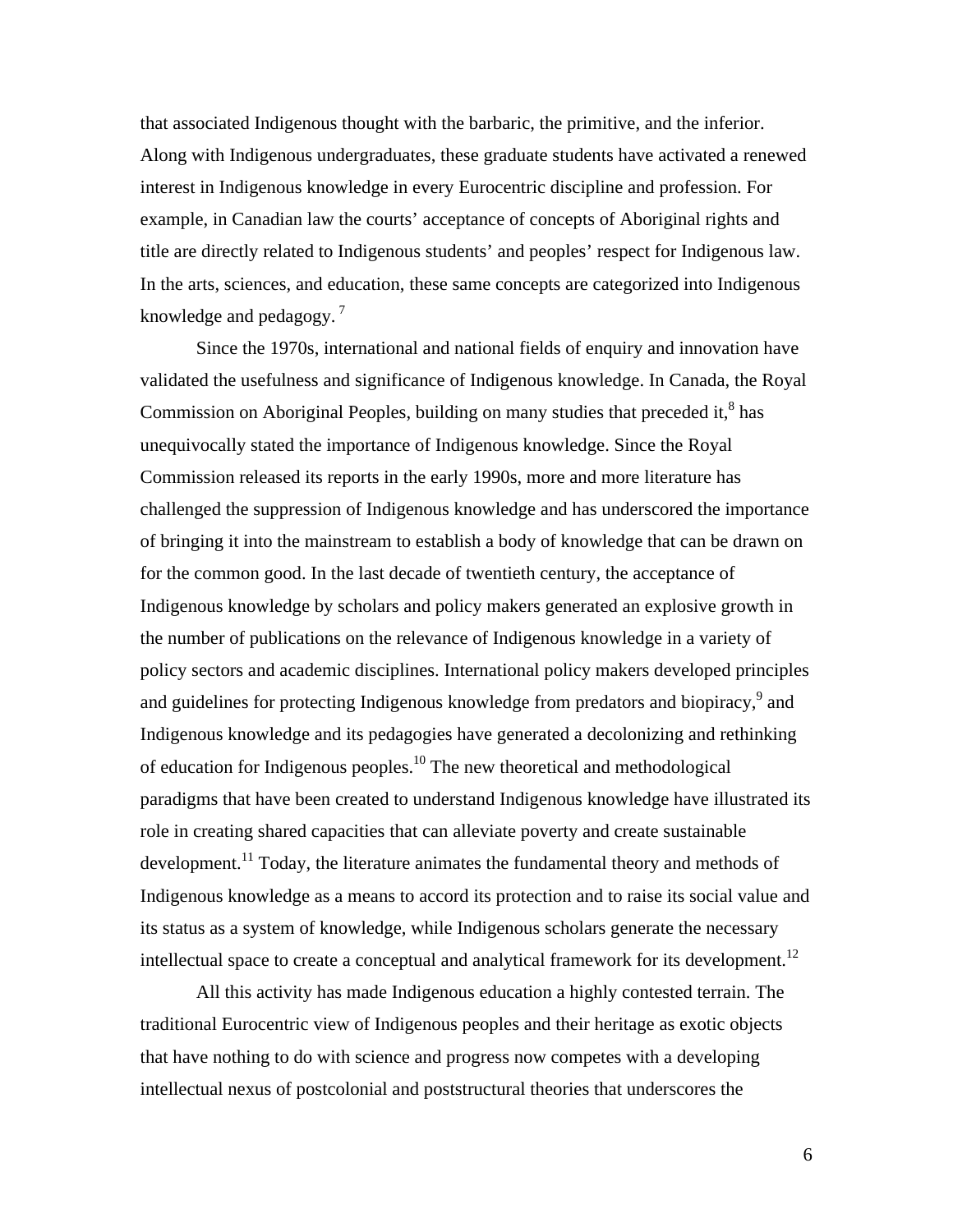importance of Indigenous knowledge and languages. The renewed interest in Indigenous knowledge has sparked a reconsideration of the universal value of Eurocentric knowledge, which requires a reformulation of the legitimate conditions for Indigenous education.<sup>13</sup> Such rethinking of education from the perspective of Indigenous knowledge and learning styles is of crucial value to both Indigenous and non-Indigenous educators who seek to understand the failures, dilemmas, and contradictions inherent in past and current educational policy and practice for First Nations students. The immediate challenge is how to balance colonial legitimacy, authority, and disciplinary capacity with Indigenous knowledge and pedagogies.

Indigenous knowledge has been exposed as an extensive and valuable knowledge system. According to the categories used by Eurocentric knowledge, it is a transcultural (or intercultural) and interdisciplinary source of knowledge that embraces the contexts of about 20 percent of the world's population. Indigenous knowledge is systemic, covering both what can be observed and what can be thought. It compromises the rural and the urban, the settled and the nomadic, original inhabitants and migrants. Other names for Indigenous knowledge (or closely related concepts) are "folk knowledge," "local knowledge or wisdom," "non-formal knowledge," "culture," "indigenous technical knowledge," "traditional ecological knowledge," and "traditional knowledge."<sup>14</sup>

The standards for respecting Indigenous knowledge are better developed internationally than they are in Canada. The international standards include the United Nations' *Principles and Guidelines for the Protection of the Heritage of Indigenous Peoples,*<sup>15</sup> *Convention on Biological Diversity*<sup>16</sup> (and the continuing efforts of its secretariat), and *Science for the Twenty-First Century: A New Commitment*. <sup>17</sup> All of these instruments are central to helping to formulate Canada's agenda in First Nations education.<sup>18</sup>

Indigenous scholars and human rights experts in the United Nations Sub-Commission on the Elimination of Discrimination and Protection of Minorities have elaborated and ratified the *Principles and Guidelines for the Protection of the Heritage of Indigenous People*. These principles provide a holistic context and related research agenda for Indigenous knowledge. They acknowledge that the heritage of an Indigenous people is a complete knowledge system with its own concepts of epistemology, and its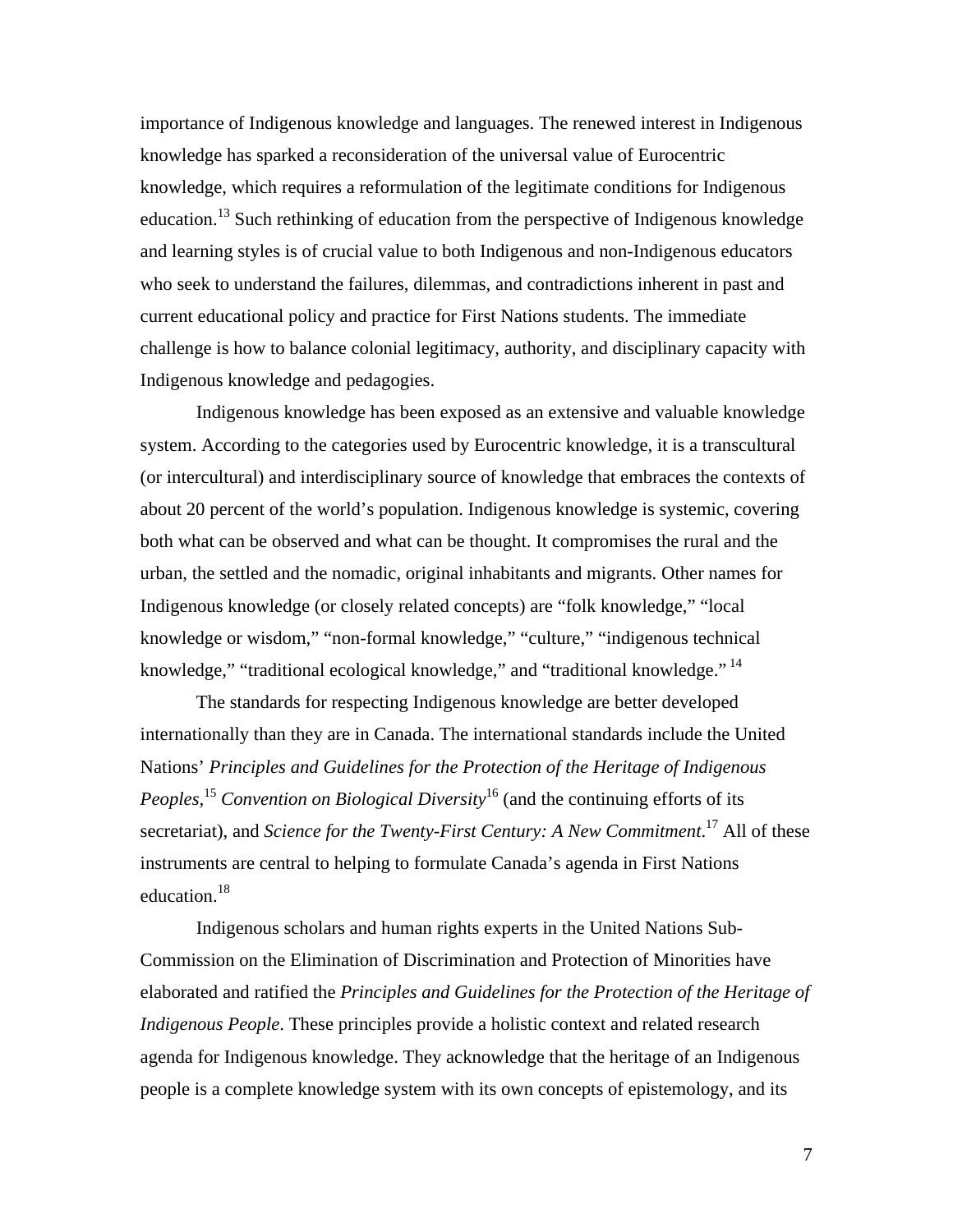own scientific and logical validity. They also acknowledge that diverse elements of an Indigenous people's heritage can be fully learned or understood only by means of the pedagogy traditionally employed by these peoples themselves.<sup>19</sup> Indigenous knowledge comprises all knowledge pertaining to a particular people and its territory, the nature or use of which has been transmitted from generation to generation.<sup>20</sup> This knowledge includes "all kinds of scientific, agricultural, technical and ecological knowledge, including cultigens, medicines and the rational use of flora and fauna.<sup> $21$ </sup> The principles elaborated by the UN sub-commission have been incorporated in the International Labor Organization Convention  $169<sup>22</sup>$  by the educational sector of UNESCO,<sup>23</sup> in the *Indigenous Treaty on the Declaration of Indigenous Rights*, <sup>24</sup> in the proposed *American Declaration on the Rights of Indigenous Populations*, <sup>25</sup> and in the *Quebec City Summit of Americas Action Plan* (2001).<sup>26</sup>

In the scientific arena, Indigenous scholars and advocates have stimulated an interest in the contribution of Indigenous knowledge to a better understanding of sustainable development. The United Nations Conference on Environment and Development, the Canadian International Institute for Sustainable Development (CIISD) and the Canadian International Development Agency (CIDA) have all entered this dialogue.<sup>27</sup> Knowledge of the environment is being lost in communities around the world, and there is an urgent need to conserve this knowledge to help develop mechanisms to protect the earth's biological diversity. The United Nations *Convention on Biological Diversity* recognizes the importance of Indigenous knowledge to the conservation and sustainable use of biological diversity, acknowledges the contributions of Indigenous knowledge as innovative approaches to environmental studies, and recognizes the validity of Indigenous science. It also recognizes the value of Indigenous knowledge, innovations, and practices to scientific knowledge, conservation studies, and sustainable development.<sup>28</sup> In 1999 the World Conference on Science, assembled under the aegis of the United Nations Educational, Scientific and Cultural Organization (UNESCO) and the International Council for Science (ICSU), urged governments to promote understanding of Indigenous knowledge systems. Conference participants requested the sciences to respect, sustain, and enhance traditional knowledge systems and recommended that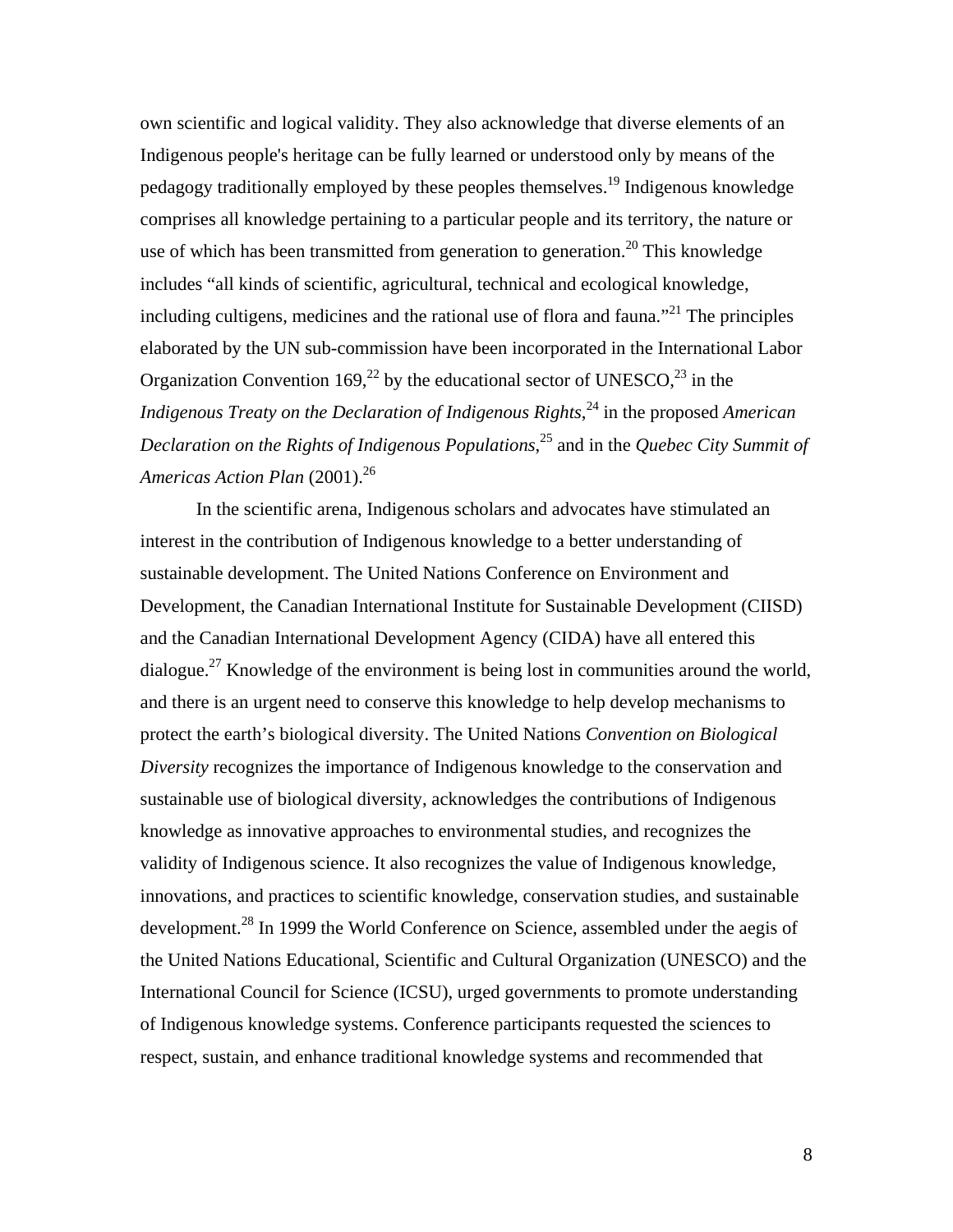scientific and traditional knowledge should be integrated into interdisciplinary projects dealing with links between culture, environment, and development.<sup>29</sup>

Canada has participated in, ratified, and affirmed most of the international obligations. However, Canada's educational institutions have largely ignored, and continue to ignore, Indigenous knowledge and pedagogy. In the educational crisis that has been articulated over the past thirty years, First Nations peoples have drawn attention to the value and importance of Indigenous knowledge in their Aboriginal and treaty right to education. The failures of the past have exposed the shortcomings of the Eurocentric monologue that has structured modern educational theory and practice. In forcing assimilation and acculturation to Eurocentric knowledge, modern governments and educational systems have displaced Indigenous knowledge. It is clear, however, that the exclusive use of Eurocentric knowledge in education has failed First Nations children.<sup>30</sup> Indigenous knowledge is now seen as an educational remedy that will empower Aboriginal students if applications of their Indigenous knowledge, heritage, and languages are integrated into the Canadian educational system.

Despite this realization, few universities across Canada have made Aboriginal education a mission or a priority. Few teacher training institutions have developed any insight into the diversity of the legal, political, and cultural foundations of Aboriginal peoples, often treating Indigenous knowledge as though it were a matter of multicultural and cross-cultural education. Consequently, when educators encounter cultural difference, they have very little theory, scholarship, research, or tested practice to draw on to engage Aboriginal education in a way that is not assimilative or racially defined, as opposed to being legally and politically shaped by constitutional principles of respect for Aboriginal and treaty rights.

Canadian courts have responded to the issue of Aboriginal rights by drawing on constitutional principles to reaffirm the right of Aboriginal people to have their rights respected and protected. It is time that educators did the same. The task, then, is to sensitize the western consciousness of Canadians in general and educators in particular to the colonial and neo-colonial practices that continue to marginalize and racialize Aboriginal students and to the unique rights and relationships Aboriginal people have in their homeland. If Indigenous knowledge and pedagogy are to be integrated effectively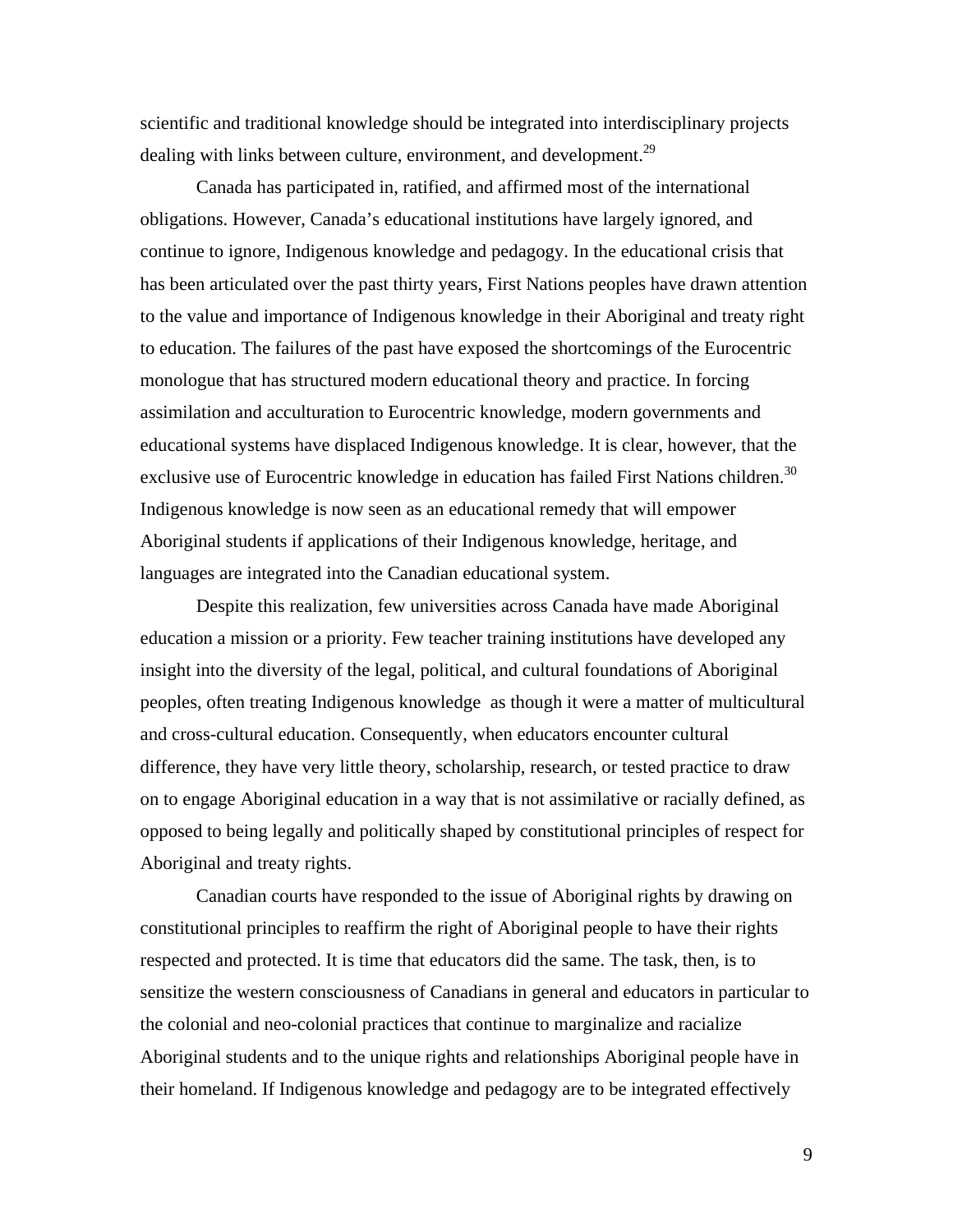into the national and provincial curricula, educators must be made aware of the existing interpretative monopoly of Eurocentric education and learn how the fundamental political processes of Canada have been laced with racism.

Recognizing the interpretative monopoly that Eurocentric thought reserves for itself is the key to understanding the new transdisciplinary quest to balance European and Indigenous ways of knowing. This academic effort seeks to identify relations between the two generalized perspectives of Eurocentric modernism (and postmodernism), and Indigenous knowledge (and postcolonialism). The contradictions, gaps, and inconsistencies between the two knowledge systems suggest that the next step needed in the quest is a deeper understanding of Indigenous knowledge. To date, Eurocentric scholars have taken three main approaches to Indigenous knowledge. First, they have tried to reduce it to taxonomic categories that are static over time. Second, they have tried to reduce it to its quantifiably observable empirical elements. And third, they have assumed that Indigenous knowledge has no validity except in the spiritual realm. None of these approaches, however, adequately explains the holistic nature of Indigenous knowledge or its fundamental importance to Aboriginal people.

In Eurocentric thought, Indigenous knowledge has often been represented by the familiar term "traditional knowledge," which suggests a body of relatively old data that has been handed down from generation to generation essentially unchanged.<sup>31</sup> Taking the immutability of Indigenous knowledge as a given, much Eurocentric research has focused on identifying knowledge, practices, and techniques used by Indigenous peoples, recording their local names, and cataloguing their reported uses.<sup>32</sup> In this taxonomic approach, it is the categorizer who decides whether a teaching, technology, or practice is Indigenous and unique to a given heritage or society, adopted from Eurocentric knowledge, or a blend of local and introduced components. Using these taxonomic studies, Eurocentric scholars provided definitions of Indigenous knowledge based on their partial framework, methodologies, and perspectives. Much effort was expended highlighting the differences between Eurocentric and Indigenous knowledge in terms of their respective ideological underpinnings, substance, methods, and so forth.<sup>33</sup> In the literature, these differences were highlighted by underscoring the superiority of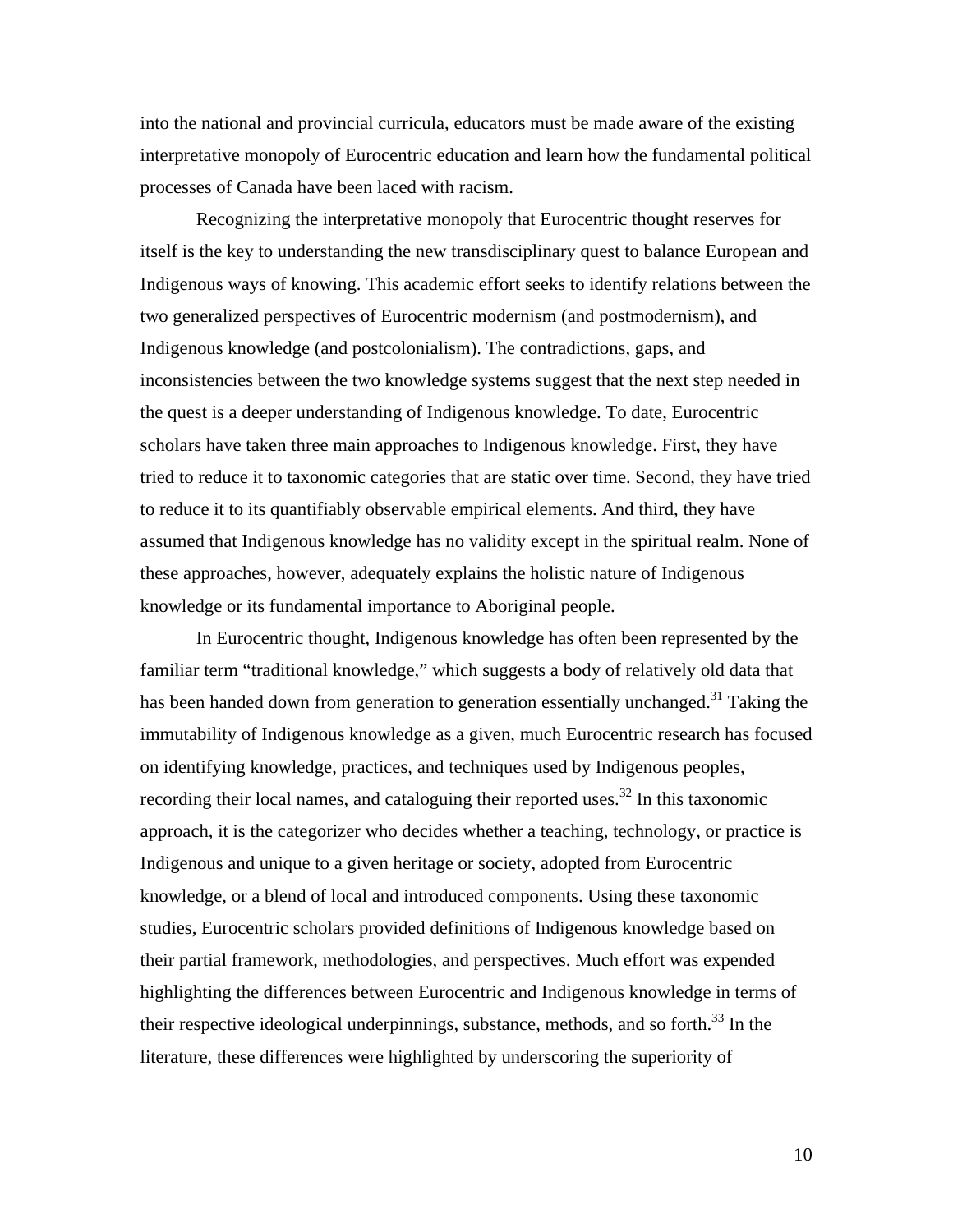Eurocentric knowledge and its classifications and the inferiority of Indigenous knowledge.

The taxonomic studies, however, did not generate any generally accepted definition of Indigenous knowledge. Many attempts were made, but most were confusing (or at least led to confusing applications) since not only did they tend to cast too wide a net, incorporating into the definition concepts that would not be considered part of Eurocentric knowledge, such as beliefs and value systems, but they also failed to recognize the holistic nature of Indigenous knowledge, which defies categorization. Indigenous knowledge is an adaptable, dynamic system based on skills, abilities, and problem-solving techniques that change over time depending on environmental conditions, making the taxonomic approach difficult to justify or verify. Most Indigenous scholars and educators have noted the practical and conceptual limitations of taxonomic categories posing as Indigenous knowledge. The subject is controversial, however, and cannot be resolved in this paper. What can be said is that focusing on the similarities between the two systems of knowledge rather than on their differences may be a more useful place to start when considering how best to introduce educational reform.

The second approach to Indigenous knowledge is illustrated by the Eurocentric definition of Indigenous knowledge as "the unique, traditional, local knowledge existing within and developed around the specific conditions of women and men Indigenous to a particular geographic area."<sup>34</sup> There is no doubt that the commercial value of Indigenous knowledge to modern scientists is its empirical content, but to treat local knowledge as merely empirical trivializes its significance to Indigenous peoples. It is an increasingly common approach, however. Some relatively recent work by scientists and conservation biologists has employed Indigenous people as a source of quantitative wildlife population data.<sup>35</sup> This approach assumes that Indigenous or First Nations people are good field observers of biophysical phenomena—that is, that they can be reliable data collectors for modern scientists. Indigenous knowledge is presumed to have been assembled a long time ago by a process of trial and error, and is now reduced to an unwritten canon that can be elicited from any capable local informant.

Another modern example of this second approach to Indigenous knowledge can be found in the Netherlands Organization for International Cooperation in Higher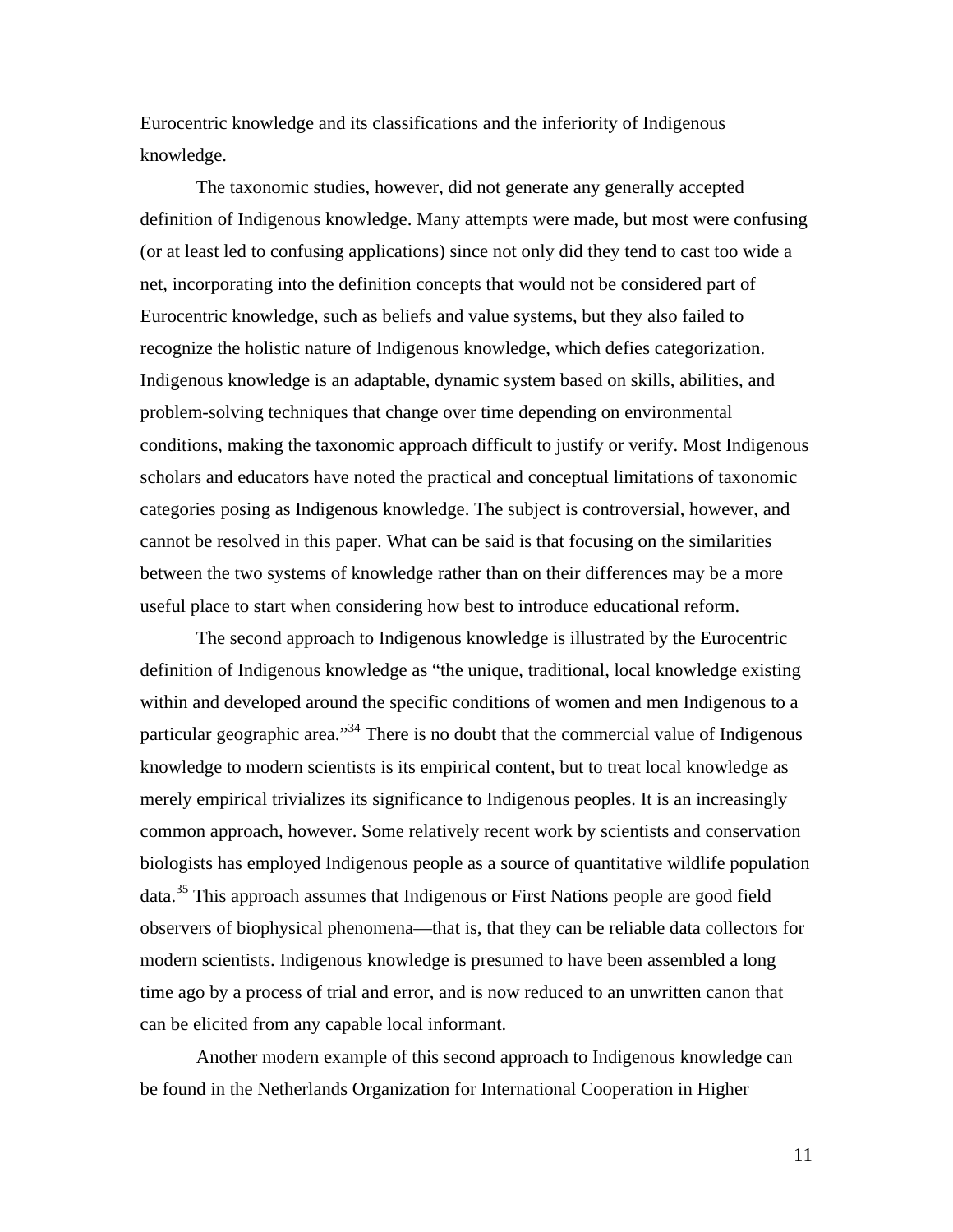Education for Indigenous Peoples, which has created a "dossier" on Indigenous knowledge to provide news and information about the contribution of science and technology to the needs of developing countries.<sup>36</sup> This dossier is part of a series of indepth guides that focus on key topical issues at the science-development interface with Indigenous knowledge and present the experiences and perspectives of those working in the field through analytical policy briefs and topical opinion articles. The organization also monitors the collection, application, and dissemination of Indigenous knowledge, ensuring the full participation of the local people involved. Although the aims of the organization are commendable, they are not evaluative.

A third approach to Indigenous knowledge has gone in the opposite direction, abandoning any concern for the empirical validity of Indigenous knowledge systems and treating them as purely normative or spiritual.<sup>37</sup> This approach, like the second approach discussed above, ignores the fact that within any Indigenous nation or community people vary greatly in what they know.<sup>38</sup> There are not only differences between ordinary folks and experts, such as experienced knowledge keepers, healers, hunters, or ceremonialists, there are also major differences of experience and professional opinion among the knowledge holders and workers, as we should expect of any living, dynamic knowledge system that is continually responding to new phenomena and fresh insights.

Unfortunately, this third approach to Indigenous knowledge includes many Indigenous scholars, who seem afraid that critical empiricism will somehow disprove or de-sanctify Indigenous knowledge and its pedagogy. Often, the argument is cloaked in the concept that Indigenous knowledge is "sacred," thus in some sense immutable and inviolable. This approach can be self-defeating. Donning the protective cloak of sanctity and religious freedom is an admission that Indigenous people are the hapless victims of biophysical forces that they can endure only as awesome mysteries. In other words, they are as ignorant and superstitious as Eurocentric observers have long maintained.

These three approaches illustrate the challenges of placing Indigenous knowledge within Eurocentric frameworks and disciplines. None of these Eurocentric perspectives acknowledges the extent to which Indigenous communities have their own knowledge holders and workers. Indigenous peoples have their own methods for classifying and transmitting knowledge, just as they have Indigenous ways of deriving a livelihood from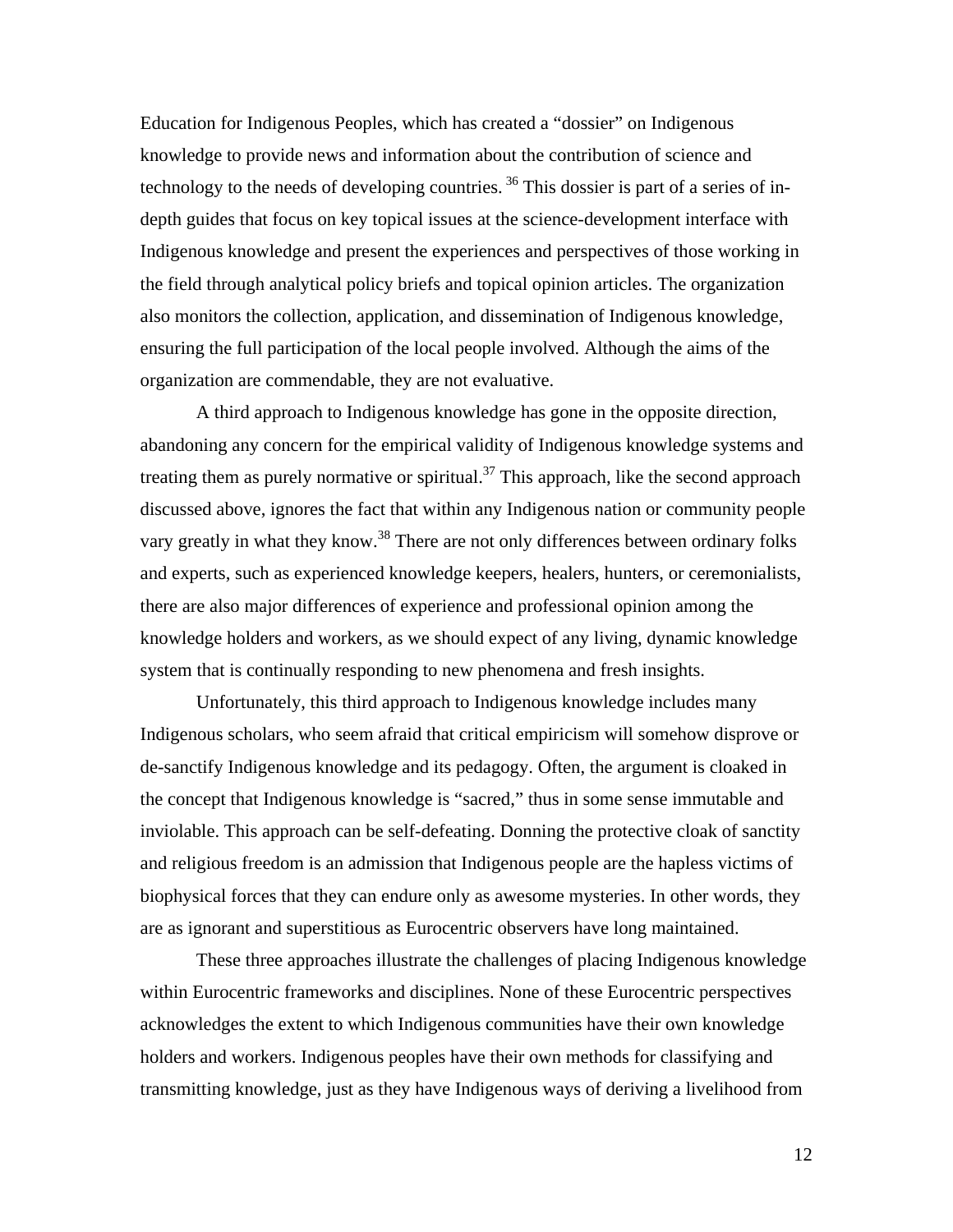their environment. Information, insight, and techniques are passed down and improved from one generation to another. Knowledge workers observe ecosystems and gather eyewitness reports from others so that they can continually test and improve their own systematic, predictive models of ecological dynamics. In the real world of changing ecosystems and changing diseases, knowledge holders and workers must adapt rapidly or lose credibility and status. To presume otherwise is to imply that the clients of such knowledge systems are either ignorant or very submissive: they are either incapable of recognizing an erroneous wildlife forecast or unsuccessful medical treatment, or they are unable to criticize their knowledge keepers.

Indigenous knowledge is also inherently tied to land, not to land in general but to particular landscapes, landforms, and biomes where ceremonies are properly held, stories properly recited, medicines properly gathered, and transfers of knowledge properly authenticated.<sup>39</sup> Ensuring the complete and accurate transmission of knowledge and authority from generation to generation depends not only on maintaining ceremonies, which Canadian law treats as art rather than science, but also on maintaining the integrity of the land itself.

Indigenous knowledge is constitutionally protected in Canada law as Aboriginal and treaty rights.<sup>40</sup> Indigenous knowledge is inexorable linked to Aboriginal and treaty rights under s. 35(1). As such, to ensure the continuity of Aboriginal customs and traditions, the Supreme Court of Canada has determined that a substantive Aboriginal right will normally include the incidental right to teach such a practice, custom and tradition to a younger generation.<sup>41</sup> Similar reasonable incident rights exist in treaty interpretation that would apply to education provisions. <sup>42</sup> Federal and provincial educational law, regulation, and practices have yet to implement or reconcile with the constitutional rights to teach Indigenous knowledge.

Indigenous knowledge is best protected under sections 35 and 52 of the *Constitution Act, 1982*. It cannot be adequately protected under Canadian copyrights and patents for intellectual or cultural property laws, which distinguish sharply between artistic works (with copyright and "neighboring rights" to artistic performances), commercially valuable symbols (with trademarks), and useful scientific knowledge (with patents). For example, a patent, a trademark, or a copyright cannot adequately protect a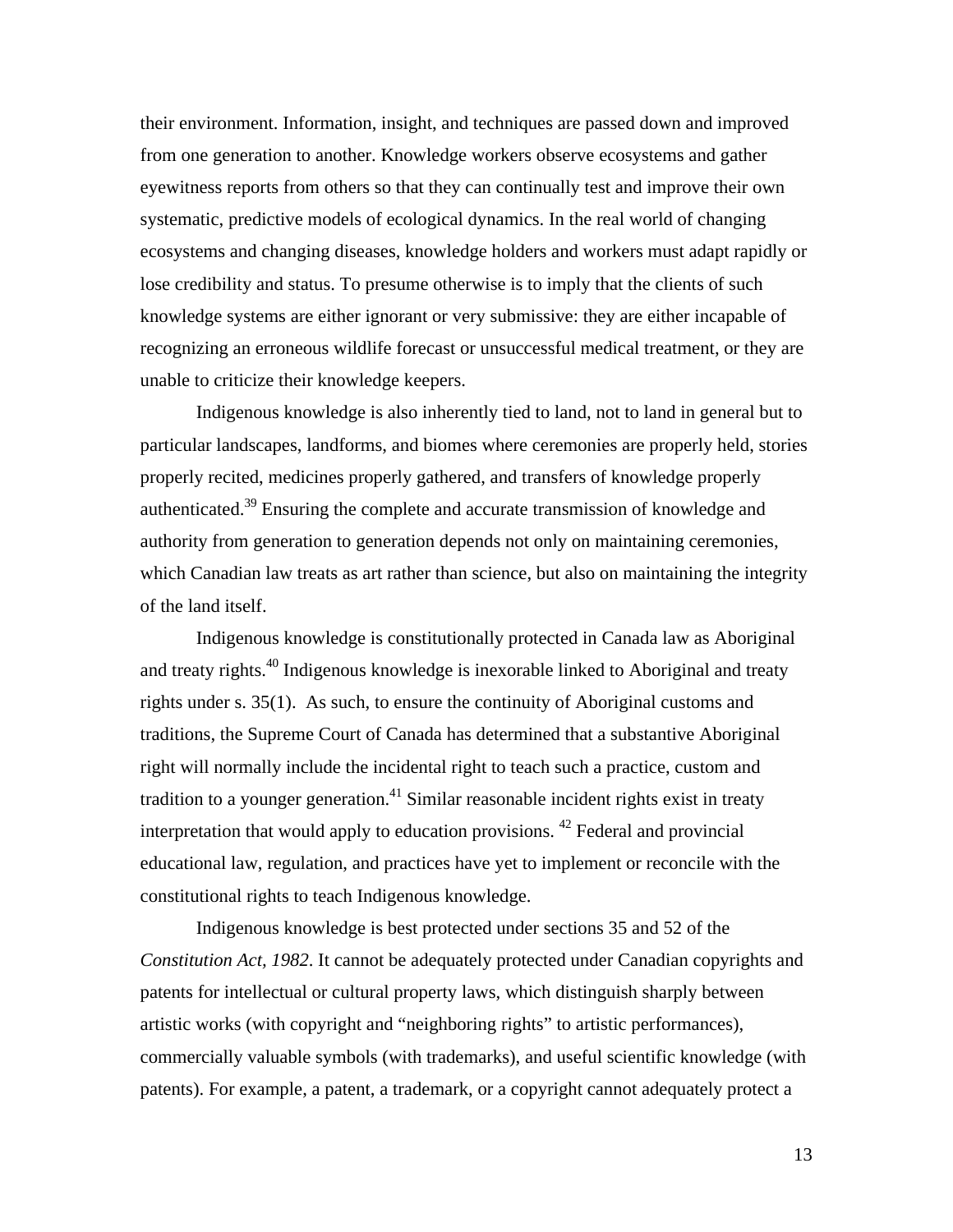ceremony that uses striking sacred-society symbolism to communicate empirical knowledge of medicinal plants. The medical knowledge may be patented, but the patent will expire in a matter of years. The text and music for the ceremony can be recorded (or "fixed") and copyrighted, but only the recorded version will be protected and only for the lifetimes of the performers plus fifty years. The symbols can be protected as trademarks forever, but their significance will be diminished when they are taken out of context.

Indigenous knowledge thus embodies a web of relationships within a specific ecological context; contains linguistic categories, rules, and relationships unique to each knowledge system; has localized content and meaning; has established customs with respect to acquiring and sharing of knowledge (not all Indigenous peoples equally recognize their responsibilities); and implies responsibilities for possessing various kinds of knowledge. In the context of the Education Renewal Initiative, the dissemination of Indigenous knowledge should be targeted towards current First Nations students and to the next generation, ensuring that the study and development of Indigenous knowledge and the skills of their ancestors are valued and available in both the sciences and the humanities. Young students must feel that it is rewarding to pursue careers based on the traditional knowledge of their forebears.

#### PART II INDIGENOUS KNOWLEDGE AND KNOWING

#### **STRUCTURE AND DIVERSITY**

As diverse as Indigenous peoples are in Canada and beyond, so also are their ways of knowing and learning. Their stories of Creation and their psychological connectedness to their cosmology play a determining role in how Indigenous peoples envision themselves in relation to each other and to everything else. Knowledge is not secular. It is a process derived from creation, and as such, it has a sacred purpose. It is inherent in and connected to all of nature, to its creatures, and to human existence. Learning is viewed as a life-long responsibility that people assume to understand the world around them and to animate their personal abilities. Knowledge teaches people how to be responsible for their own lives, develops their sense of relationship to others, and helps them model competent and respectful behaviour. Traditions, ceremonies, and daily observations are all integral parts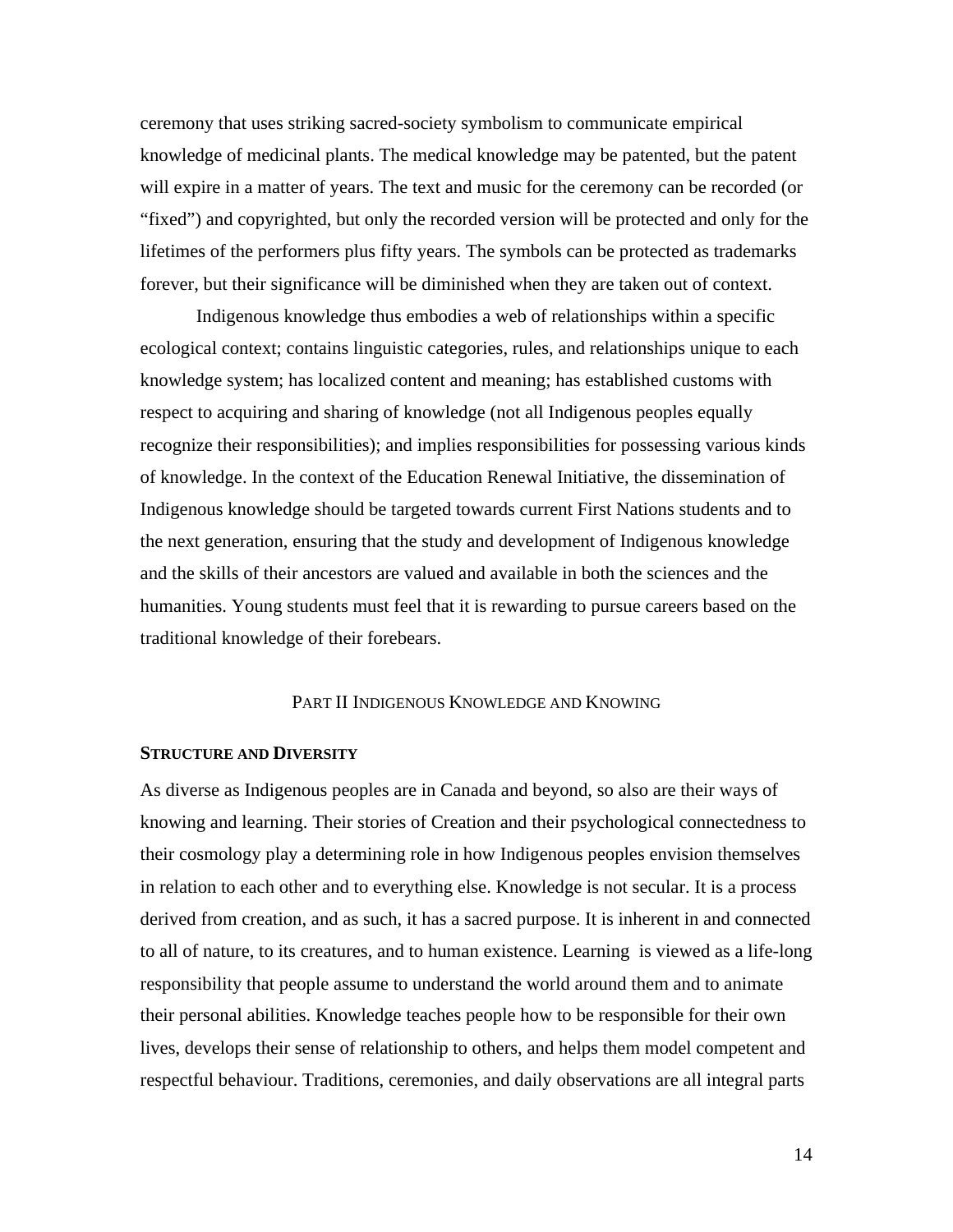of the learning process. They are spirit-connecting processes that enable the gifts, visions, and spirits to emerge in each person.

Creation endows people with sacred gifts that emerge in different developmental stages of their lives, slowly enabling them to find their places in the great cosmos and in their national traditions and ethos. Individual development is not predetermined or based simply on cause and effect. Rather, inherent talents and capabilities are animated when people are faced with life decisions and situations. One Saulteaux Ojibwa story holds that when people are born, their spirits are in shock from leaving their loving world to come to this world, and they remain suspended until they receive nourishment from this life.<sup>43</sup> People must know their own gifts and capabilities, strengths and weaknesses, interests and limits to be able to develop their self-esteem and concept of self. Self-knowledge and transmitted teachings are equally important, and people cannot effectively learn their purpose and actualize that purpose unless they receive both.

Indigenous teachings provide that every child, whether Aboriginal or not, is unique in his or her learning capacities, learning styles, and knowledge bases. Knowledge is not what some possess and others do not; it is a resourceful capacity of being that creates the context and texture of life. Thus, knowledge is not a commodity that can be possessed or controlled by educational institutions, but is a living process to be absorbed and understood.

The first principle of Aboriginal learning is a preference for experiential knowledge. Indigenous pedagogy values a person's ability to learn independently by observing, listening, and participating with a minimum of intervention or instruction. This pattern of direct learning by seeing and doing, without asking questions, makes Aboriginal children diverse learners. They do not have a single homogenous learning style as generalized in some teaching literature from the 1970s and 1980s. Teachers need to recognize that they must use a variety of styles of participation and information exchanges, adapt their teaching methods to the Indigenous styles of learning that exist, and avoid over-generalizing Aboriginal students' capabilities based on generalized perceived cultural differences. To maximize participation of Aboriginal students in the educational process, teachers need to experiment with teaching opportunities to connect with the multiple ways of knowing these students have and multiple intelligences.<sup>44</sup>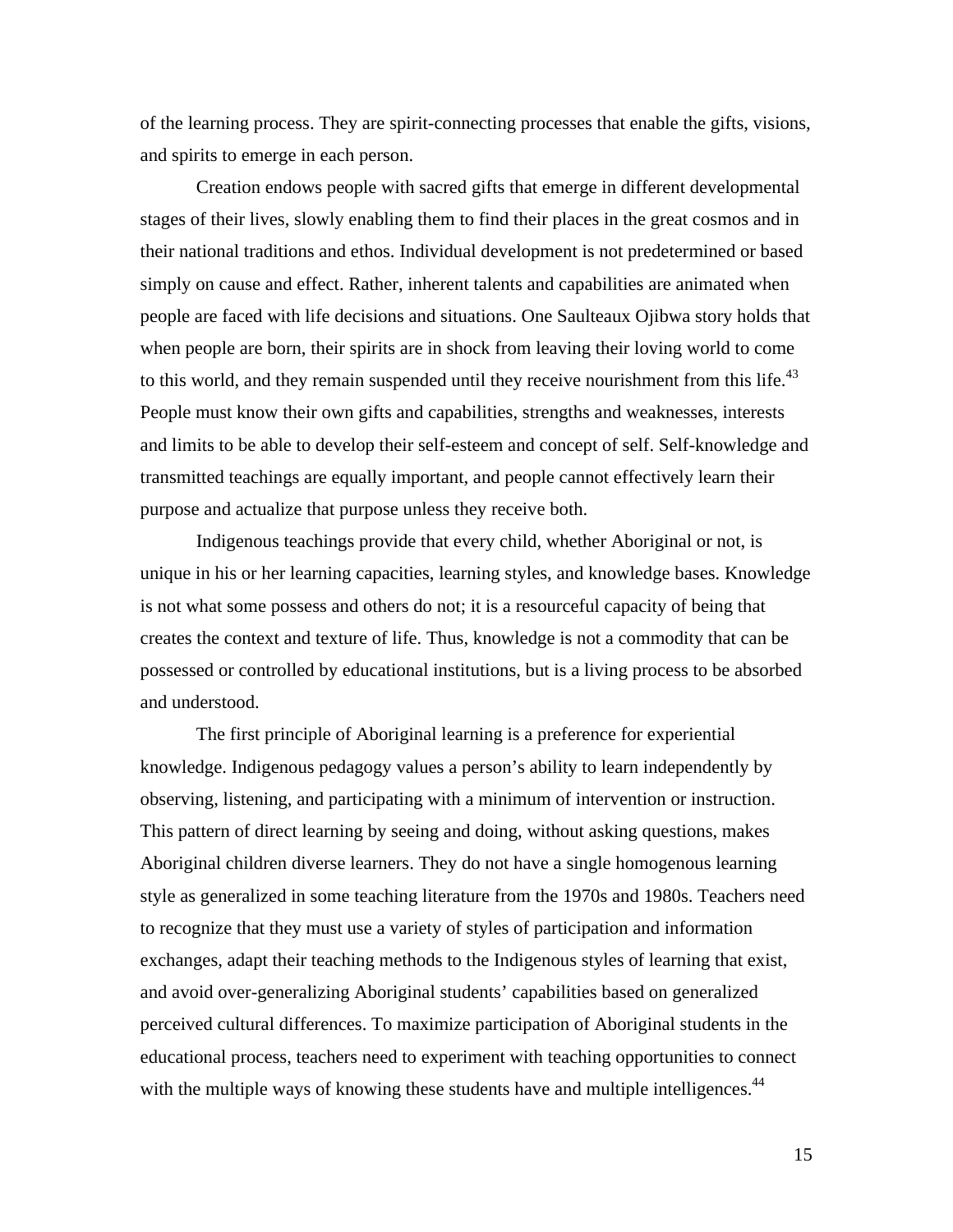Western or modern education focuses on a cultural construction of knowledge built on Eurocentric origins and concrete science. Educational philosophy in contemporary education has focused on information to the masses, leading to standardized tests that draw out this information and those who can extract information are called educated and intelligent. What this approach ignores is the knowledge that comes from introspection, reflection, meditation, prayer, and other types of self-directed learning.<sup>45</sup> New pedagogical strategies in education are emerging but are often not taken up by mainstream educators, primarily as the learner's affective state is often not considered in the domain of educational philosophy. What is required in First Nations education is a research that moves beyond rule-based learning and considers life-long learning, learning how to learn in diverse contexts, and ability to apply knowledge to unfamiliar circumstances.<sup>46</sup>

Educators who acknowledge the continuing problems of Aboriginal retention and recidivism in Eurocentric schools have been trying to determine why Eurocentric educational systems fail Aboriginal students. To solve the problem, they endeavour to providing a "culturally" responsive and integrated curriculum. They wrongly assume that the Eurocentric idea of "culture" is the same as the concept of Indigenous knowledge, and they apply cultural corrections to address problems that will inevitably arise in a system that teaches from within an exclusively western context. Provincial methods of teaching cultural content in a multicultural context suffer from this perspective.

Culture has itself been implicated in a process of postmodern deconstruction. Postmodernist scholars have noted that culture is often viewed as what the inferior "other" has. While some peoples have civilizations, philosophies, romance languages, or cultured societies; other peoples have cultures, dialects, worldviews, and tribal knowledge. Peoples with "civilizations" are regarded as inherently superior to peoples with "cultures." Much literature in the last decade has focused on the importance of diverse cultural or multicultural methodologies to support diverse teaching methods to address the needs of Aboriginal students.<sup>47</sup> The studies, however, do not examine the culture of the schools themselves to see what counts as knowledge and truth and what does not. They do not study what, or whom, the curriculum and pedagogy represses, excludes, or disqualifies. Nor do they examine who continually benefits from education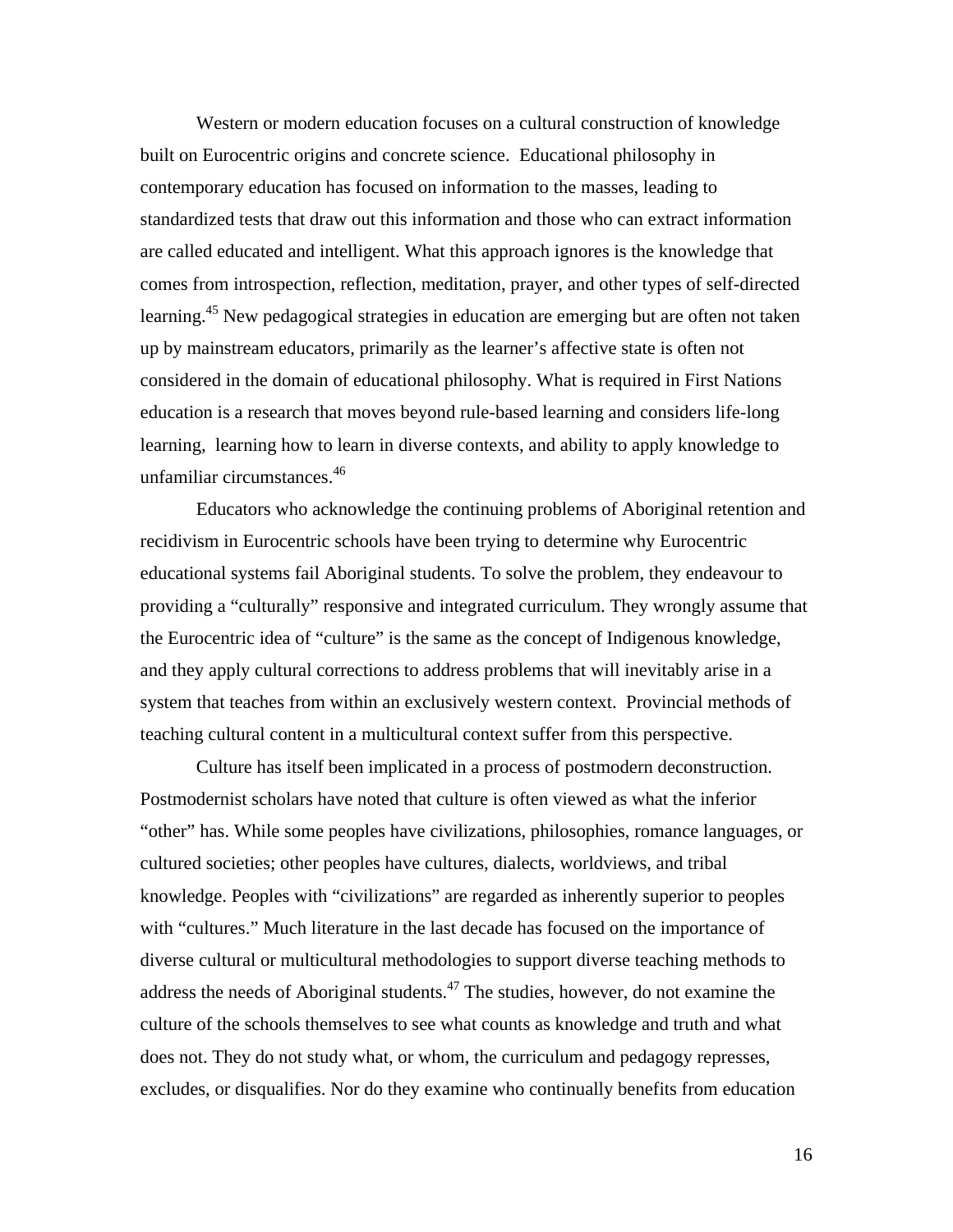and how these students are consistently rewarded and nourished in schools where white privilege is normalized.

The studies assume Eurocentric logic and reason are universal, timeless, and stable; thus, they are indifferent to the processes of Indigenous knowledge. These studies do not examine the asymmetrical structure of curricula that exclude Aboriginal knowledges, languages, and histories while affirming Eurocentric knowledges, languages, and histories. They do not study how the mandatory educational system, with its Eurocentric curriculum and teaching style, becomes a system of control and imposed superiority when it is forced on Aboriginal students and their lives. The studies do not reveal the irrational shadow of processes of oppression and repression in schools that do not animate the consciousness or abilities of Aboriginal students to be productive, but coercively sap those capacities into experiences of boredom, resignation, and despair. Recent studies affirm the impact that racism in schools continues to have on Aboriginal youth and on Aboriginal teachers. This is an issue that requires immediate resolution.<sup>48</sup>

Language is by far the most significant factor in the survival of Indigenous knowledge. Indigenous languages and their symbolic, verbal, and unconscious orders structure Indigenous knowledge; therefore, educators cannot stand outside of Indigenous languages to understand Indigenous knowledge. Where Indigenous knowledge survives, it is transmitted through Aboriginal languages. Where Aboriginal languages, heritages, and communities are respected, supported, and connected to elders and education, educational successes among Aboriginal students can be found.<sup>49</sup> Aboriginal languages are irreplaceable resources in any educational reforms. Unfortunately, in Canada, Aboriginal languages have been so severely subjected to the oppressive and destructive effects of colonization and the assimilation policies of the federal government that only a few are destined to survive unless immediate measures are taken to prevent their destruction. Indeed, only three Aboriginal languages out of the seventy-two still clinging to life are predicted to have a long-term future.<sup>50</sup> Today, Aboriginal languages are suffering from the combined effects, past and present, of federal educational policy, monolingual English educational systems, dependence on provincial schools and curricula, and modern media culture. Elders and educators are rightfully anguished by the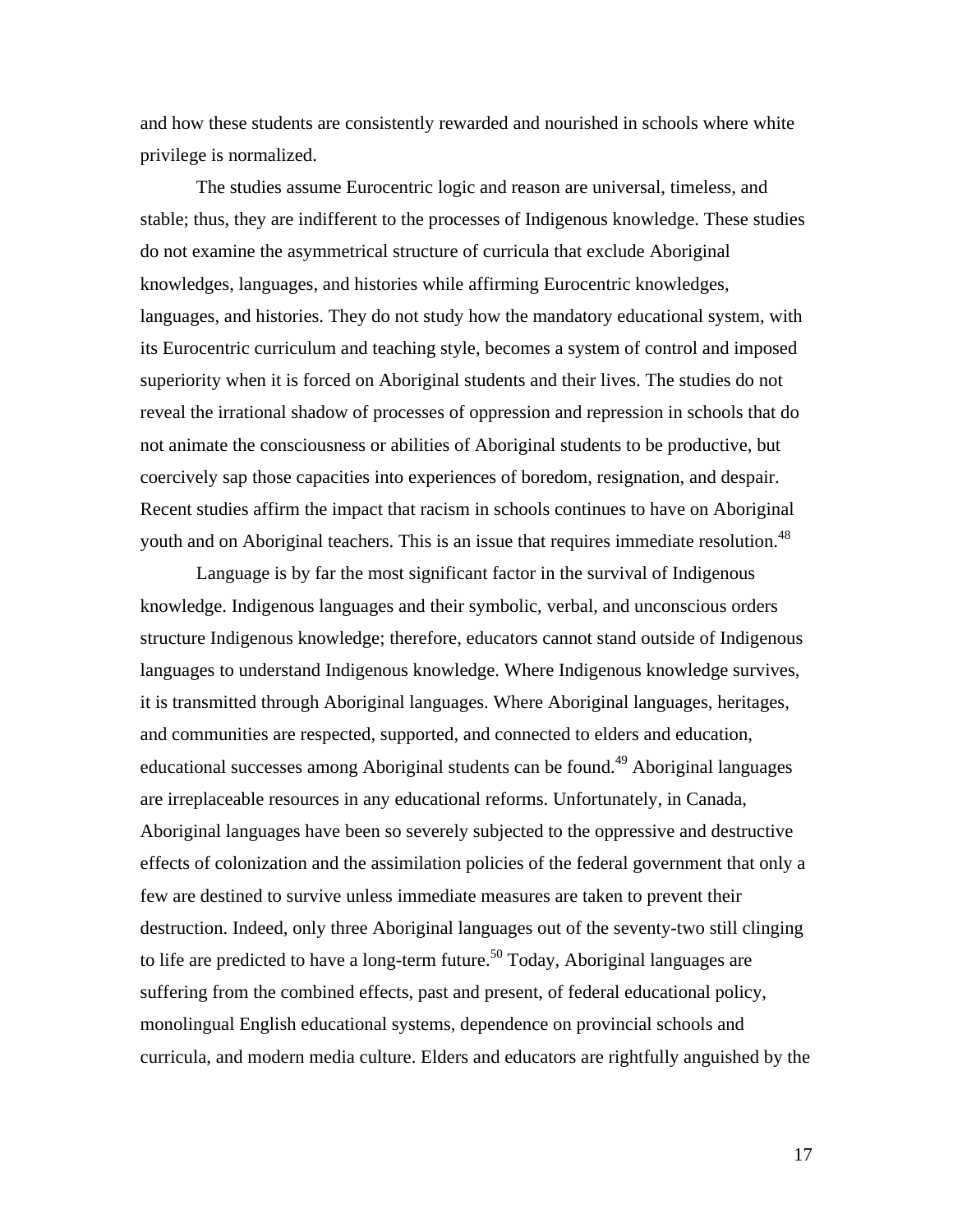lack of attention the youth are paying to their knowledge, heritage, and languages in antagonistic contexts of systemic racism and provincial educational systems.<sup>51</sup>

The first principle of any educational plan constructed on Indigenous knowledge must be to respect Indigenous languages. Modern educational policy has focused almost exclusively on English-language instruction, with regional concerns for the retention of French. Without the internal structures and functions of Aboriginal languages that value direct learning, however, Indigenous knowledge will struggle to survive. Elders speak to the important role languages play in building strong communities of social relationships and in storing the collected wisdom and knowledge that enables Aboriginal people to survive and flourish. Ceremonies and rituals help communities and individuals learn the relationships and values manifested in language. The fundamental prerequisite for educating Aboriginal peoples is comprehension of the inherent structure of the language as a model for understanding both how Aboriginal consciousness and rationality function and how they are manifested and renewed in Aboriginal knowledges, heritages, and relationships.<sup>52</sup> This is more than learning to speak or read in an Aboriginal language. Aboriginal language education can no longer be considered merely a transitional approach to English or a token integration of culture to bolster self-esteem. Educational reforms need to redefine literacy to affirm Aboriginal languages and consciousness as essential to Aboriginal learning and identity.

#### **THEORY OF KNOWLEDGE AND LEARNING PROCESSES**

In Eurocentric thought, epistemology is defined as the theory of knowledge and pedagogy involving the processes by which children come to learn or know. The Aboriginal people of Canada have their own epistemology and pedagogy. Aboriginal epistemology is found in theories, philosophies, histories, ceremonies, and stories as ways of knowing. Aboriginal pedagogy is found in talking or sharing circles and dialogues, participant observations, experiential learning, modeling, meditation, prayer, ceremonies, or story telling as ways of knowing and learning. $^{53}$ 

The distinctive features of Indigenous knowledge and pedagogy are learning by observation and doing, learning through authentic experiences and individualized instruction, and learning through enjoyment. Indigenous pedagogy accepts students'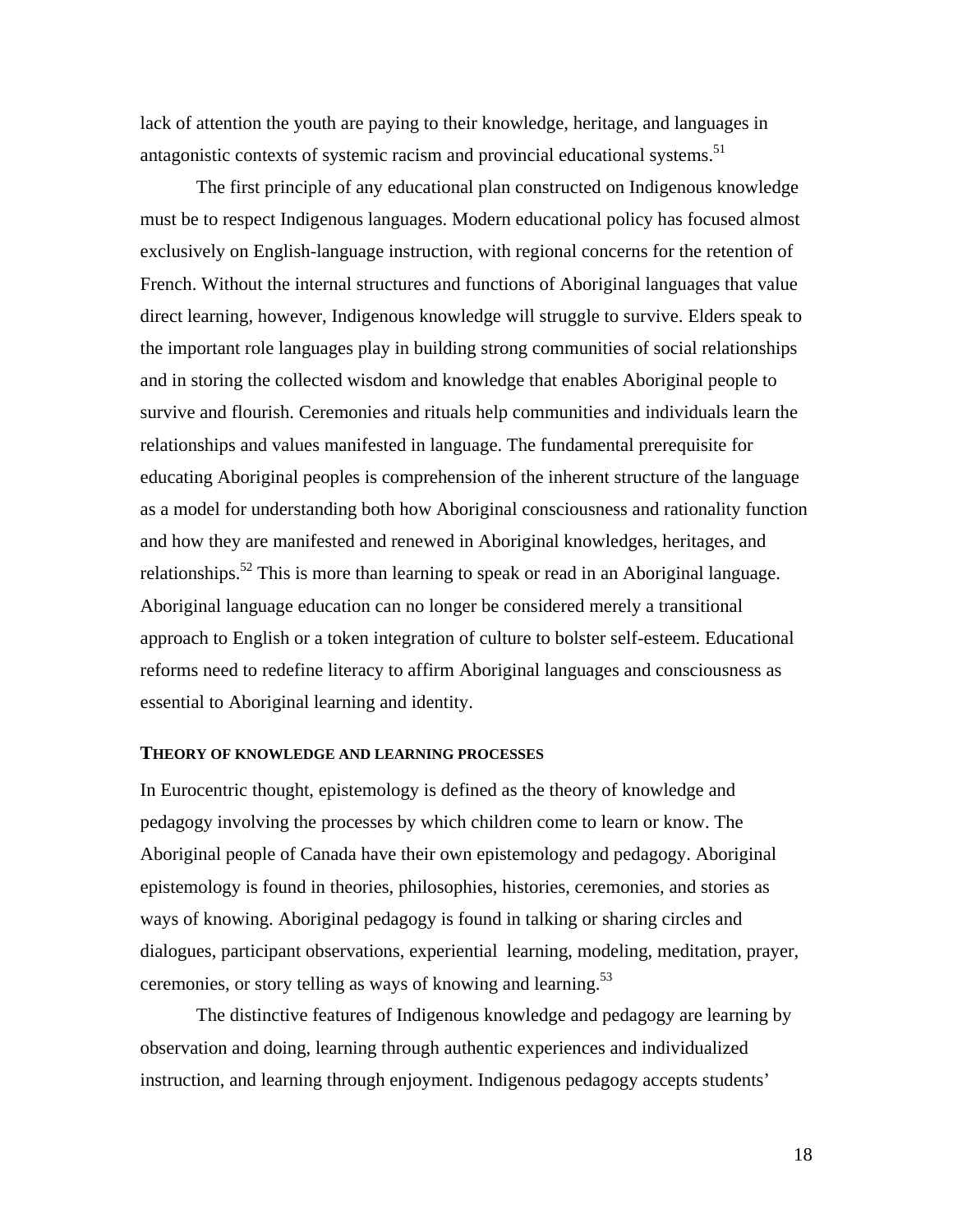cognitive search for learning processes they can internalize, and Aboriginal teachers allow for a lag period of watching before doing. Indigenous knowledge is both empirical (that is, based on experience) and normative (that is, based on social values). It embraces both the circumstances people find themselves in and their beliefs about those circumstances in a way that is unfamiliar to Eurocentric knowledge systems, which distinguish clearly between the two. As a system, it constantly adapts to the dynamic interplay of changing empirical knowledge as well as changing social values. Caution is therefore advised before petrifying, oversimplifying, or mystifying Indigenous knowledge systems by stressing their normative content or "sacredness."

Indigenous knowledge may be embodied in songs, ceremonies, symbols, and artworks that have commercial value in their own right, separate from the empirical models of the world they represent. Values are so deeply embedded within Indigenous knowledges that it is difficult to distinguish the empirical content from the moral message. Stories about animals are sometimes not about animals at all, but about proper human behaviour, and the most uproarious tales about the foibles and misdeeds of animals often contain wise insights about community ecology. Many stories are proprietary to particular families, clans, societies, and tribes. Gardening, for example, is associated with tobacco, which is a sacred-society concern. Grazing animals also belong to a sacred society and may be associated with a number of landmarks spread over several hundred square miles of a particular tribe's territory. The specialized knowledge of water and water creatures is associated with ceremonial bundles. Individual elders and knowledge keepers carefully observe changes in their landscape and formulate hypotheses about how things are changing. The long-term ecological history of the land is a cloth woven from the threads of stories and ceremonies provided by many different members of the community.

President Eber Hampton of the Saskatchewan Indian Federated College has stated: "The recognition of Indian education as distinctive indicates a legitimate desire of Indian people to be self-defining, to have their ways of life respected, and to teach their children in a manner that enhances consciousness of being an Indian and a fully participating citizen of Canada or the US."<sup>54</sup> The representation, renewal, and legitimation of Aboriginal languages and knowledges involve changing the nature of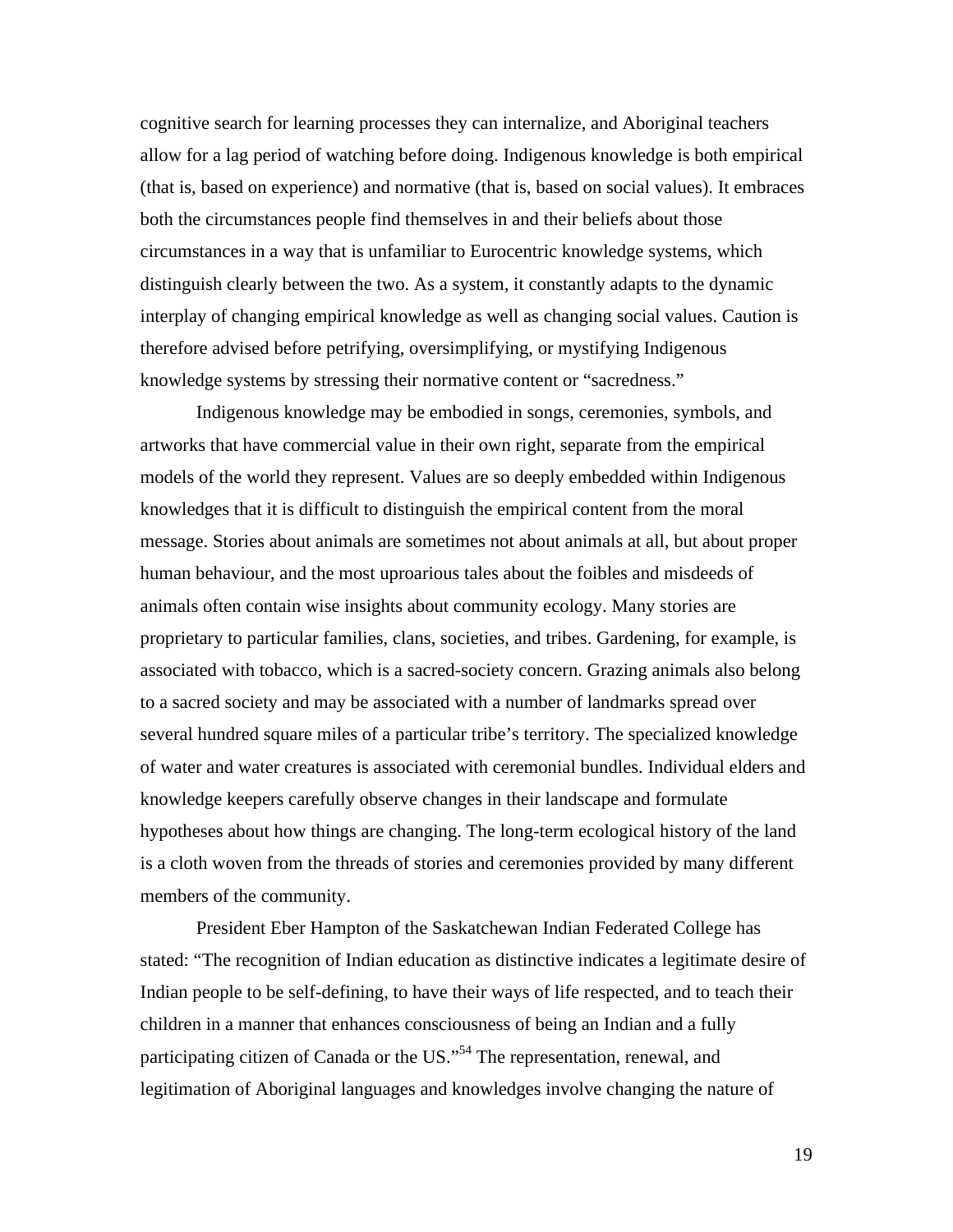instructional activities. In the past, reading and writing centered on decoding, spelling, grammar, and literal comprehension. They were treated as mechanistic processes instead of as active, constructive processes. Among students, especially Aboriginal students, this approach to language made direct experience irrelevant, caused critical faculties to retreat, and suspended creative thought. Today, students are encouraged to find meaning in the text by relying on their prior knowledge and experience. There are many benefits for Aboriginal students to this learning model. First, making meaning helps students with the critical thinking and action-based skills they need to solve their own problems and the problems facing their communities. Second, it recognizes that literacy is not abstract but embedded in social contexts, and that underlying meanings are to be found in the social world of individuals, families, and communities. Third, it teaches that people read and write because they are motivated to do something with print, which allows students to explore the functions of literacy. This means that the content used to develop literacy must be rethought as an inclusive realm in which Indigenous knowledge and learning are integral elements. Fourth, literacy taught from constructivist models allows students to pursue literacy through highly individual paths. Finally, the constructivist model calls attention to the important roles that different life experiences and cultural schemata play in the process of making meaning.

As teachers begin to confront new pedagogical schemes of learning, they will need to decolonize education, a process that includes raising the collective voice of Indigenous peoples, exposing the injustices in our colonial history, deconstructing the past by critically examining of the social, political, economic and emotional reasons for silencing of Aboriginal voices in Canadian history, legitimating the voices and experiences of Aboriginal people in the curriculum, recognizing it as a dynamic context of knowledge and knowing, and communicating the emotional journey that such explorations will generate.<sup>55</sup>

Under most funding agreements in Canada, First Nations schools have had to follow provincial or territorial curricula, and provincial educational authorities have begun an uneven process of curriculum adaptation. Each province has direct control over curricula for schools in their province, and through tuition agreements over public schooling of First Nations students; yet none has undertaken a broad survey of the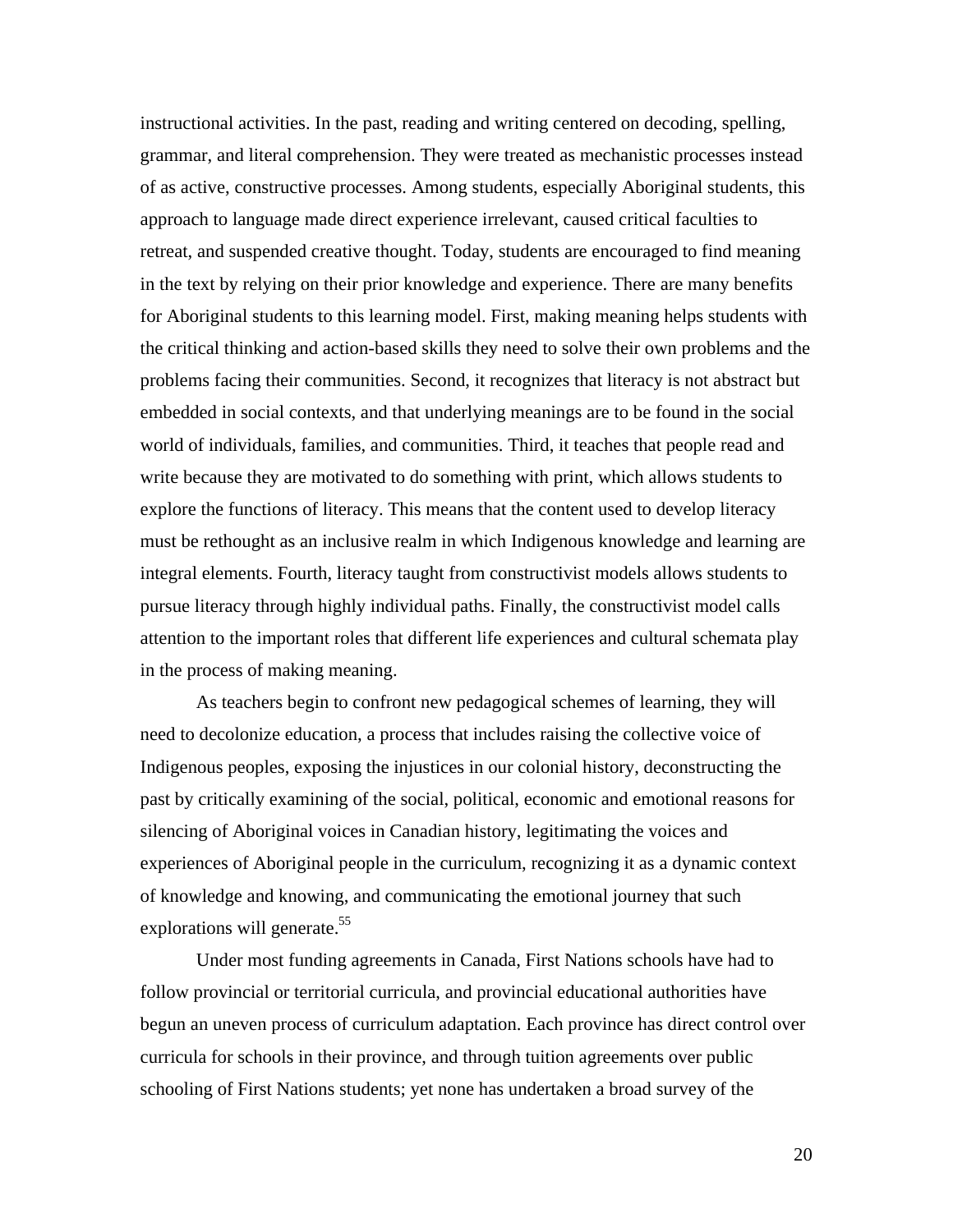curricular needs of Aboriginal people. Saskatchewan is one of the few that has initiated a curriculum review for public schools, but the priorities the province has articulated have largely been add-on processes that have not affected core learning. Some of these add-on materials are general and intended for integration in all curricula and some, such as those dealing with integrating Aboriginal knowledge into the sciences or legends into literature, are very specific. None of the provincial initiatives taken so far have integrated the expertise of the Aboriginal peoples in ways that are truly transformational.<sup>56</sup>

Canadian educational institutions should view elders, knowledge keepers, and workers who are competent in Aboriginal languages and knowledge as living educational treasures. These individuals comprise a functioning Aboriginal university based on Indigenous knowledge and pedagogy. Just how their experience can be adequately conveyed and nationally appreciated as expertise that should be included in education is the challenge at the heart of this paper. In some regions across Canada, their expertise has become an important resource for the development of educational materials. Elders have contributed their knowledge to and conditionally endorsed its development in some curricula, audiovisual materials, and books directed at improving the success of Aboriginal students in school and life. The appendix to this paper offers an annotated bibliography of printed and electronically distributed materials that Aboriginal elders have been identified as significant contributors. Provincial departments of education, with the exception of the Territories, offer similar materials, but most are not included in this list as they do not identify the contributions of any elders or acknowledge their assistance. Where elders have been the primary sources for these materials, they are profound and transformational. The most notable examples are the works of the *Dene Kede* and *Inuuquatigiit: The Curriculum from the Inuit Perspective*, both prepared for use in curricula in the Northwest Territories and include elders in their preparation and implementation.

Blending Knowledge Systems in Educational Institutions Canadian administrators and educators need to respectfully blend Indigenous epistemology and pedagogy with Euro-Canadian epistemology and pedagogy to create an innovative Canadian educational system. As Nishga First Nations Rod Robinson has insightfully noted: "Today the Aboriginal people and other Canadians stand on opposite shores of a wide river of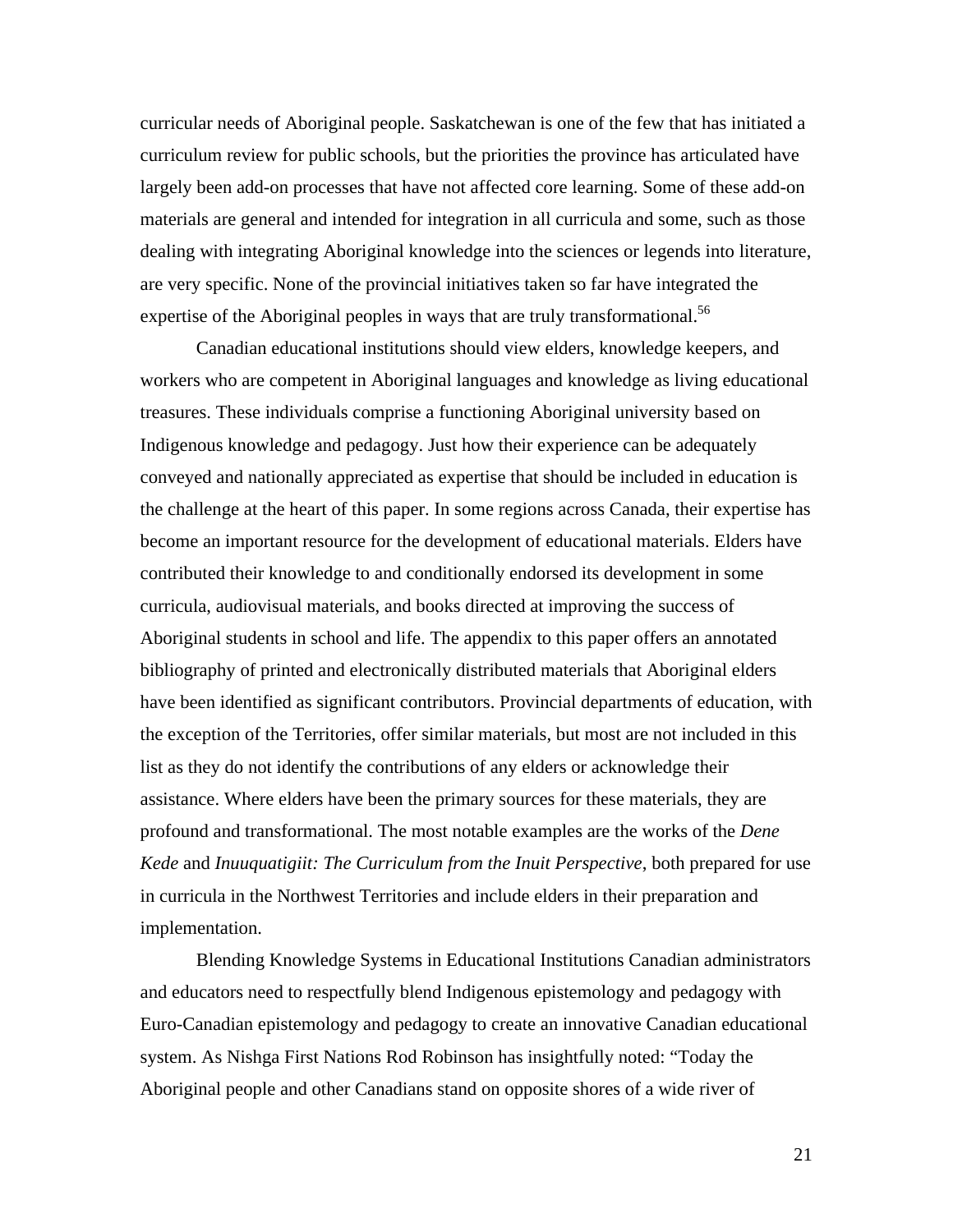mistrust and misunderstanding. Each continues to search through the mist for a clear reflection in the waters along the opposite shore. If we are truly to resolve the issues that separate us, that tear at the heart of this great country … then we must each retrace our steps through our history, to the source of our misperception and misconception of each other's truth."<sup>57</sup> The pedagogical challenge of Canadian education is not just reducing the distance between Eurocentric thinking and Aboriginal ways of knowing but engaging decolonized minds and hearts.<sup>58</sup>

Blending Indigenous knowledge with Eurocentric knowledge raises the continuing issue of whose knowledge is validated in educational enterprises. The politics of knowledge production and dissemination are at the heart of the matter, as scholars reveal the tainted, culturally imperialistic manner in which academic knowledge has been legitimated, produced, packaged, and disseminated in government-sanctioned curricula and school policies. In 1989, a United Nations seminar on the effects of racism and racial discrimination on the social and economic relations between Indigenous peoples and the states in which they live concluded that a new form of global racism in the guise of state theories of cultural, rather than biological, superiority that was resulting in the rejection of the legitimacy or viability of Indigenous peoples' values and institutions.<sup>59</sup>

In order to remedy the colonial mentality that predominates in Canadian educational curricula and erodes Indigenous knowledge and its linguistic base, the federal government needs to provide a clear policy statement about Canada's new constitutional vision. This constitutional vision acknowledges treaty and Aboriginal rights, including Indigenous knowledge. Indigenous knowledge must be validated fairly and in good faith as an equal partner in the building of the future of Canada, and all institutions should assume responsibility for articulating and teaching the principles of rights' protection embedded in the Constitution of Canada. In Saskatchewan, elders have contributed to at least one curriculum model of teaching students in grades 7 to 12 about treaties within Saskatchewan boundaries. Developed by the Office of the Treaty Commissioner and elders, this treaty curriculum has now been distributed to and is being in-serviced in school districts in Saskatchewan. The fact that it is still a choice of the schools and not mandatory leaves this curriculum as an add-on option, not fully integrated. This is but a small first step in validating previously excluded Indigenous knowledge within the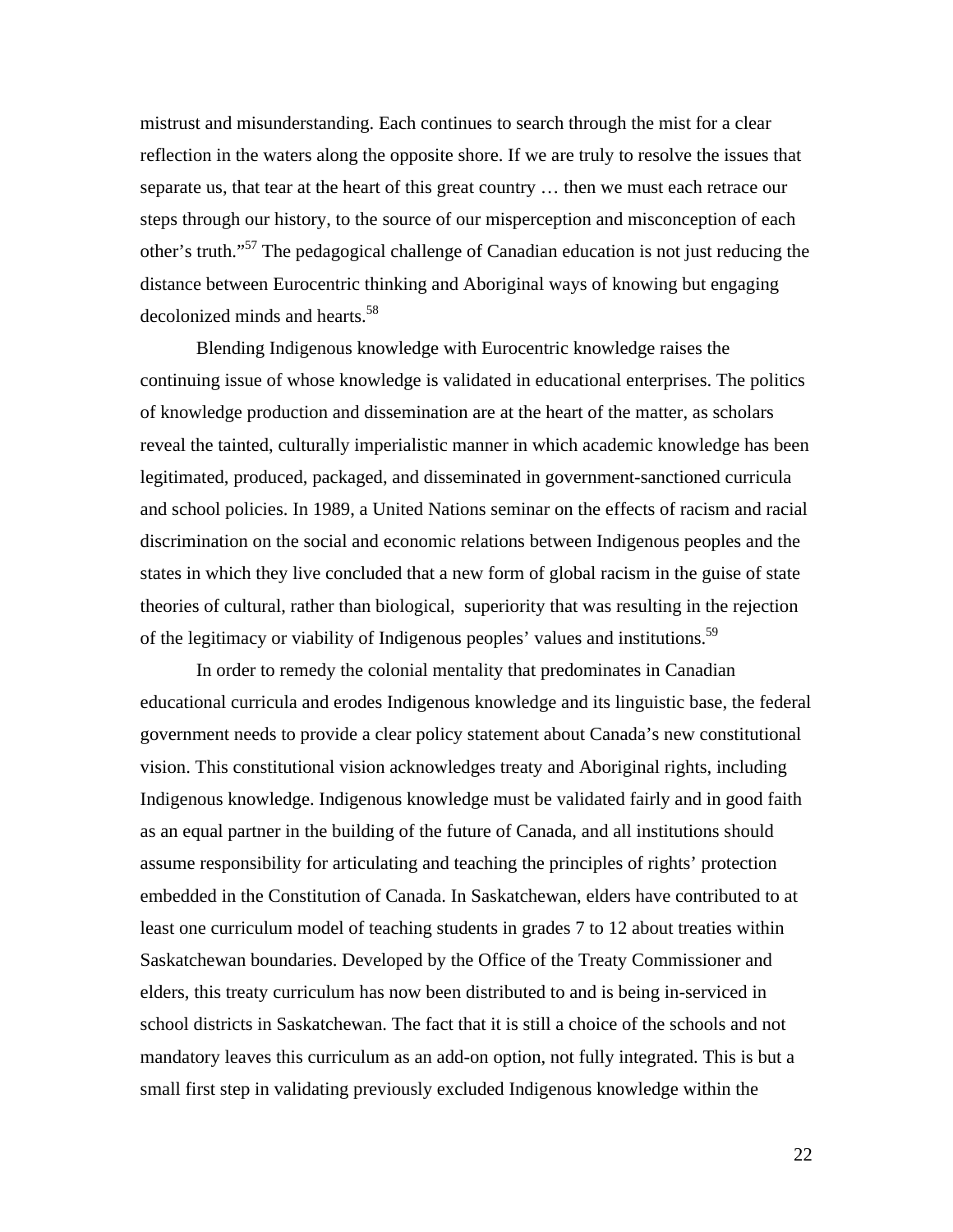educational system, but, with clear direction from the government, it is to be hoped that this is just the beginning of what will ultimately be a long and rewarding journey between equal partners in education. These partnerships among federal, provincial, territorial and First Nations organizations and nations must be encouraged. $60$ 

The federal government needs to reconsider its requirements for First Nations schools, or the provinces that are educating Aboriginal children may compromise Indigenous knowledge, languages, and communities. Vastly under-funded, First Nations communities are being left with the immense problem of restoring and revitalizing their communities, heritages, languages, and economies. The most pressing challenges have been how to free from people from the colonial legacy of self-doubt, and how to deal with the feelings of inferiority and confusion created by public and federal schooling according to Eurocentric assumptions and fallacies.

The Mi'kmaw Kina'matnewey agreement in Nova Scotia is a notable innovation and historical first in First Nations education. Nine Mi'kmaw First Nations communities have joined together to assume jurisdictional responsibility for the education of their people. This initiative acknowledges the capacity of First Nations to generate an educational system that is "comparable" to provincial schooling. Comparability can be an enabling concept if it is understood that Mi'kmaw pedagogy must be developed in ways that make Indigenous knowledge accessible, transferable, and generative either by itself or within other knowledge systems or technologies as appreciated by the reserves or communities. The agreement facilitates educational reform that meets Mi'kmaw capacities and goals. It enables Mi'kmaq to evaluate the old structures, to adopt sustainable new foundations, and to find alternate structures and timeframes for learning that are tailored specifically to their own goals and requirements. Although the new system is still evolving, its accomplishments have already been felt in Mi'kma'kik**. 61**

In the United States, the Alaskan Native Knowledge Network has also successfully set standards that have been adopted by all relevant educational bodies in that state. The *Alaskan Standards for Culturally Responsive Schools* have received much attention among Aboriginal educators as democratic, inclusive, and comprehensive guidelines that articulate ways in which Indigenous knowledge may be adapted to local needs. Each school, community, and related organization must review these standards to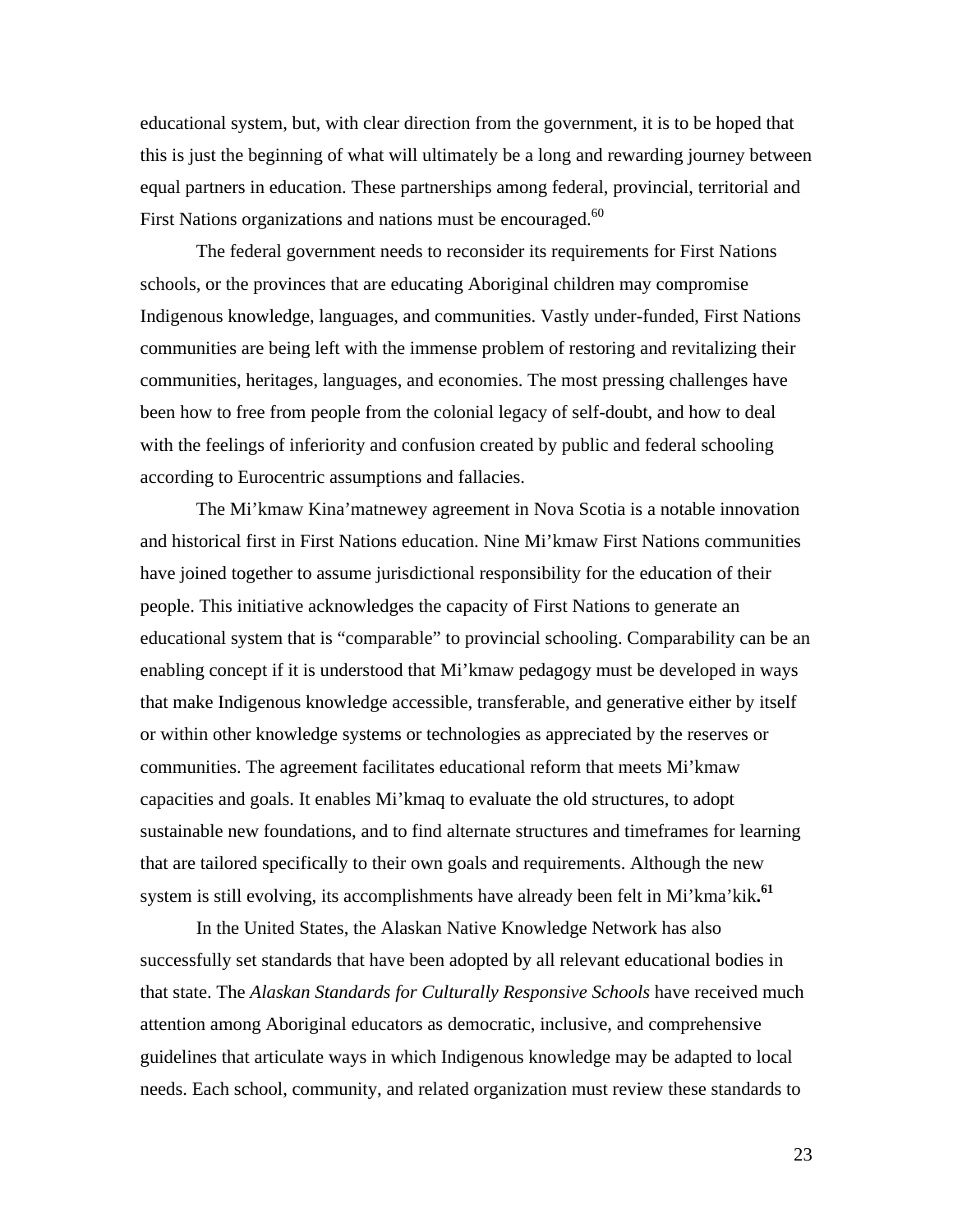determine their appropriate application and to devise new standards to fit local circumstances. The newly devised standards are not an attempt to standardize or homogenize heritages, but a means to nurture and build upon rich and varied cultural traditions.<sup>62</sup> Such standards operate as a starting point for communities and schools to achieve seven core purposes: The standards may be used by local communities (1) to review school or district-level goals, policies, and practices with regard to curriculum and pedagogy; (2) to examine home environments and parenting support systems for the upbringing of the community's children; (3) to devise locally appropriate ways to review student and teacher performances and how they relate to nurturing and practicing culturally healthy behaviour, including serving as potential graduation requirements for students; (4) to strengthen the community's commitment to revitalizing the local language and heritage and fostering the involvement of elders as an educational resource; (5) to guide the preparation and orientation of teachers in ways that help them attend to the cultural well-being of their students; (6) to guide the formation of state-level policies and regulations and the allocation of resources in support of equal educational opportunities; and (7) to evaluate educational programs intended to address the cultural needs of students.<sup>63</sup>

While several provinces and territories in Canada have attempted to articulate standards for teaching Indigenous heritage in the classroom, few have articulated standards for teaching Indigenous knowledge. In provincial and territorial educational systems, blending Indigenous knowledge into the curricula involves three processes. First, is respecting the diversity of Indigenous knowledge's protocols, preparations, and purposes. Second, is understanding the multi-levels of preparation and purpose in transmitting Indigenous knowledge. Third, but not least, is developing constitutional and ethical responsibilities for those researching Indigenous knowledge.

The federal government can support the dissemination of Indigenous knowledge in schools by encouraging First Nations communities in arriving at their own Aboriginal customary protocols so that teachers, administrators, and others on staff can develop respectful relations in their communities. First Nations reserves and urban communities all have their own protocols for proper learning and teaching. These protocols, however, have not been documented in writing, and they do not include appropriate processes for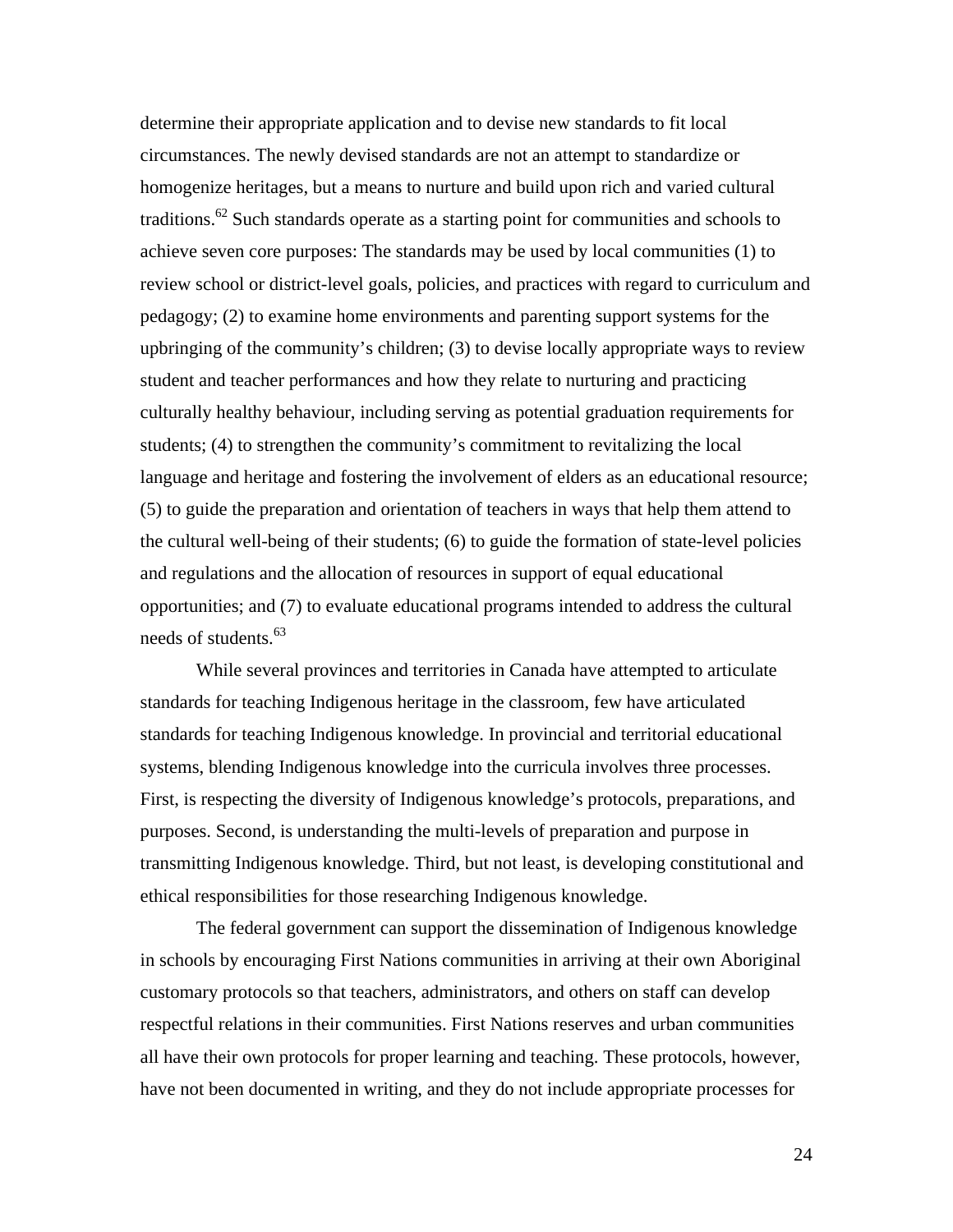acquiring Indigenous knowledge under existing protocols or methods. As Aboriginal educators have stressed, it is only by following appropriate and consensual protocols that teachers can enter into and animate the second process of Indigenous knowledge, which requires appropriate preparations for comprehending the multiple layers of Indigenous knowledge. For example, Aboriginal educator Cora Weber Pillwax writes about the protocols for telling Aboriginal stories:

"Stories may be for and about teaching, entertainment, praying, personal expression, history and power. They are to be listened to, remembered, thought about, mediated on. Stories are not frivolous or meaningless; no one tells a story without intent or purpose. A person's word is closely bound up with the story that she or he tells. A person's word belongs to that person and in some instances can be viewed as being that person, so words—in particular some works in some contexts—are not carelessly spoken. These are the old ways, and they are still practiced and observed today by many people in many places." $64$ 

Preparation for teaching Indigenous knowledge and languages is the most pressing issue for teachers. Many administrators assume Aboriginal teachers are richly endowed with Aboriginal knowledge, language, and relationships, but the reality is that Aboriginal teachers feel equally as unprepared as the non-Aboriginal teachers who are required to build Aboriginal content into their classrooms.<sup>65</sup> All teachers have been educated in Eurocentric systems that have dismissed Indigenous knowledge and pedagogy. What Indigenous content these systems do offer – in the disciplines of anthropology, linguistics, or history, for instance – has been developed in the contexts of culturalism or racism.<sup>66</sup> Similarly, Aboriginal language teachers have been trained to analyze Aboriginal language structures according to Eurocentric linguistic structural models instead of according to the epistemological foundations of the language itself. In addition, teachers are not provided with models of teaching or instruction that are appropriate for their own Aboriginal languages, or for different age groups, or for diverse learners of different dialects.<sup>67</sup> Elders, knowledge keepers, and workers are indispensable to the process of appropriate Aboriginal language education in schools and in teachertraining institutions.

The preparations, ceremonies, and rituals required for teaching certain parts of Indigenous knowledge will confront the existing tension about teaching religion in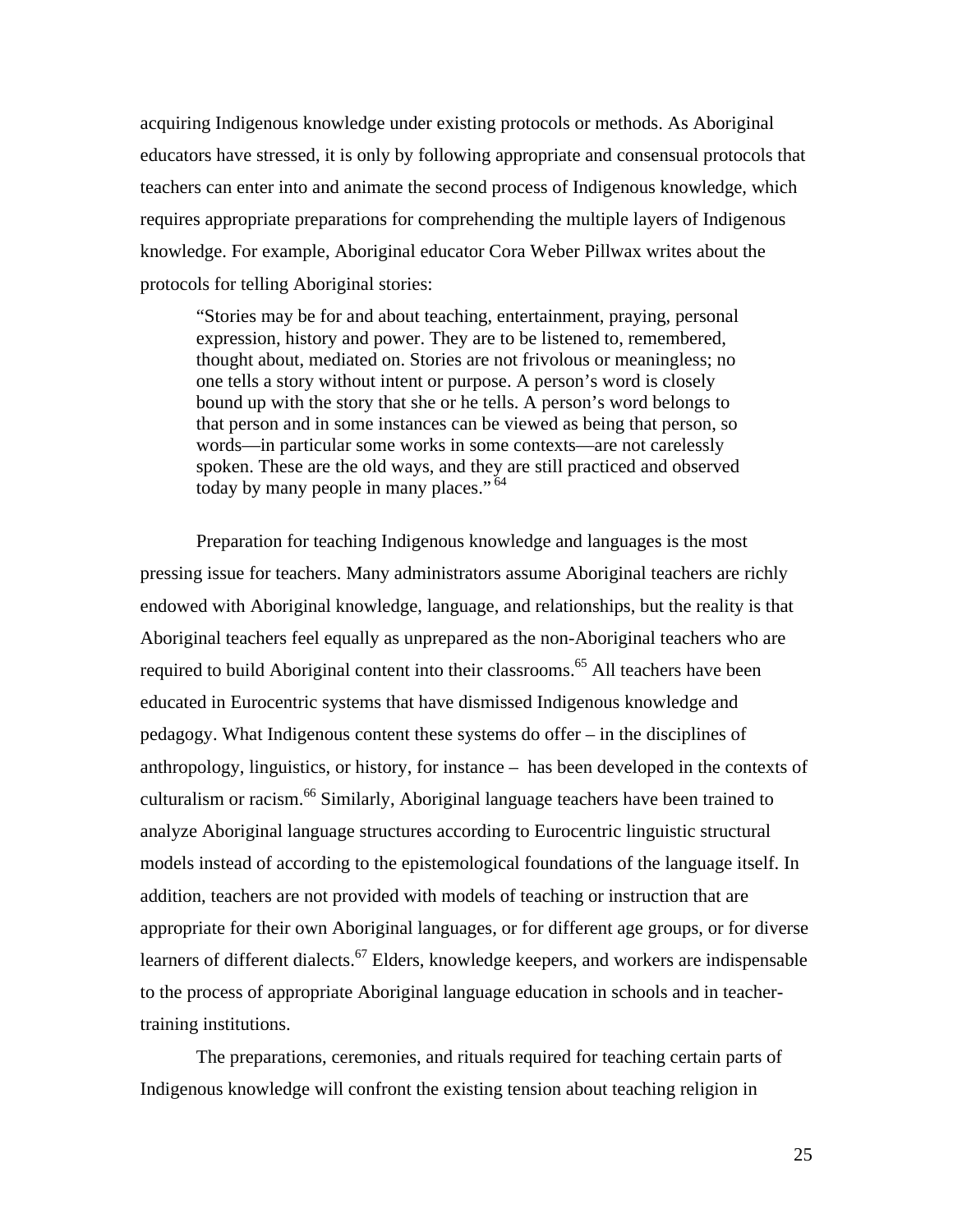secular public schools. Public schools today seek to balance church and state over issues such as teaching evolutionary theory and disallowing prayer or spiritual ceremonies in the classroom. The preparations required for teaching some parts of Indigenous knowledge represent a categorization dilemma for administrators or educators. If they approach Indigenous knowledge as a way of knowing, this problem may be resolved. If they approach it as a religion, then this will create obstacles to the dissemination of Indigenous knowledge in the public school system.

Recent losses to Indigenous knowledges, heritages, and languages caused by Eurocentric methods of research and categorization are very real. Before further research is done, ethical guidelines on research practices must be set in place. Vetting research on Indigenous knowledge, either through a constitutional and legal duty to consult or through a generalized central ethics committee, is a necessary prerequisite to protecting Indigenous knowledge for the future. The way that Indigenous knowledge is presented in the school system must also be subject to ethical guidelines. Even though the commodification of knowledge in books, marketing, and institutions is a seemingly normal aspect of education, the commodification of Indigenous knowledge without consent, consideration, or compensation is another form of exploitation and marginalization and must be avoided.

The ethical aspect of introducing Indigenous knowledge into the classroom is of paramount importance. Research into educational reform must not only examine the Eurocentric foundations of the current educational system, but also develop ethical standards for research in Indigenous knowledge to develop partnerships of trust to achieve equity. In the Atlantic provinces, the Mi'kmaq Grand Council has sanctioned a process to vet both Mi'kmaq and non-Aboriginal researchers in their communities. Those who seek to do research involving Mi'kmaw people must have their research approved by the Mi'kmaw Ethics Watch.<sup>68</sup> The Mi'kmaw Ethics Watch has established protocols for research after consulting extensively with Mi'kmaq elders, leaders, educators, and people. The federal government can support this endeavour by providing funds to assist First Nations organizations and other communities in arriving at their own research protocols and in their continued consultations, use, and dialogues with their appointed representatives of their communities.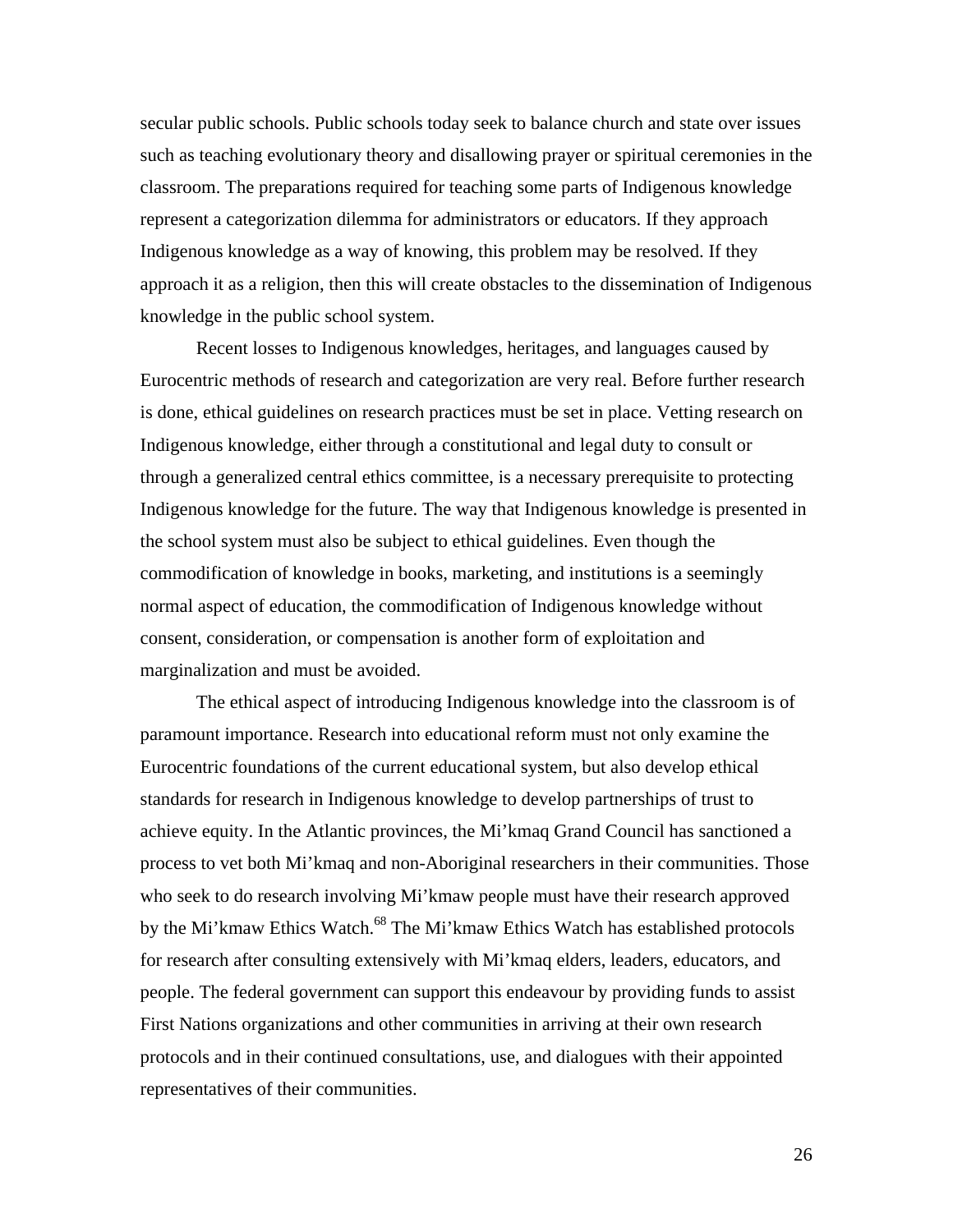Similar guidelines for the protection of Indigenous knowledge and pedagogies are presented in the Royal Commission on Aboriginal Peoples' Research Ethics and discussed in *Protecting Indigenous Knowledge and Heritage: A Global Challenge*. <sup>69</sup> The book asserts the following main principles for research practice. Indigenous people should control their own knowledge and do their own research. If others should choose to enter into collaborative relationships with Indigenous peoples, the research should empower and benefit their communities and heritages rather than the researchers, Canadian institutions, and society. The purpose of these guidelines is to protect communities' current resources, knowledge, ideas, expressions, trade secrets, and teachings from tourism and other forms of commodification.

The Canadian government has a vital constitutional role to play in protecting the country's remaining Aboriginal knowledge, languages, and heritage. It has demonstrated some measure of good will, good intention, and commitment to completing the research process. Ethical guidelines for responsible research into Aboriginal peoples must now be developed from within Aboriginal and constitutional law. Any guidelines put in place must respect Aboriginal protocols in the exchange of information, and must ensure that benefits from federally or provincially funded grants accrue to Aboriginal peoples and not exclusively to researchers, their careers, or their institutions. The guidelines must respect the fact that Indigenous knowledge can only be fully known from within Aboriginal languages, pedagogies, and communities. They must also respect the limitations placed on who can receive knowledge and in what contexts it can be widely shared.

As the process of educational reform continues, it is imperative that researchers understand the structure of doubt the Canadian educational system has generated among Aboriginal people. Every Aboriginal student has been contaminated by an educational system built on false colonial and racist assumptions that target Aboriginal people as inferior. The self-doubt it has generated within Aboriginal students has made them discount their inherent capacities and gifts. No educational system is perfect, yet few have a history as destructive to human potential as Canada's with its obsession with assimilating Indians. In this coercive system, more than three out of every four Aboriginal students fail.The random achievement of the few who do succeed, however,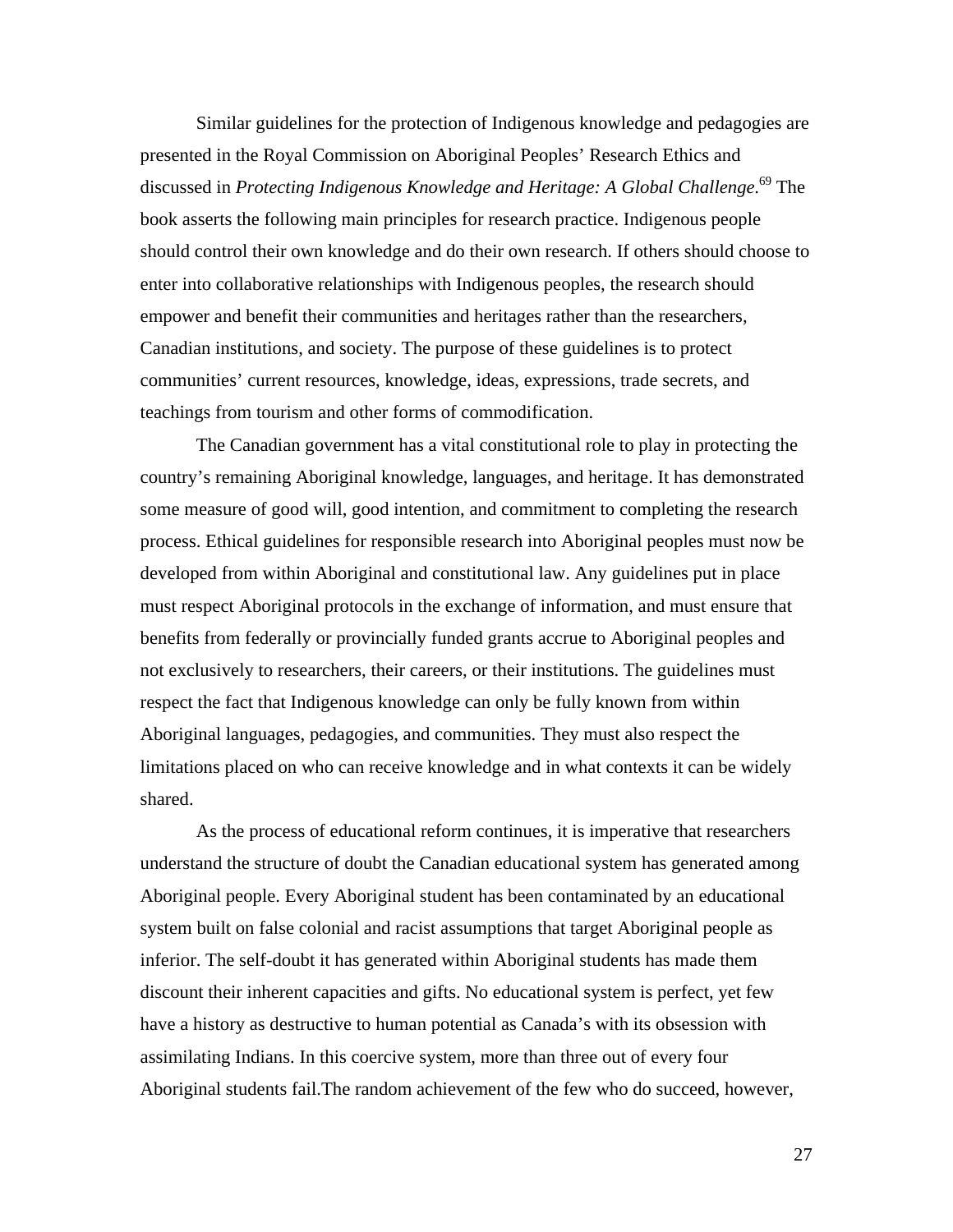does not directly relate to success in life nor in parenting nor in caring for others. The racism inherent in the system drains students of their capacity for achievement in all aspects of their lives. It is time to change the educational outcomes for Aboriginal youth by fully integrating their knowledge and heritage into an educational system that values and respects Indigenous ways of knowing and allows Aboriginal students to embrace and celebrate who they are instead of making them doubt themselves. Indigenous knowledge is not a singular concept. No single Indigenous experience dominates other perspectives, no one heritage informs it, and no two heritages produce the same knowledge. Therefore, homogenous methodologies for disseminating knowledge in schools are not helpful in the current educational crisis. Schools that attempt to impose homogeneity by standardizing domesticated curricula are a problem, for they are often at loss as to how to integrate local content into their prescribed standardized curricula. Any reforms taken under the Education Renewal Initiative must take into account the fundamental diversity of Indigenous knowledge and must create structures and guidelines that are capable of accommodating this fundamental concept.

#### **Part III CONCLUSIONS**

Indigenous knowledge reveals the assumptions that drive Eurocentric thought and education. It demonstrates that there is nothing new about the "postmodern" attempt to reject the paradigms at the maddeningly paradoxical and biased Eurocentric centre. Longing for genuineness, Eurocentric scholars are now struggling to respect Indigenous knowledge. Their struggle testifies to their honest recognition that in these times it is imperative to search for a comprehensive theory of our terrestrial ecologies so that we – Aboriginal and non-Aboriginal alike – may preserve them for the future.

President Hampton of Saskatchewan Indian Federated College speaks eloquently of this longing:

The Europeans took our land, our lives, and our children like the winter snow takes the grass. The loss is painful but the seed lives in spite of the snow. In the fall of the year, the grass dies and drops its seed to lie hidden under the snow. Perhaps the snow thinks the seed has vanished, but it lives on hidden, or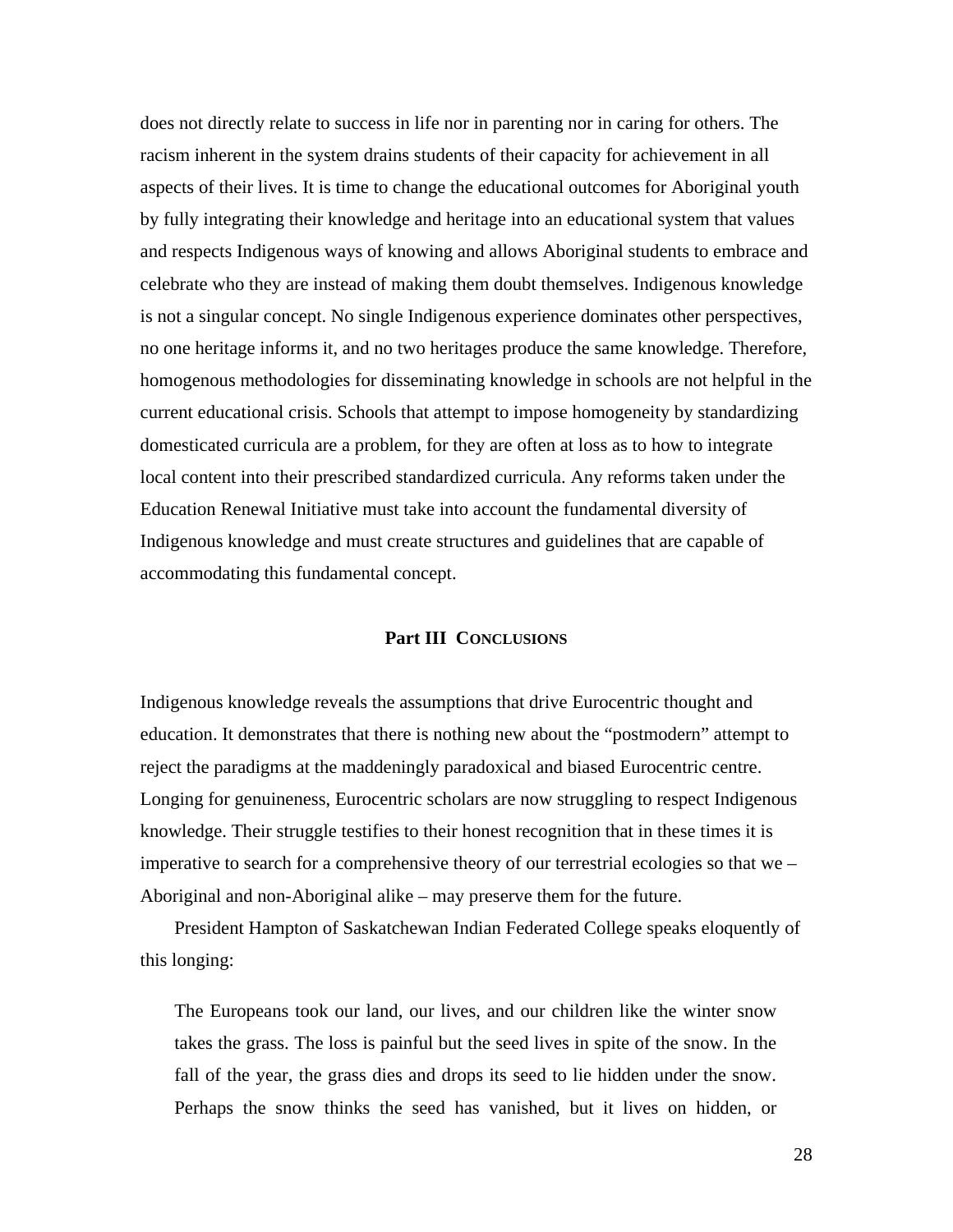blowing in the wind, or clinging to the plant's leg of progress. How does the acorn unfold into an oak? Deep inside itself it knows--and we are not different. We know deep inside ourselves the pattern of life.<sup>70</sup>

The autumn seed lingers on among Indigenous peoples, and it will emerge in the spring to nourish nations, languages, heritages, and communities. Indigenous knowledge is that autumn seed. Within the mind and spirit of every child, it lies inherent and latent. The autumn seed requires only a nourishing educational system and direct experience with the good road to unfold its ancient wisdom and teachings.

The central purpose of integrating Indigenous knowledge into Canadian schools is to balance the educational system to make it a transforming and capacity-building place for First Nations students. Learning about Indigenous knowledge enables communities and students to feel authentic, connected, and prepared. It is important, however, to understand the distinction between the outer structures of education--programs, policies, and practices--and the inner consciousness of Indigenous knowledge. The educational structures will change only if we are willing to first do the inner work and engage directly with Indigenous knowledge and consciousness. Education for First Nations students can and should help them get more in touch with their Indigenous consciousness and the traditions that inform and animate their intimate and spiritual selves.

On the road to educational reform, there are three important questions that need to be answered: (1) How do First Nations people transform educational institutions to allow the individuals within them to restore Indigenous knowledge and their inner selves? (2) How do we create spaces in education for making meaning and achieving respect for Indigenous knowledge? And (3) How do we bring a better balance in our lives? These questions explore and sustain Indigenous knowledge, spirituality, authenticity, and wholeness.

Every First Nations student recognizes the dilemmas and fragmentations in his or her educational experience. We talk freely and openly about them. A major obstacle to educational achievement has been finding the courage to live what we believe. This quest for wholeness, authenticity, and spirituality is embedded in the educational reforms urged by Indigenous knowledge. Indigenous knowledge presents several goals for educational reform: acknowledging the sacredness of life and experiences; generating the spirit of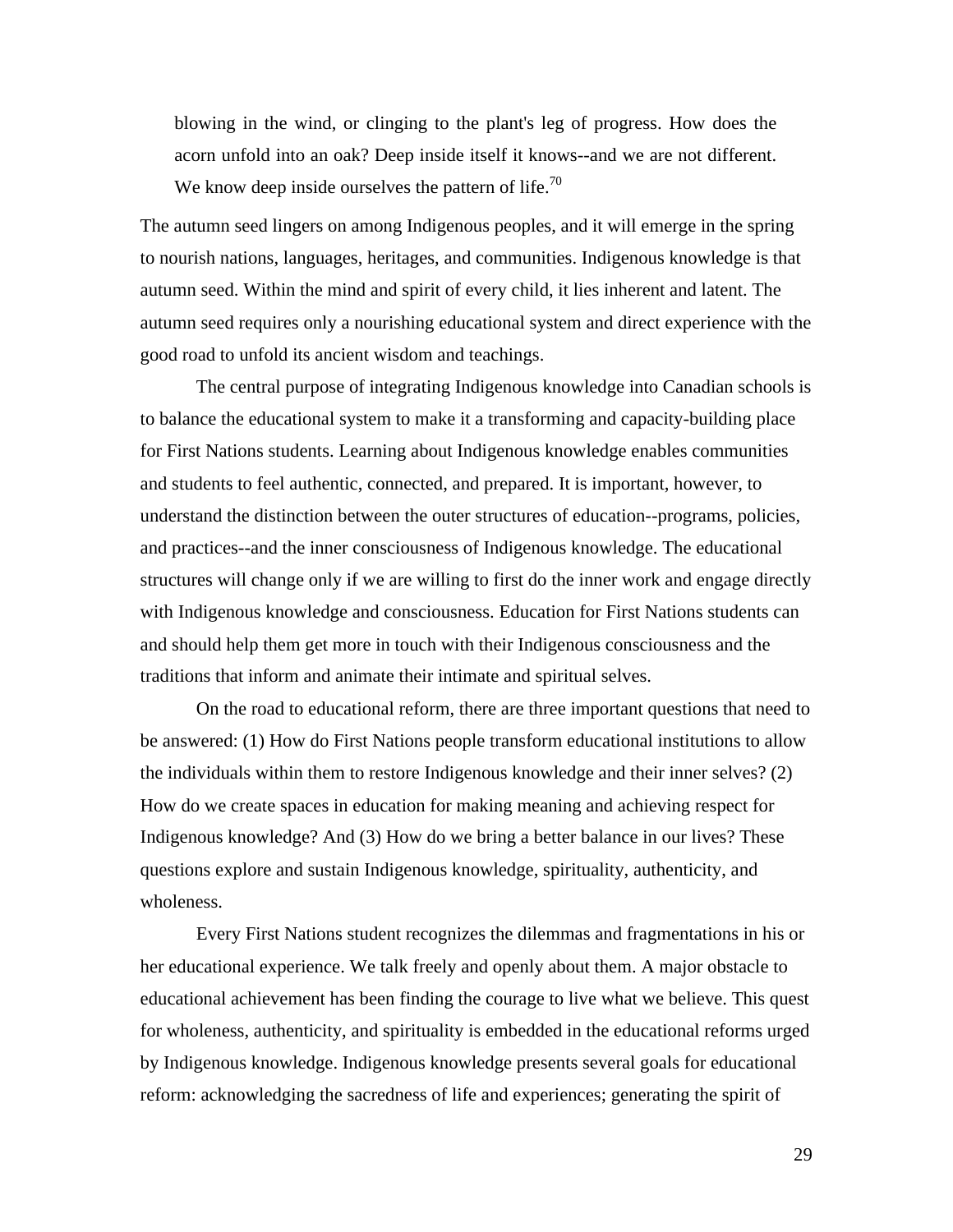hope based on experience as a connection with others in creating a new and equitable future; generating the meaning of work as a vocation and as a mission in life; and developing the capacity to do everything to open a new cognitive space in which a community can discover itself and affirm its heritage and knowledge in order to flourish for everyone. In the dynamics of Indigenous knowledge, purposeful, meaningful lives are dignified and spiritual. This is what we strive for and hope that educational reform will help us achieve.

The relationship of Indigenous knowledge to the establishment and maintenance of individual and community wholeness is a primary precept of Indigenous education. Much Indigenous education can be called *endogenous* as it revolves around a transformational process of learning that animates students' inherent talents and capacities.<sup>71</sup> This imperative of Indigenous education is embodied in the aphorisms "seeking life" and for "life's sake," understood in Cree as *mawitowinsiwin.* Inherent in this approach is the realization that ritual, myth, vision, art, and learning the art of relationships in particular environments all facilitate the health and wholeness of individuals, families, and communities. Education for wholeness, which strives for a level of harmony between individuals and their world, is an ancient foundation for the educational processes of all heritages. In its most natural dimension, all true education is transformative and Nature centered. Indeed, the Latin root "educare," meaning "to draw out" embodies the transformative spirit and performance quality of education. Educational reforms must end the fragmentation Eurocentric educational systems impose on First Nations students and facilitate the goal of wholeness to which Indigenous knowledge aspires.

In the context of the Education Reform Initiative, the most important educational reform is to acknowledge that Canadian schools teach a silent curriculum of Eurocentric knowledge by the way teachers behave and the manner in which they transmit information. To affect reform, educators need to make a conscious decision to nurture Indigenous knowledge, dignity, identity, and integrity by making a direct change in school philosophy, pedagogy, and practice. They need to develop missions and purposes that carve out time and space to connect with the wisdom and traditions of Indigenous knowledge. They need to teach holistic and humanistic connections to local and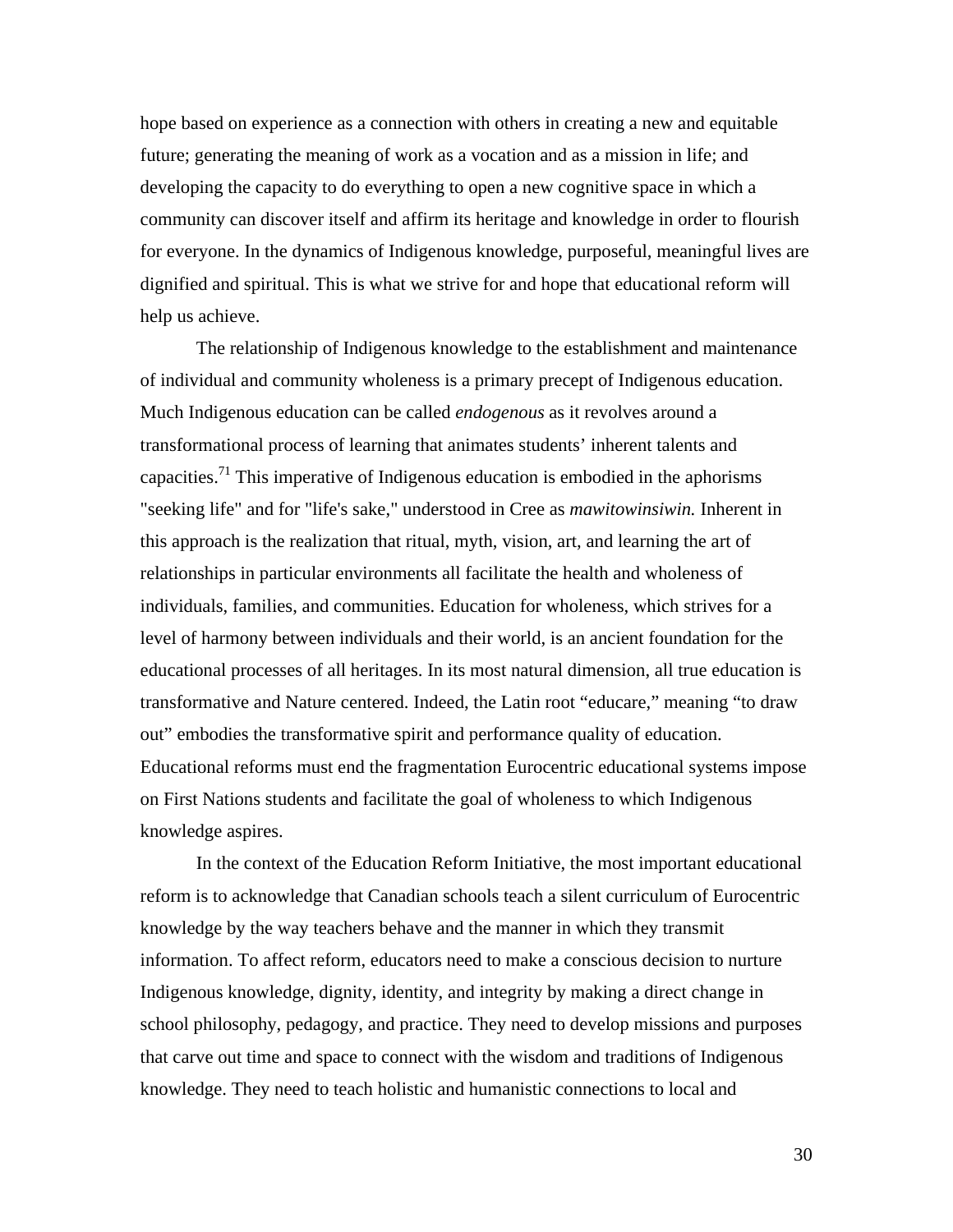collective relationships. They need to generate educational space that allows them to be challenging, caring, inspiring, and alert to their students' intellectual travails and attuned to their inner conditions. They need to make educational opportunities for students to come together in community with people who bring out their holistic better selves. Only when these changes in thought and behaviour are made can we create an educational system that is a place of connectedness and caring, a place that honours the heritage, knowledge, and spirit of every First Nations student.

Schooling has begun to move towards a new environment and concept of education. In Saskatchewan, this new educational concept is called School Plus.<sup>72</sup> School Plus represents a new holistic environment to meet the needs of youth, not just as a cognitive exercise but as an experience that embraces the psychological, physical, emotional, and cultural needs of children who have been entrusted to public education as a service and a sacred trust. First Nations education must be envisioned to support and develop First Nations children, and the new structures and relationships put forward in this paper all support this goal. What is needed is a national policy that affirms Indigenous knowledge, establishes and supports Indigenous knowledge learning centres, and remunerates knowledge holders and workers as national resources. There must be government acknowledgement of and support for virtual Aboriginal colleges in Aboriginal and treaty areas. These virtual colleges will consist of elders, knowledge holders, workers, and knowledge specialists. These Aboriginal colleges will be able to decide matters relating to curriculum, instruction, the promotion of Indigenous knowledge, and the stabilization and preservation of Indigenous languages. These virtual colleges will be systems to honour and reward elders, knowledge keepers, teachers, and workers who have developed their expertise through traditional education or selflearning. These experts will be recognized at the same level as certified school teachers, and they will be encouraged to set up their own learning centres within existing Indigenous educational systems to transmit their Indigenous knowledge to the young generation in the community.

The existing education principles for educating Indigenous children found in the international "Principles and Guidelines for the Protection of the Heritage of Indigenous Peoples", Convention on Biological Diversity and its continuing efforts of its Secretariat,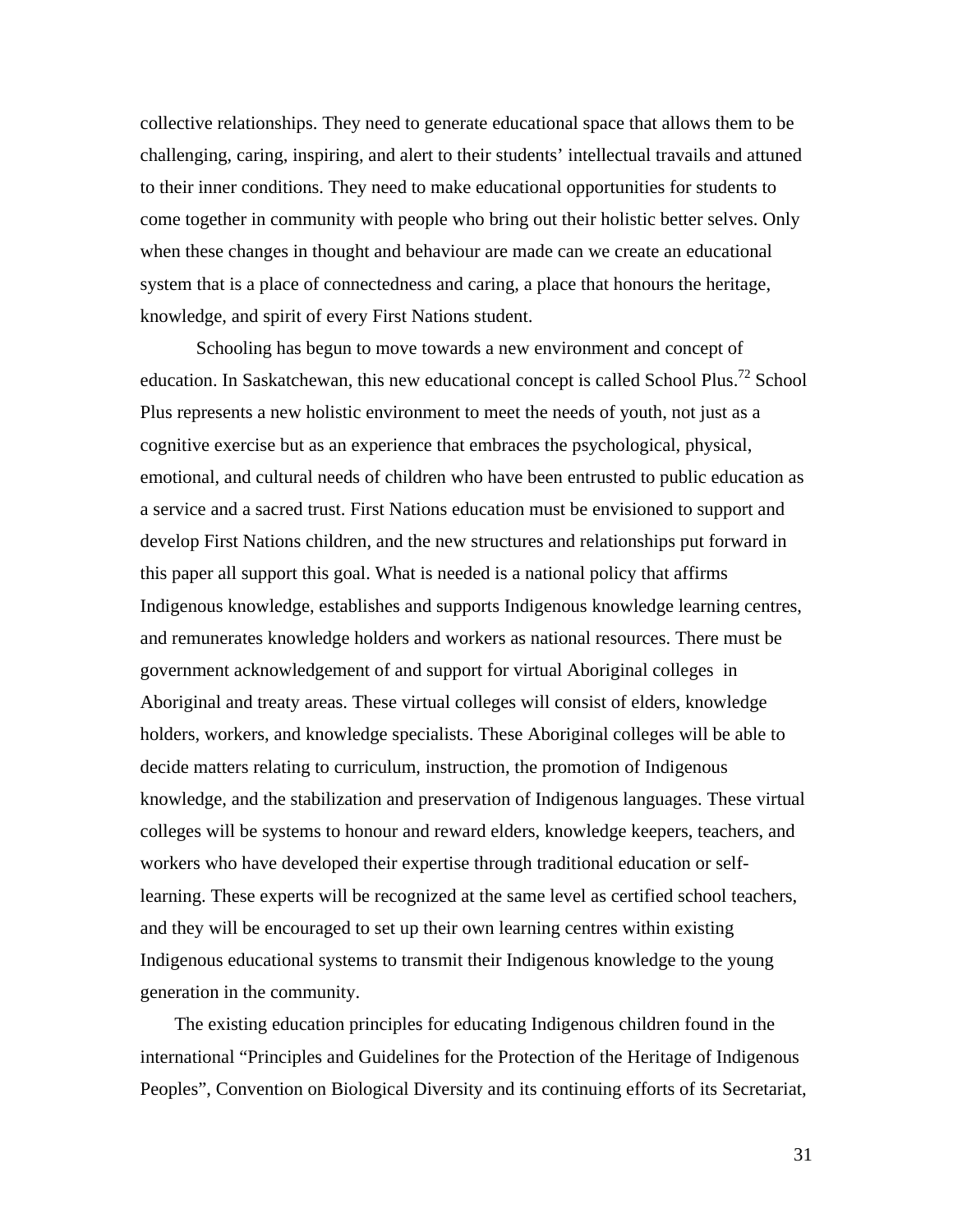the World Conference on Science for the Twenty-First Century: A New Commitment*,* Human Rights Covenants, the International Labor Organization Convention 169, by the educational sector of UNESCO, and the Indigenous Treaty on the Declaration of Indigenous Rights, the proposed American Declaration on the Rights of Indigenous Populations, and the Quebec City Summit of Americas Action Plan (2001) act as framework for Canada's agenda in First Nations education system. Articles 28 –30 of the Principles and Guidelines for the Protection of Heritage of Indigenous Peoples define the role of national legislation and government which is worth repeating here:

National laws for the protection of Indigenous peoples' heritage should be adopted following consultations with the peoples concerned, in particular the traditional owners and teachers of religious, sacred and spiritual knowledge, and wherever possible, should have the consent of the peoples concerned.

National laws should ensure that the use of traditional languages in education, arts and mass media is respected and, to the extent possible, promoted and strengthened.

Governments should provide Indigenous communities with financial and institutional support for the control of local education, through communitymanaged programmes, and with use of traditional pedagogy and languages.

These principles are fully discussed in *Protecting Indigenous Knowledge and Heritage<sup>73</sup> .*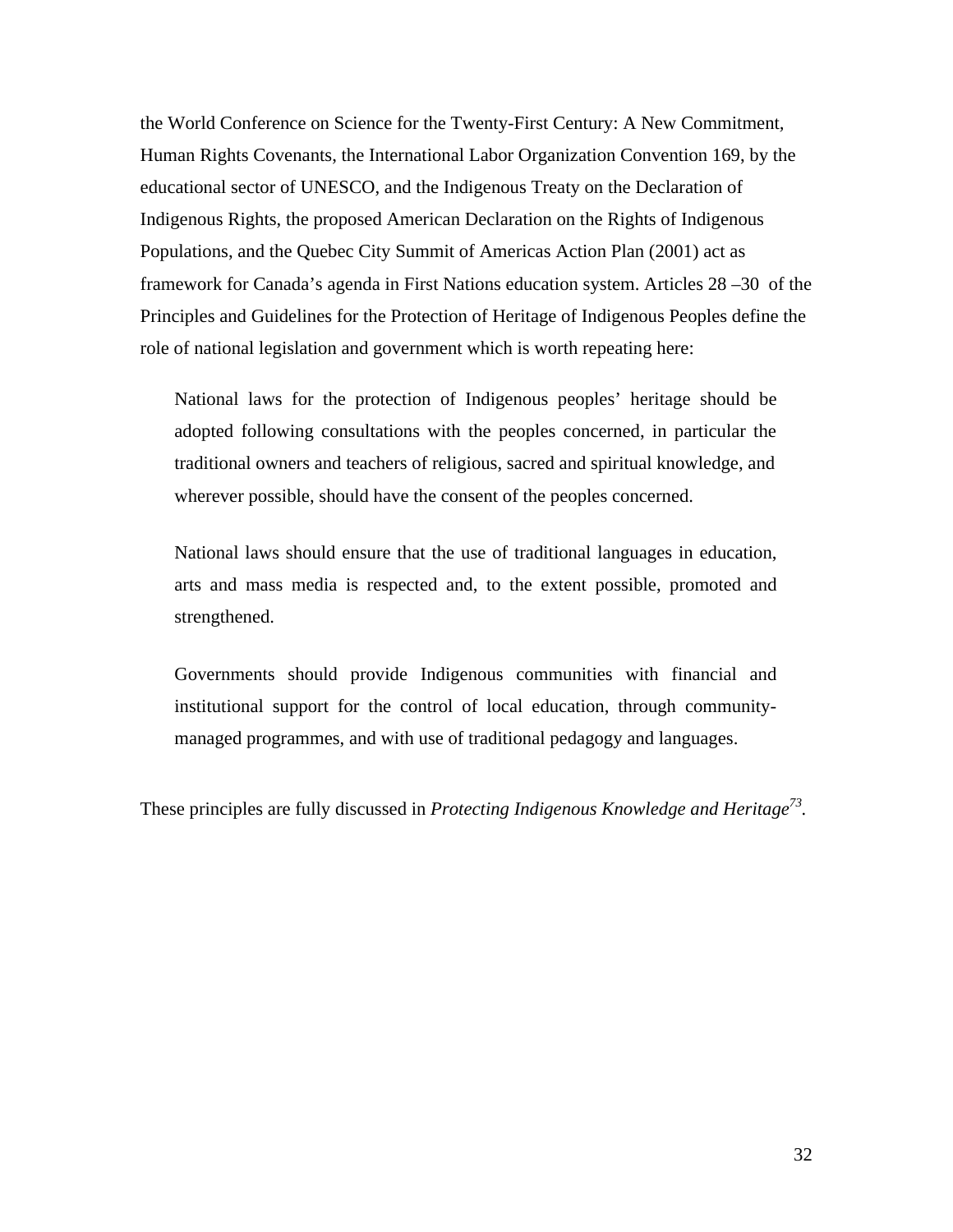#### **Part IV Recommendations**

#### **Prime Recommendation**

#### *Affirming Canada's Commitment*

1. Canada should affirm that Indigenous knowledge is an integral and essential part of the national heritage of Canada that must be preserved and enhanced for the benefit of current and future Canadians. INAC should work together to ensure that Indigenous knowledge is respected and promoted in all funded education programs and in an appropriate range of documents and contexts.

#### **Substantive Implementation of the Prime Recommendations**

#### *Affirming Traditional Lifestyles and Intergenerational Use of IK*

2. Canada recognize and affirm that Indigenous knowledge requires the protection of the lifestyles that permit intergenerational use of the lands, traditional ecological practices, and maintenance of cycles of interaction with species and land forms in a traditional lifestyle of hunting, fishing, trapping, and foraging for foods and medicinal plants.

#### *Affirming Traditional Teachings of Next Generations*

3. Canada affirm that First Nations children are invaluable sources of intergenerational transmission of traditional knowledge; and therefore, education needs to encourage the development and survival of that knowledge and science within educational sites as sources of knowledge for environmental sustainability which also needs to be supported by way of school structures and distance education to enable families to continue their traditional lifestyles.

#### *Developing and Supporting IK Innovations in Educational Institutions*

4. Canada develop effective and enriched First Nations education to provide choice to First Nations parents and children, using multiple approaches and customized interventions related to First Nations language, knowledge and heritage. This might include identifying five targeted `model' schools that are fully funded, and developed in a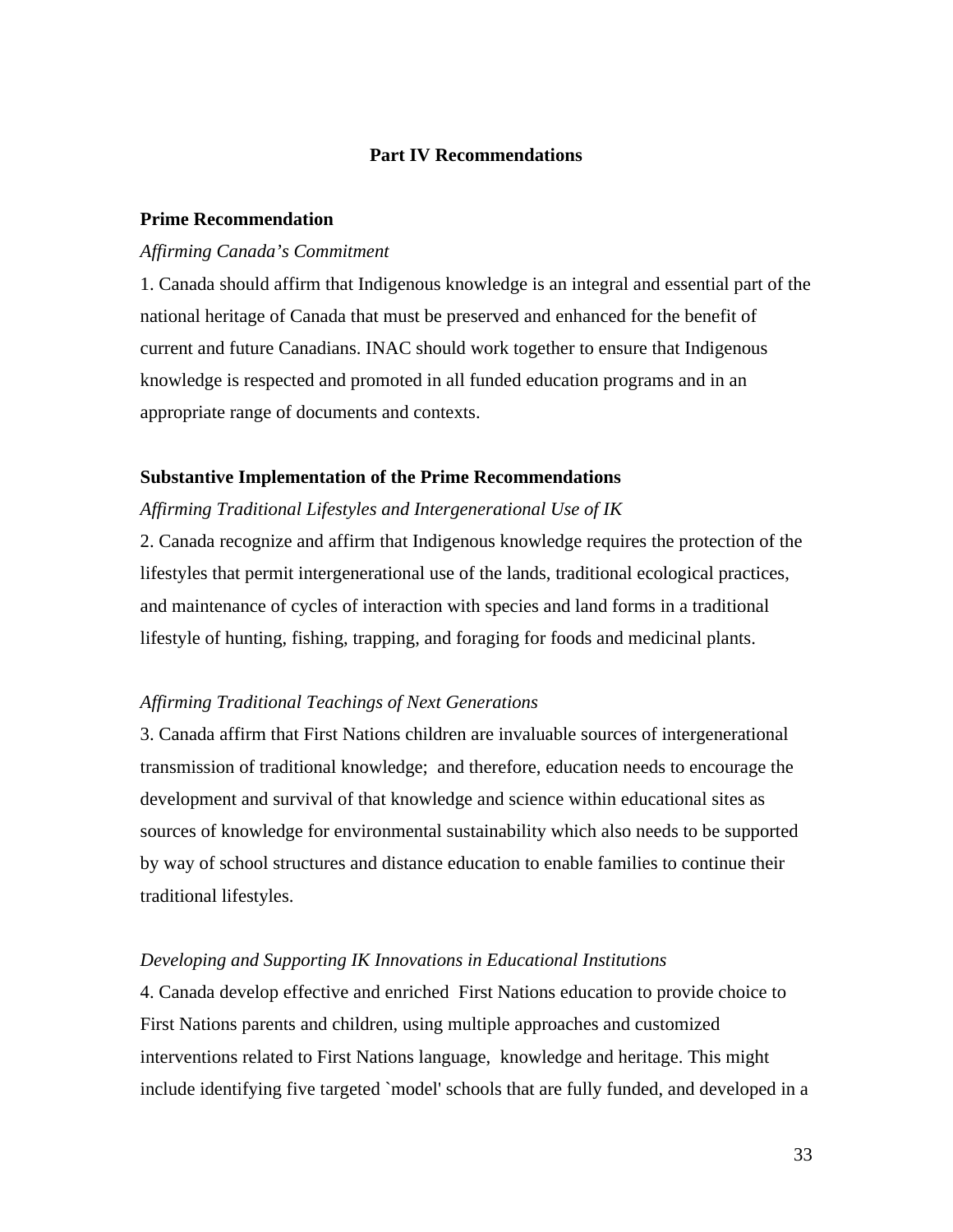model similar in theory to the Kaupapa Maori schools of New Zealand. This calls for developing a `best practice models' approach and creating the examples for other schools to follow.

#### *Developing Opportunities to Learn in order to Teach*

5. Canada ensure all teachers have opportunities to learn Indigenous knowledge in appropriate contexts and in multiple ways, especially in First Nations excellence sites. They should be able to explore and develop Indigenous knowledge in a rich dynamic educational context that combines both Aboriginal and Eurocentric knowledge systems.

#### *Creating New Certification and Standard Setting for First Nations Schools*

6. First Nations schools need to have their own certification requirements for their schools which embrace national and local competencies in Indigenous knowledge, not merely provincial standards. Provincial certification builds typically on two levels of academic specializing and professional skill building. First Nations schools need to identify standards for their schools and appropriate knowledge and skills for teachers working in their schools.

#### *Encouraging Research and Innovations in Classroom Work*

7. Canada identify teachers who are IK keepers and provide support through financial incentives for creative and innovative works as well as working with Centres of Excellence such that they may form a working network among these teachers and with other educators for collaborative work, research, development and support in their classrooms. Teachers should be eligible for awards to support creative and innovative work by the way of reduced teaching loads, orientations and support networks, internet communication systems to assist others in developing and sharing best practices and new programming.

#### *Developing and Adopting Principles and Guidelines for Respectful Protocols*

8. Canada and INAC accept the principle that any social, cultural or educational initiative for First Nation student that is proposed to use, develop, or support IK be accompanied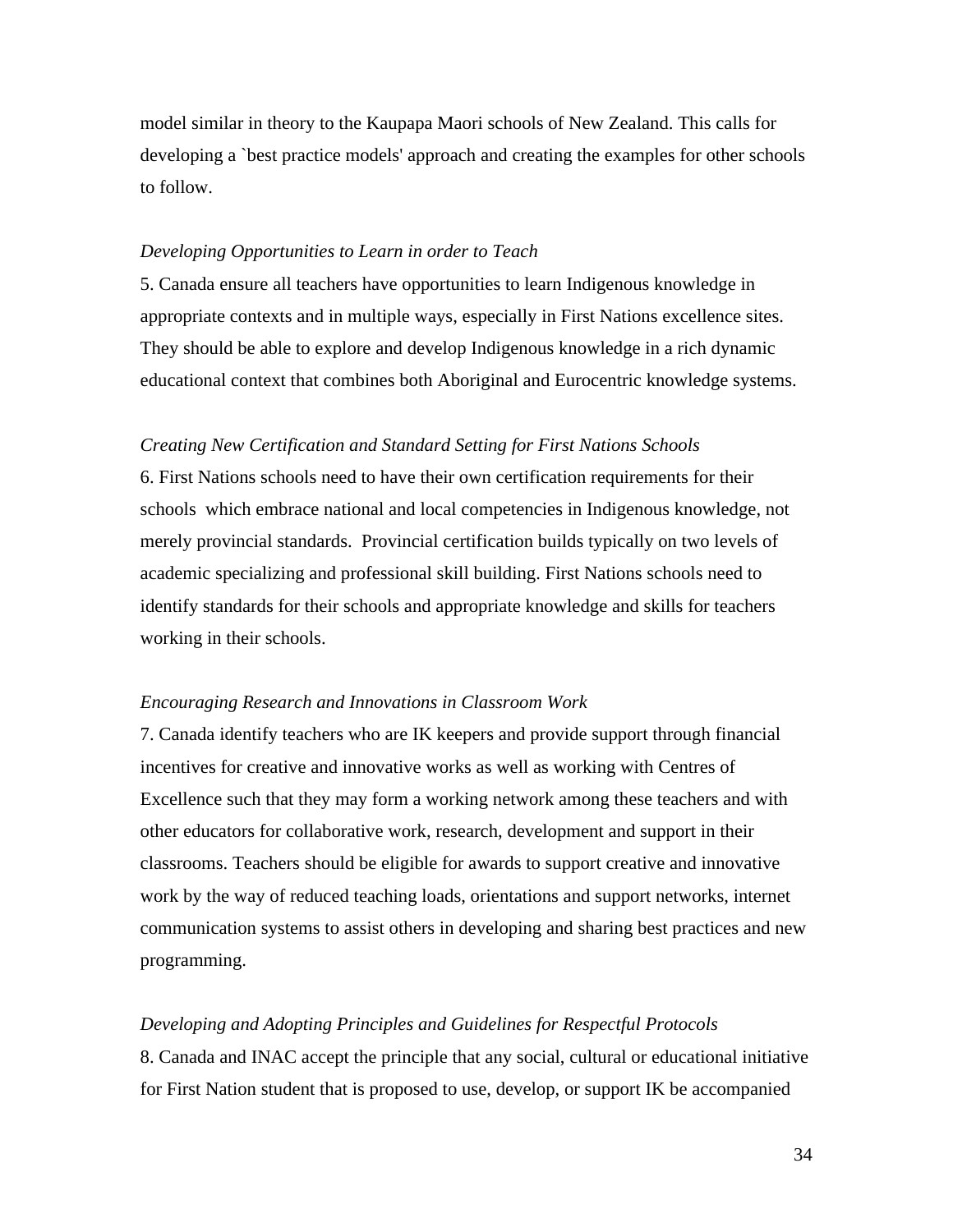by signed authorities or otherwise appropriately acknowledged Aboriginal and treaty signatories who accept and sanction use of those traditional practices and protocols. At minimum, Canada and INAC should adopt the United Nations Working Group on Indigenous Populations' *Principles and Guidelines for the Protection of Indigenous Heritage* as foundational to current and future use of Indigenous knowledge.

#### *Protecting Indigenous Knowledge and Heritage*

9. Canada, in collaboration with First Nations peoples, review its legislation on the protection of intellectual property to ensure that First Nations interests and perspectives, in particular collective interests, are adequately protected.

#### *Supporting First Nations Capacity to Oversee Use of IK*

10. Canada provide development funds to First Nations schools to support local dialogues and talking circles among local elders and knowledge keepers that will have as their outcome the development and dissemination of local protocols, practices, and procedures for accessing First Nations knowledge for schools and universities, as well as for researchers seeking Indigenous knowledge for other research purposes. Mechanisms for overseeing the vetting process of research proposals must be developed. As well, all research proposals must be developed in consultation with First Nations peoples and supported and supported with appropriate funds for administering this process over time

*Developing Research and Capacity Building in Indigenous Knowledge and Pedagogy* 11. Canada support First Nations Centres for Aboriginal Knowledge to develop pedagogy; conduct language research; review, produce, and disseminate educational materials; and provide technical support for production of materials to First Nations communities. At minimum, 7 centres should be established across Canada and positioned in proximity to the major Aboriginal language families, e.g. British Columbia, Prairies Central, Eastern, Atlantic, and two in northern territories for Inuit and Dene nations. Drawing on the innovations of Alaska's Indigenous Network at the University of Fairbanks, these centres may establish priorities for their areas, but capacity building be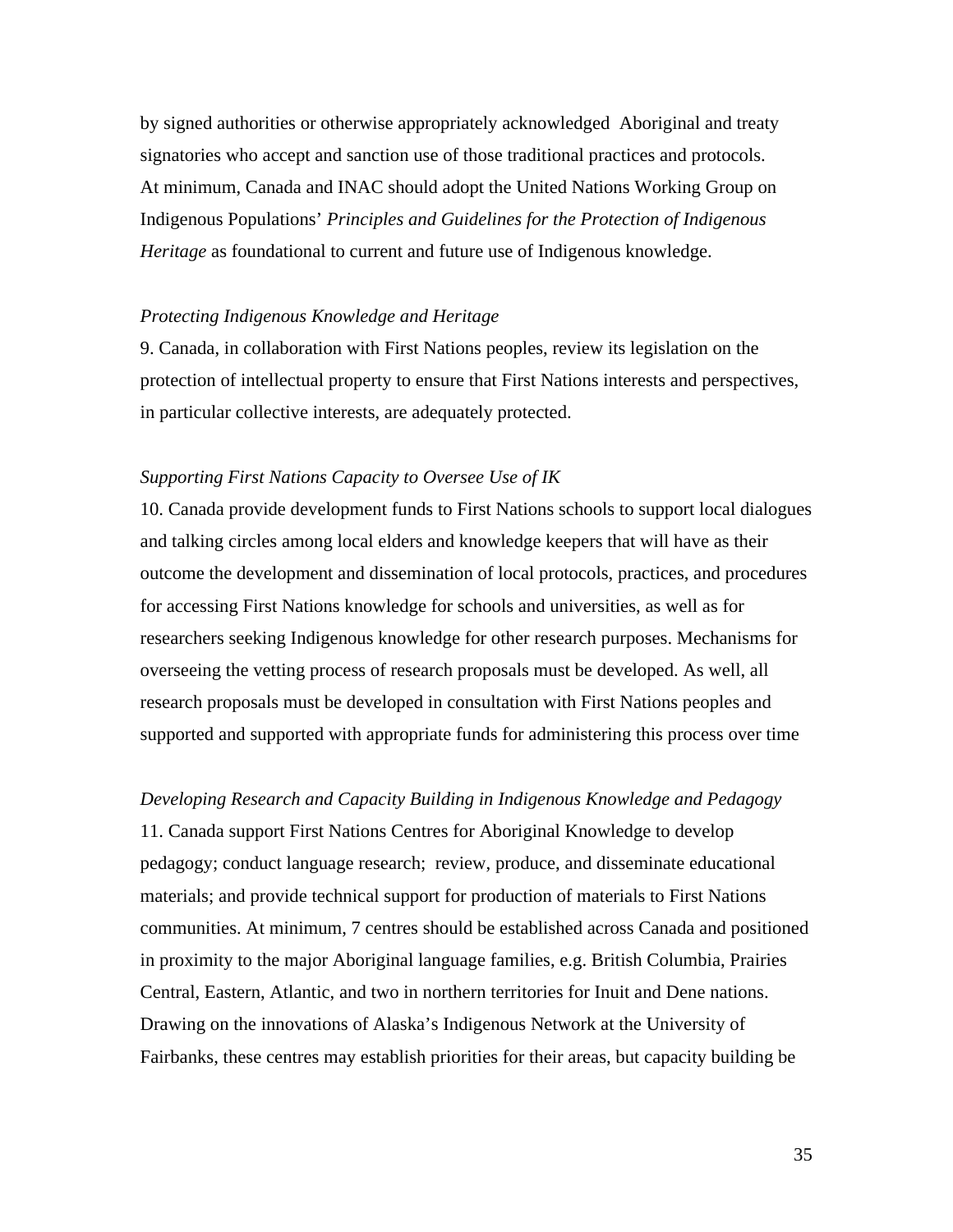staggered over a period of time up to 10 years to ensure each objective and priority has had sufficient time to develop its capacity.

#### *Developing New Theory and Innovative Practices*

12. Whereas Eurocentric education with its assimilative strategies and cognitive and cultural monopoly in education has had persistent long term negative consequences on First Nations students and peoples, Canada declare support for new models for decolonizing and revitalization in the education of First Nations students.

#### *Indigenizing Post-secondary Education*

13. Canada promote Indigenous knowledge and languages as learning assets in postsecondary funding schemes, scholarships, and programs that support pre-service teacher education.

#### *Supporting Professional Capacity Building for First Nations Education*

14. Whereas decolonizing theory and research are required for First Nations communities, Canada should identify and target incremental indigenous graduate student and professional development of 1000 Ph.D.s in the next five years. This is aimed at changing the 'top' and maintaining the usual approach of making change from early childhood up. In this way, educational transformations occur from two directions and theoretically should take half the time to make change in a community – not a full generation as the current model of `bottom up' suggests. These targets of funding and support should be directed to First Nations graduate and professional students who develop a consciousness of developing their credentials to benefit First Nations people and to contribute to First Nations development. This is to produce individuals working with communities, not careerist or remote academics.

#### *Encouraging Publication of Aboriginal Resources*

15. Canada provide curriculum development funds to First Nations publishers or enhance publishers with a history of commitment to Aboriginal education to encourage them to work in partnerships with, and support First Nations in their knowledge and language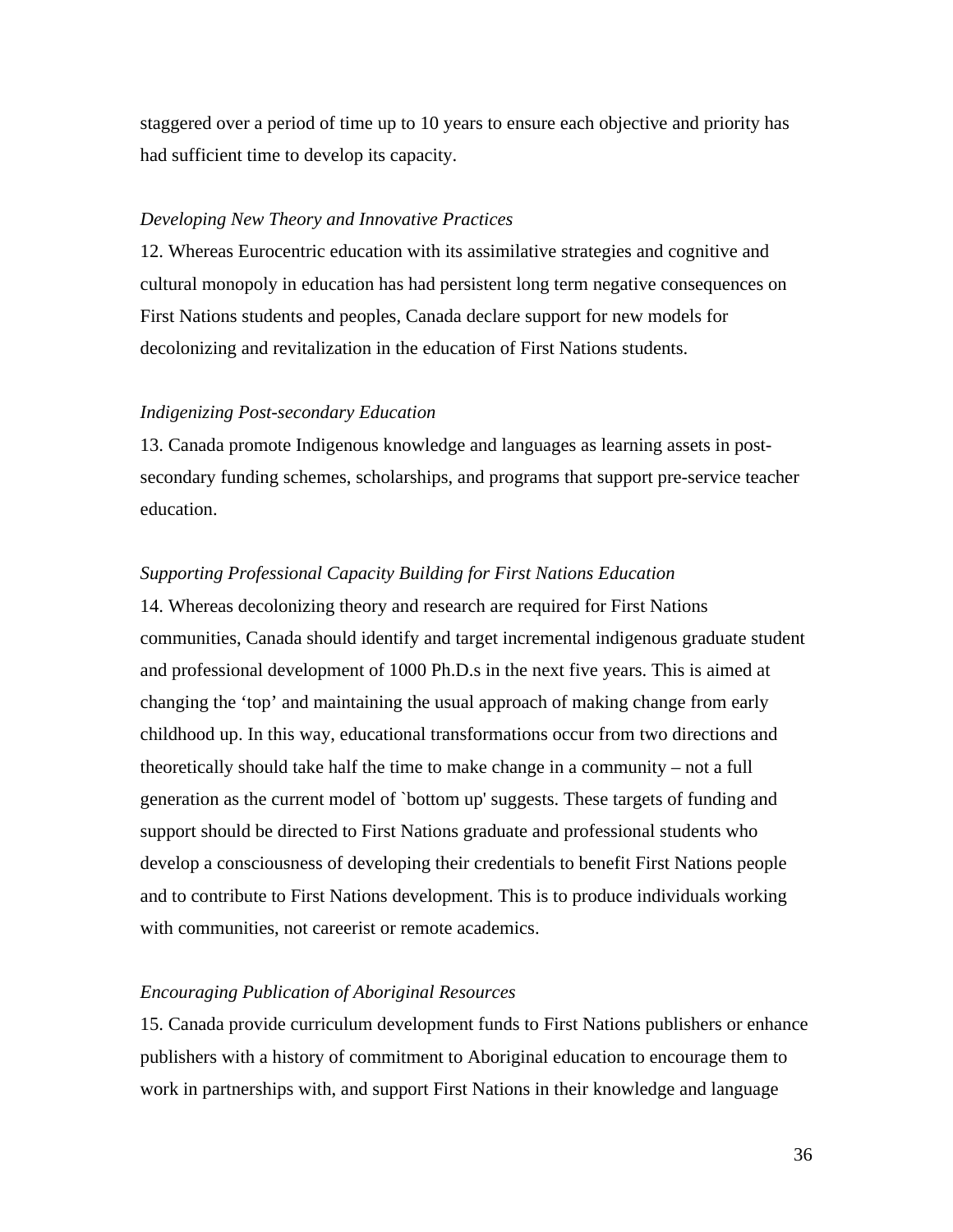initiatives that will enable them to print at relatively low costs educational materials written, electronically produced, or audio and visual representations using First Nations languages.

#### *Inspiring and Motivating Change at Post-secondary Level*

16. Canada sponsor the development of national sites of excellence in First Nations education. These may be also in university sites where federal funds be provided where universities change internal structures and demonstrate excellence in First Nations education and accommodate and promote Indigenous knowledge. In light of such accomplishments, these sites would receive program funding to support their efforts in developing leadership in Aboriginal education, but they must show a track record first of internal funding in these universities and commitments of developing significant research, leadership, and promotion of Indigenous knowledge.

#### *Fostering Growth of First Nations Arts in Partnerships*

17. Canada co-operate with First Nations to enhance Aboriginal arts to foster the revitalization and development of Aboriginal arts and heritage such that First Nations children may be inspired and motivated to contribute regularly to it.

#### **Legislation and Policies**

#### *Affirming Traditional Ownership of Indigenous Knowledge*

18. Canada affirm in policy and regulation the constitutional principle that Indigenous knowledge belongs to Indigenous peoples and Indigenous knowledge shall be delivered in a manner in keeping with the Aboriginal laws, practices and protocols of the Aboriginal peoples concerned.

#### *New Legislation an/or Policies to Recognize First Nations Knowledge Keepers*

19. Canada enact policies or new legislation that authorize, upon the recommendation of First Nations peoples and treaty right holders, the Minister or a special Aboriginal commission to designate Elders, knowledge holders, or individuals as masters of traditional knowledge or arts. This would have the purpose of validating the national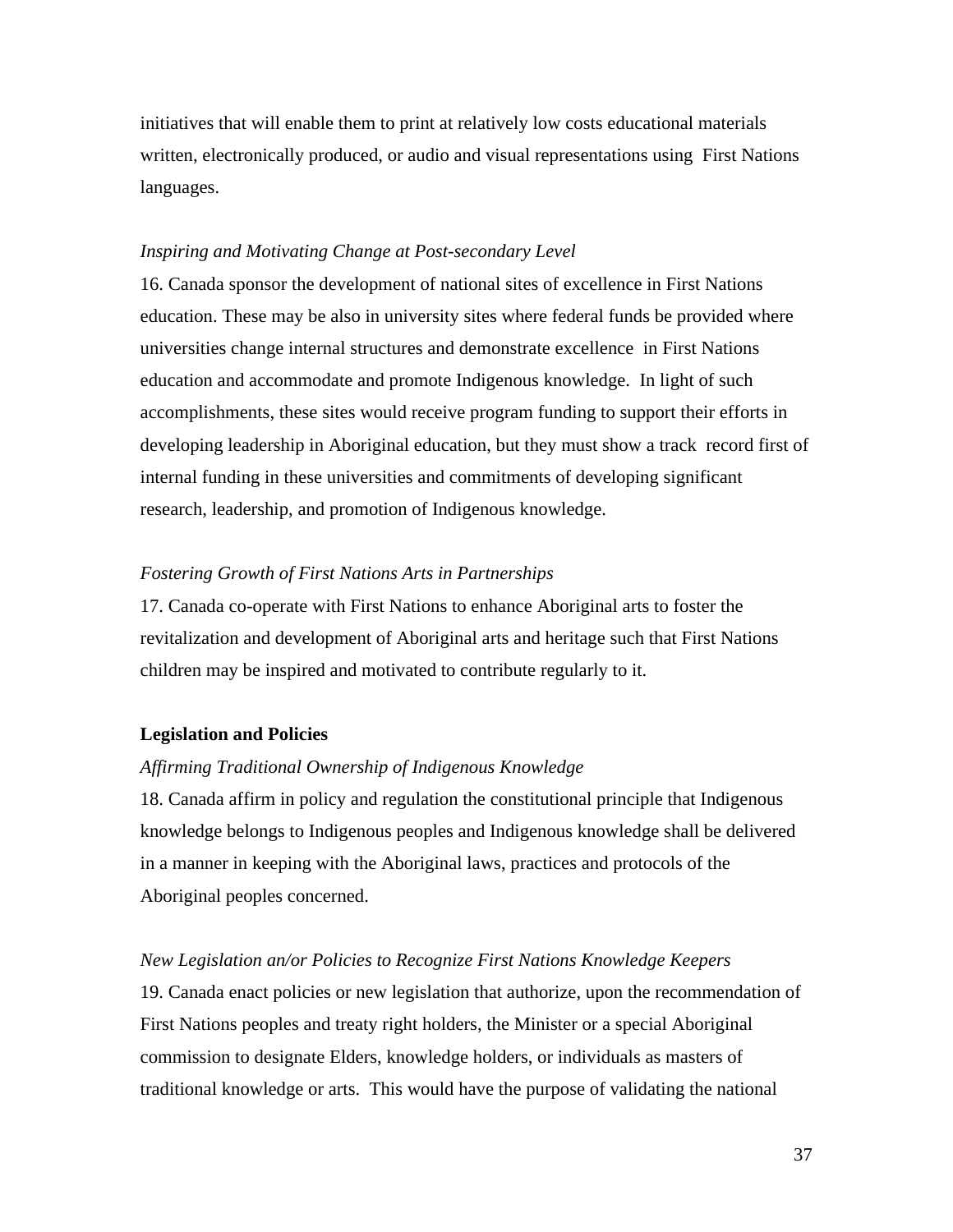importance of these individuals and to increase the interest of youth in learning these skills these designated authorities possess and preserve.

#### *Affirming Role of Aboriginal Languages*

20. Canada declare the protection of Indigenous knowledge is integrally tied to Aboriginal languages; therefore, the federal government affirm, adopt and support Aboriginal languages and knowledge with a First Nations Education Act as a core responsibility of s. 35(1) of Constitution Act of 1982, which affirms aboriginal and treaty rights to education in Canada. In this legislation, Canada, with the consent of First Nations people, establish provisions, requirements, and mechanisms to support and develop Indigenous knowledge and the remaining First Nations languages in First Nation schools, as well as develop their capacity to monitor, measure, and collaborate with researchers on their own terms or conduct any research into the knowledge they want to pursue in public domains or within their educational systems.

#### **Fiscal Responsibilities of the Prime Recommendations**

#### *Reaffirming Canada's Obligations with Funds*

21. Canada statutorily affirm its constitutional fiduciary obligation to protect and conserve First Nations knowledge and heritages by designating future dollars in budget allocations at the highest level attainable to the development of Indigenous knowledge for educational purposes. One means of achieving this is through a strategy of 'designated dollars'.

#### *Ensuring Diversity and Flexibility in Policy and Practice*

22. Canada recognize the great diversity and local variations in language, knowledge, customs, and traditions of Aboriginal communities and cultures across Canada and ensure that any federal program initiative and its funding requirements be flexible enough to accommodate local variations and local self-definition.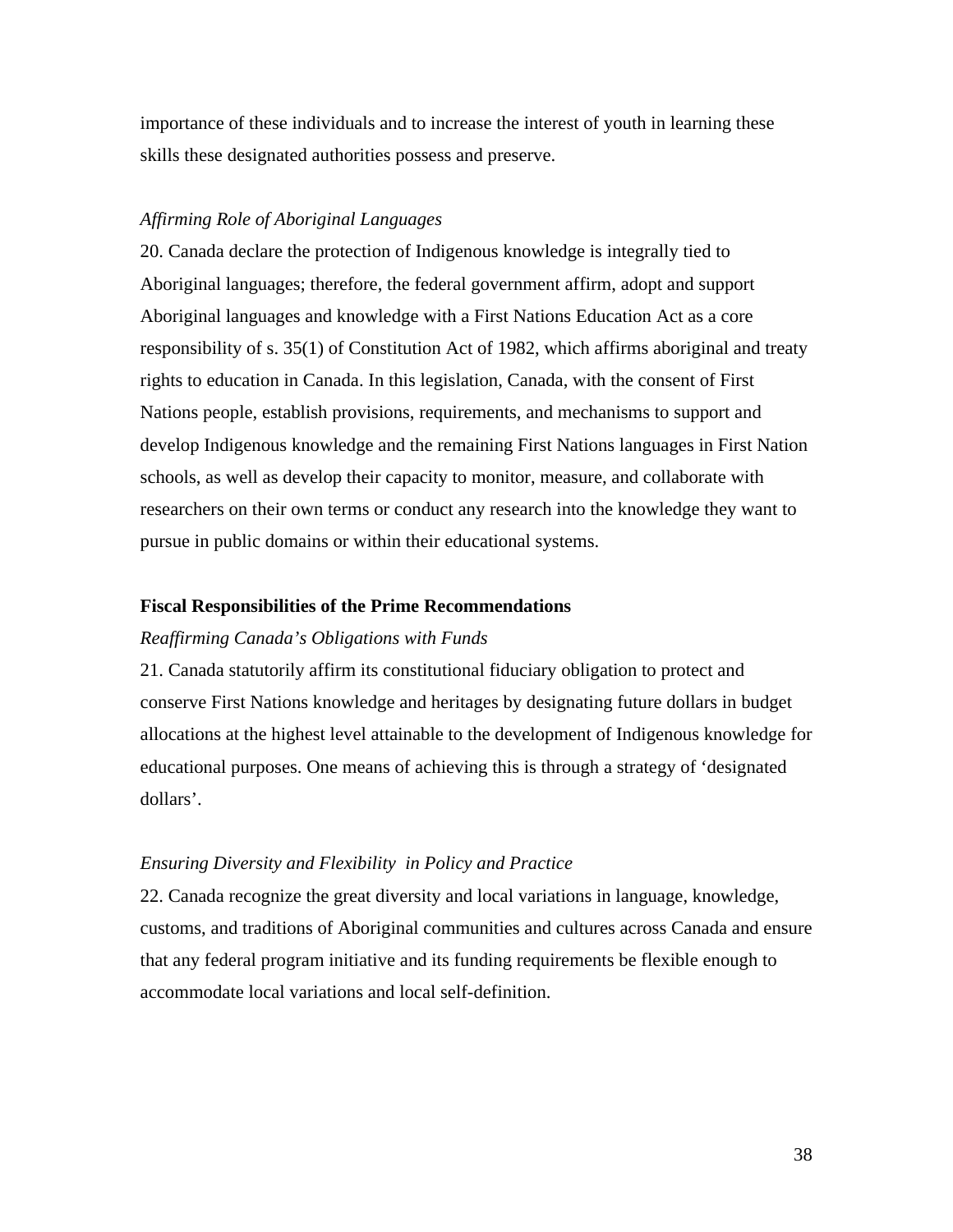## *Funding a Network of Indigenous Education Scholars*

23. Canada should fund a consortium of Indigenous scholars and educators to dialogue with elders and leaders in education and thus create an innovative forum for developing indigenous best practices models, theorizing and proactive engagement with the universities such that new theories of transformation connect with educational practices which also have the support of the communities they are purporting to serve.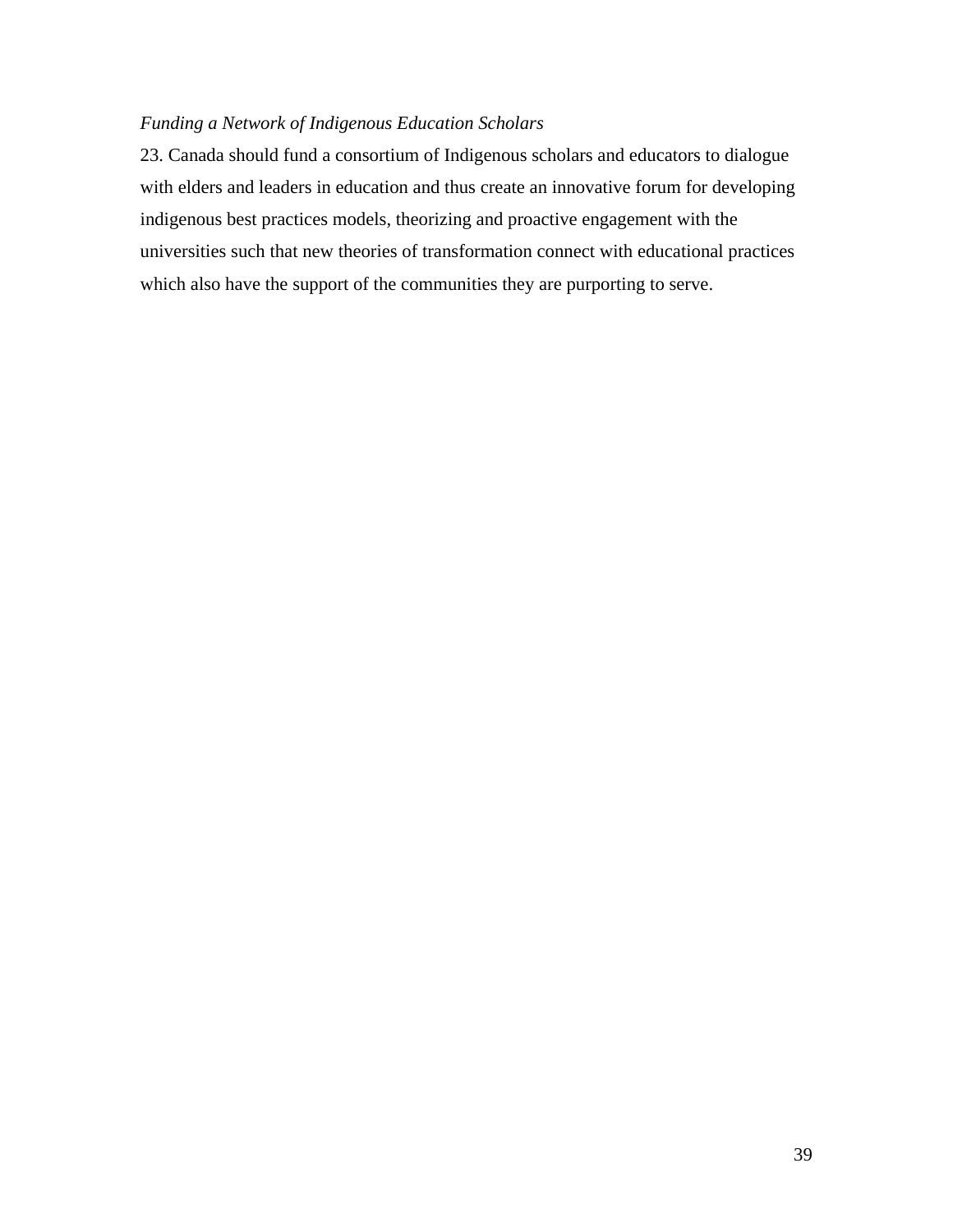#### REFERENCES

- Aikenhead, Glen. "Border Crossing: Culture, School Science, and Assimilation of Students." In *Problems of Meaning in Science Curriculum: Ways of Knowing in Science Series*, edited by D. Roberts and L. Ostsman, 86-100. New York: Teachers College Press, 1998.
- -----. Rekindling Traditions: Cross-Cultural Science & Technology Units. At <http://capes.usask.ca/ccstu/teacher.html>
- Alaskan Native Knowledge Network. *Alaskan Standards for Culturally Responsive Schools*. *Adopted by the Assembly of Alaska Native Educators*. Fairbanks, Alaska: Alaska Native Knowledge Network, 1998.
- Amin, S. *Eurocentrism*. New York: Monthly Review Press, 1988.
- Anonby, S.J. "Reversing Language Shift: Can Kwak'wala Be Revived?" Master's thesis, University of North Dakota, 1997.
- Ascher, M. *Ethnomathematics: A Multicultural View of Mathematical Ideas*. Pacific Grove, Calif.: Brooks/Cole, 1991.
- Assembly of First Nations. *Tradition and Education: Towards a Vision of Our Future. Vol. 1*. Ottawa: Assembly of First Nations Education Secretariat, 1988.
- ------. *Towards Rebirth of First Nations Languages*. Ottawa: Assembly of First Nations Language and Literacy Secretariat, 1992.
- Auditor General of Canada. *Chapter 4 in Report to the House of Commons. Indian and Northern Affairs Canada: Elementary and Secondary Education*. Ottawa: Minister of Public Works and Government Services Canada, 2000.
- Banks, James. *Multicultural Education: Issues and Perspectives*, *4 th ed.* Etobicoke, Ont.: Wiley and Sons, 2002.
- Barsh, Russell. "United Nations Seminar on Indigenous Peoples and States" American *Journal of International Law 83* (3) (1989). 599.
- ------. "The Epistemology of Traditional Healing Systems," *Human Organization 56*(1) (1997): 28-37.
- Basso, Keith H. *Wisdom Sits in Places: Landscape and Language Among the Western Apache.* Albuquerque: University of New Mexico Press, 1996.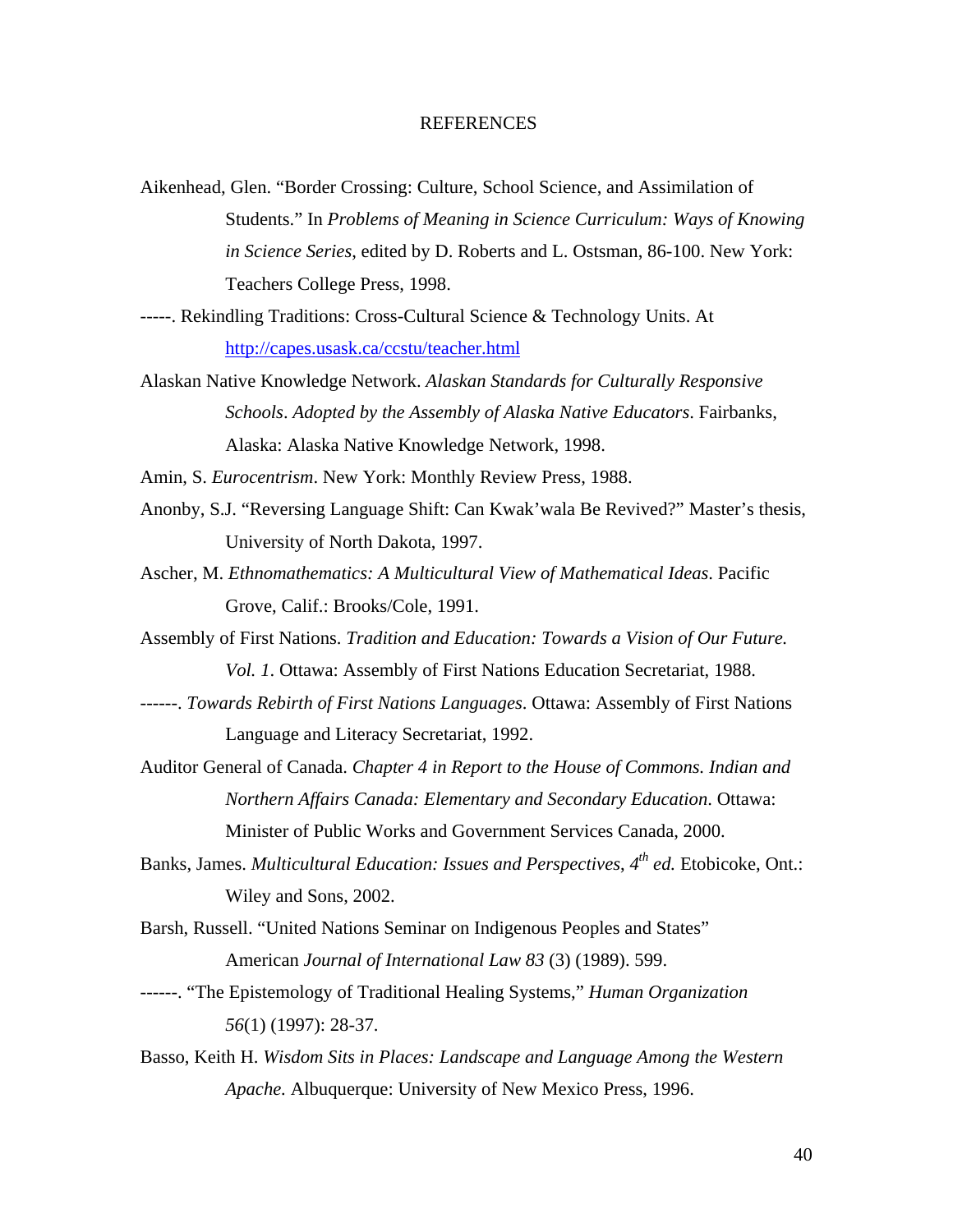- Battiste, Marie. "Enabling the Autumn Seed: Toward a Decolonized Approach to Aboriginal Knowledge, Language, and Education." *Canadian Journal of Native Education 22*, no. 1 (1998): 16-27.
- ------. "Maintaining Aboriginal Identity, Language, and Culture in Modern Society." In *Reclaiming Indigenous Voice and Vision*. Edited by Marie Battiste, (pp. 192- 208). Vancouver: University of British Columbia Press, 2000.
- Battiste, M., and James (Sa'ke'j) Youngblood Henderson. *Protecting Indigenous Knowledge and Heritage: A Global Challenge*. Saskatoon, Sask.: Purich Publishing, 2000.
- Battiste, M., J. Henderson, L. Littlebear, R. Barsh, and S. Wright. "Scoping the Definitions and Issues." Discussion paper on Indigenous knowledge and intellectual property for Indian and Northern Affairs Canada, 1996.
- Berkowitz, Peggy. "Western Science Meets Mi'kmaq Knowledge: Integrating Science in Cape Breton." *University Affairs* (December 2001): 16-20.
- Biggelaar , C. den and Gold, M. A. "The Use and Value of Multiple Methods to Capture the Diversity of Endogenous Agroforestry Knowledge: An Example from Rwanda," *Agroforestry Systems 30* (3) (1995): 263-275.
- Bird, G., and J. Harjo. *Reinventing the Enemy's Language: Contemporary Native Women's Writings of North America*. New York: Penguin, 1998.
- Blaut, J. M. *The Colonizer's Model of the World: Geographical Diffusionism and Eurocentric History*. New York: Guildford Press, 1993.
- Blesse, DiAnn S. "Aboriginal Teachers' Perceptions of Classroom Learning Environments." Master's thesis, University of Saskatchewan, Saskatoon, 1997.
- Blondin, G. "The Development of the Zhati Koe Slavey Language Program." *Canadian Journal of Native Education 16*, no. 2 (1989): 89-106.
- Brant-Castellano, M., L. Davis, and L. Lahache, eds. *Aboriginal Education: Fulfilling the Promise.* Vancouver: University of British Columbia Press, 2000.
- Braun, M., and C. Waldman. *Word Dance: The Language of Native American Culture*. Place: Facts on File, 1994.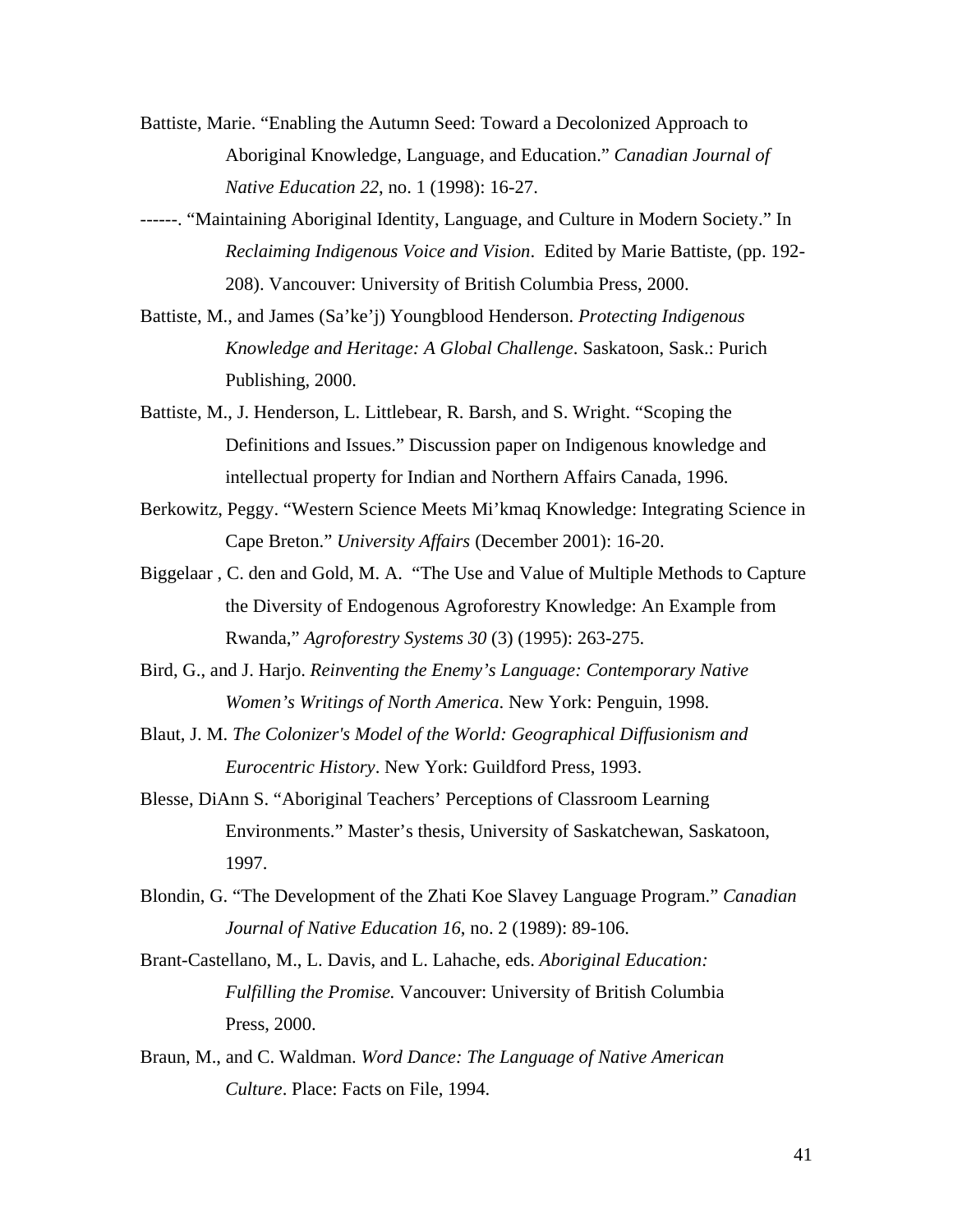- Brokensha, D. *Indigenous Knowledge Systems and Development*. Washington, D.C.: University Press of America, 1980.
- Cajete, G. *Look to the Mountain: An Ecology of Indigenous Education*. Durango, Col.: Kivaki Press, 1995.
- ------. *Ignite the Sparkle: An Indigenous Science Education Model*. Skyland, N.C.: Kivaki Press, 1999.
- ------. *Native Science: Natural Laws of Interdependence*. Santa Fe, N.M.: Clearlight Press, 2000.
- ------. "Indigenous Knowledge: The Pueblo Metaphor of Indigenous Education." In *Reclaiming Indigenous Voice and Vision*, edited by M. Battiste, 192-208. Vancouver: University of British Columbia Press, 2000.
- Canada. *Report of the Royal Commission on Aboriginal Peoples. Vol. 2*. Ottawa: Canada Communication Group, 1996.
- Canada. *For Seven Generations: An Information Legacy of the Royal Commission on Aboriginal Peoples*. CD ROM. Ottawa, Ont.: Libraxus, 1977.
- Canada. "Research Reports: Ethical Guidelines." In *For Seven Generations: An Information Legacy of the Royal Commission on Aboriginal Peoples*. CD ROM. Ottawa, Ont.: Libraxus, 1997.
- Canadian International Development Agency, *The Human Development Division. Draft—CIDA Policy on Indigenous Knowledge & Sustainable Human Development.* Ottawa, ON: CIDA, September 2002.
- Cardinal, H. and W. Hildebrandt. *Treaty Elders of Saskatchewan: Our Dream Is That Our Peoples Will One Day Be Clearly Recognized As Nations.* Calgary, AB.: University of Calgary Press, 2000.
- Churchill, S. *The Education of Linguistic and Cultural Minorities in the OECD Countries*. Clevedon, England: Multilingual Matters, 1986.
- Clarkson, L., V. Morrisette, and G. Regallet. *Our Responsibility to the Seventh Generation: Indigenous Peoples and Sustainable Development.* Winnipeg: International Institute for Sustainable Development, 1992.
- Cleary, L. M., and T. D. Peacock. *Collected Wisdom: American Indian Education*. Boston: Allyn and Bacon, 1998.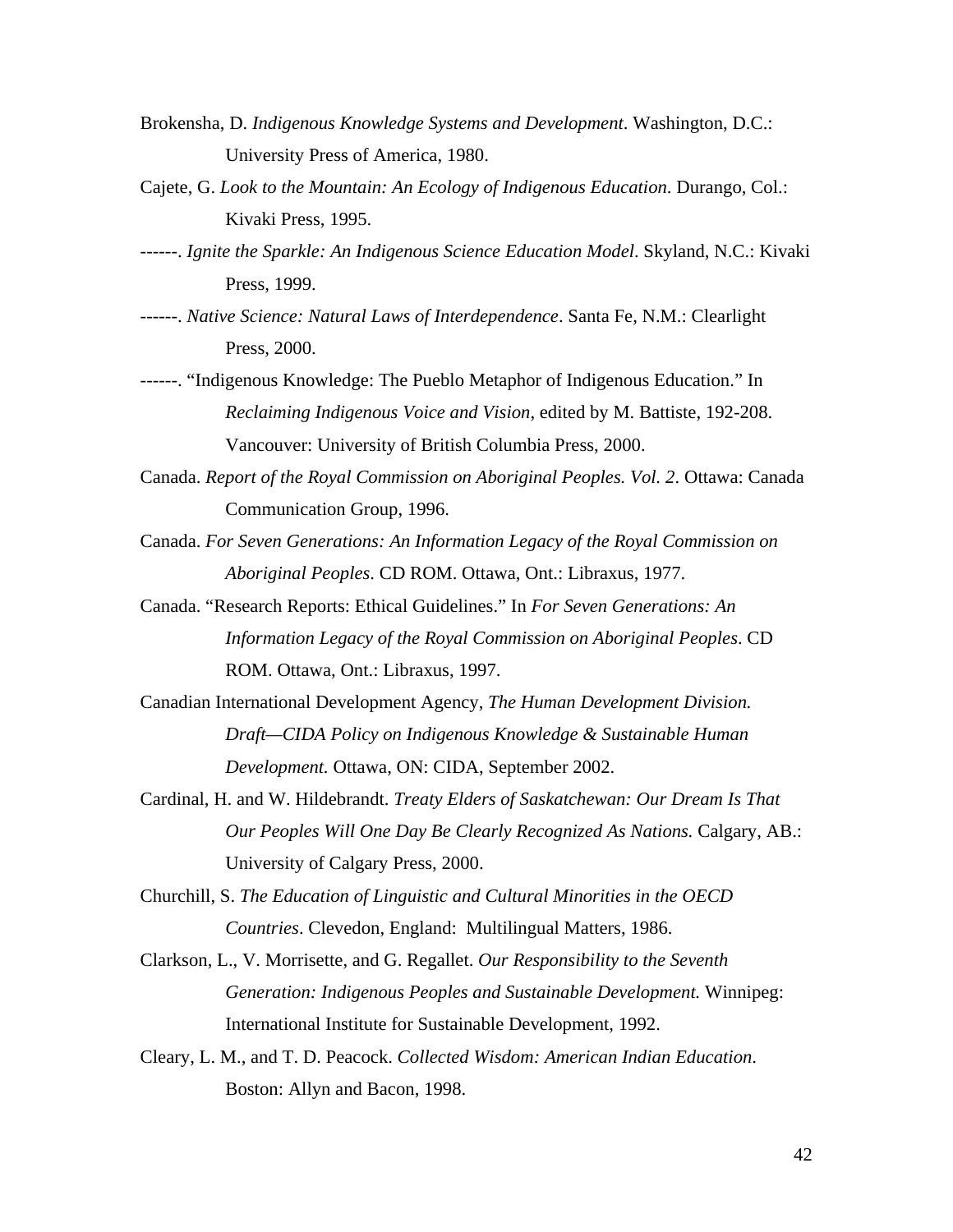- Commission on Human Rights. "Principles and Guidelines for the Protection of the Heritage of Indigenous Peoples." *St. Thomas Law Review 13*, no. 1 (2000): 405-414.
- Corson, D. *Language, Minority Education and Gender: Linking Social Justice and Power*. Clevedon, England: Multilingual Matters, 1993.
- Cox, C. *Crossroads: Literature and Language in Culturally and Linguistically Diverse Classrooms.* Upper Saddle River, N.J.: Merrill, 1997.
- Daes, E. *Study on the Protection of the Cultural and Intellectual Property Rights of Indigenous Peoples.* Paper presented at the Sub-Commission on Prevention of Discrimination and Protection of Minorities, Commission on Human Rights, United Nations Economic and Social Council, 2/1993/28)
- Dei, G.S.J., Budd Hall, and D. Golden Rosenberg, eds. *Indigenous Knowledge in Global Contexts: Multiple Readings of Our World*. Toronto: Ontario Institute for Studies in Education Press, 2000.
- Demmert, William G. Jr. *Improving Academic Performance among Native American Students: A Review of Research Literature*. Charleston, WV: ERIC Clearinghouse on Rural Education and Small Schools, 2001.
- Ermine, Willie. "Aboriginal Epistemology." In *First Nations Education in Canada: The Circle Unfolds*, edited by M. Battiste and J. Barman. Vancouver: University of British Columbia Press, 1995.
- Ermine, W. "Pedagogy from the Ethos: An Interview with Elder Ermine on Language." In *As We See It … Aboriginal Pedagogy*, edited by L. Stiffarm, 9-28. Saskatoon, Sask.: University Extension Press, 1998.
- Ferguson, Michael A.D. and François Messier, "Collection and Analysis of Traditional Ecological Knowledge About a Population of Arctic Tundra Caribou," *Arctic 50*(1) (1997): 1-28.
- Findlay, L.M. "Always Indigenize! The Radical Humanities in the Postcolonial Canadian Universities." *ARIEL 31* (2000): 307-326.
- Grenier, Louise. *Working with Indigenous Knowledge: A Guide for Researchers*. Ottawa: International Development Research Centre, 1998.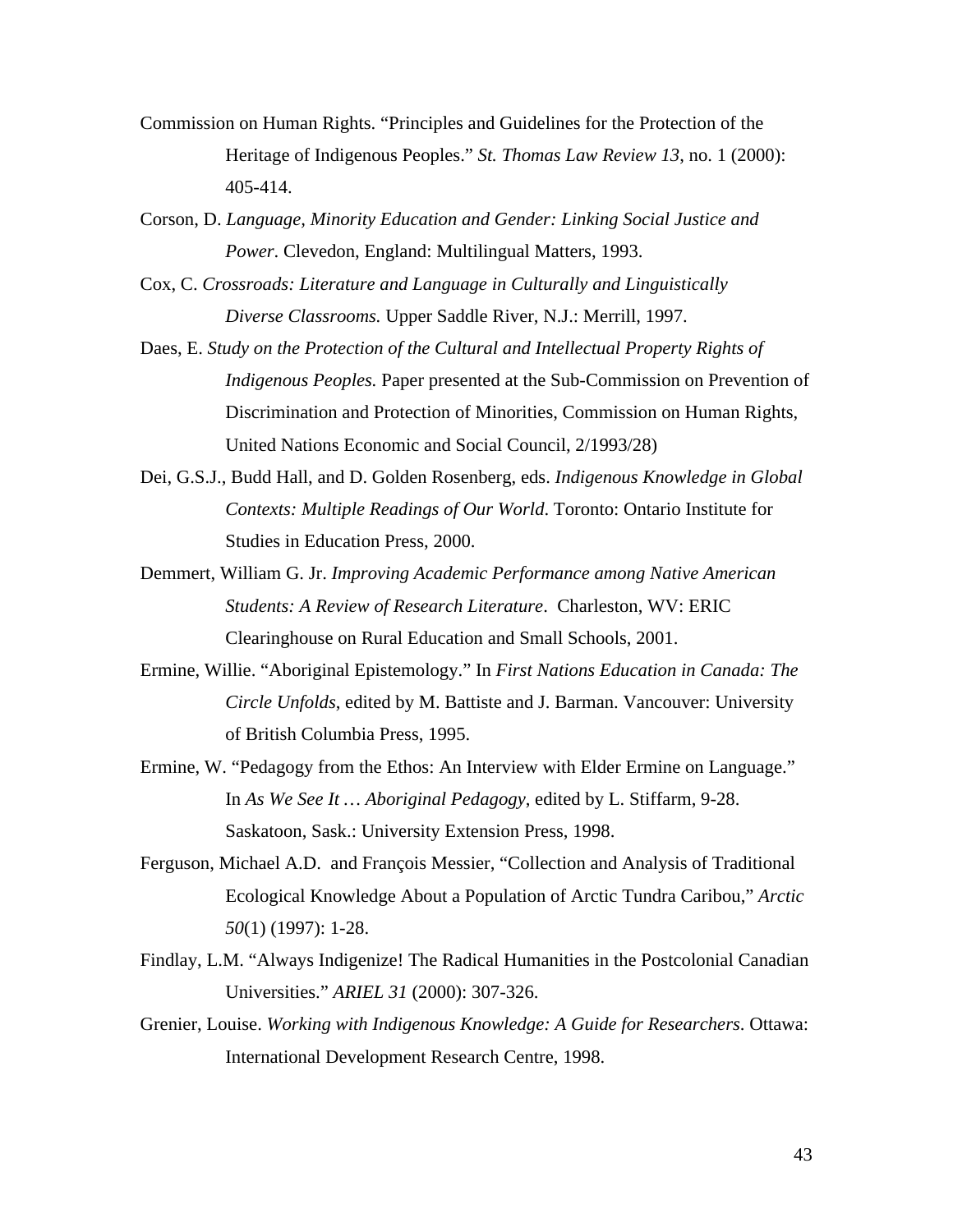- Glavin, T., and C. Lillard. *A Voice Great Within Us: The Story of Chinook*. Edmonton: New Star Books, 1998.
- Gollin, Michael A. "Legal Consequences of Biopiracy," *Nature Biotechnology 17* (1999).
- Hampton, E. "Towards a Redefinition of Indian Education." In *First Nations Education in Canada: The Circle Unfolds*, edited by M. Battiste and J. Barman, 5-46. Vancouver: University of British Columbia Press, 1995.
- Henderson, J. "Treaties and Education." In *First Nations Education in Canada: The Circle Unfolds*, edited by M. Battiste and J. Barman, 245-261. Vancouver: University of British Columbia Press, 1995.
- Henderson, J.Y. "Ayukpachi: Empowering Aboriginal Thought." In *Reclaiming Indigenous Voice and Vision*, edited by M. Battiste, 248-278. Vancouver: University of British Columbia Press, 2000.
- Hodgson-Smith, K. "Seeking Good and Right Relations: Student Perspectives on the Pedagogy of Joe Duquette High School." Master's thesis, University of Saskatchewan, Saskatoon, 1997.
- Horgan, J. *The End of Science: Facing the Limits of Knowledge in the Twilight of the Scientific Age*. Reading, Mass.: Helix Books, 1996.
- Inglis, Stephanie. "Speakers Experience: A Study of Mi'kmaq Modality." A Doctoral Dissertation, Department of Linguistics, Memorial University, Newfoundland. February 2002.
- Jolly, G.M., and A. Aby. Kisewatotatowin: *Loving, Caring, Sharing, Respect.* Saskatoon, Sask.: Aboriginal Parent Program, 1995.
- Kawagley, A.O. *A Yupiaq Worldview: A Pathway to Ecology and Spirit*. Prospect Heights, Ill.: Waveland Press, 1995.
- King, C. "Indian Worldview and Time." In *Time As a Human Resource*, edited by E.J. McCullough and R.L. Calder, 183-187. Calgary, Ab.: The University of Calgary Press, 1991.
- Knight, D. "The Seven Fires: The Lifelong Process of Growth and Learning as Explained by Saulteaux Elder Danny Musqua." Masters of Education project, University of Saskatchewan, Saskatoon, 1999.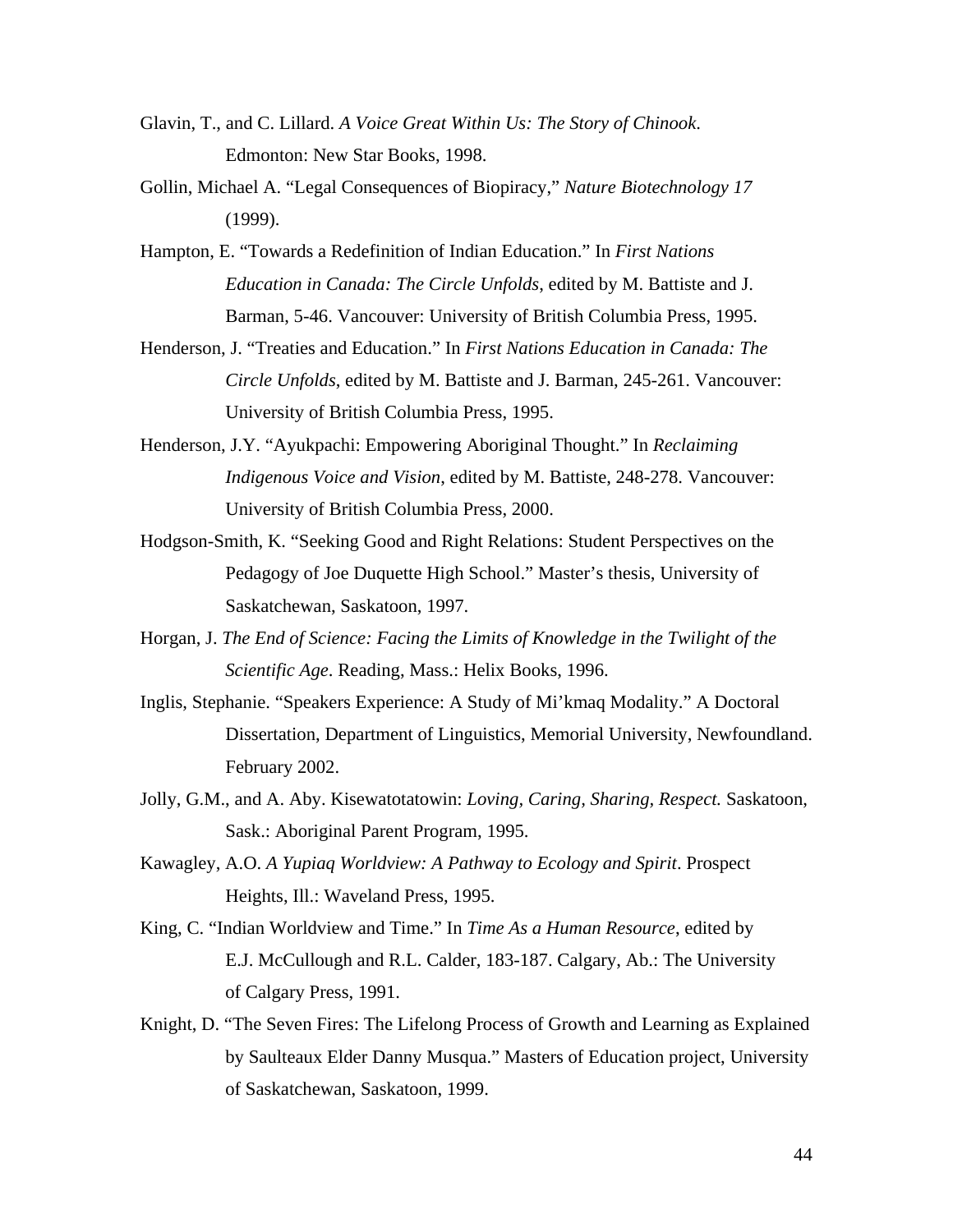- Kort, Barry and Rob Reilly. "Evolving Educational Pedagogy in Developing Nations" M.I.T. Media Laboratory. No date. On line at [http://affect.media.mit.edu/AC\\_research/lc/Kort.pdf](http://affect.media.mit.edu/AC_research/lc/Kort.pdf)
- Kynoch, Beverly. "Finding the Way Home: Aboriginal Voices in Canadian Literature." A Master's Project, Department of Curriculum Studies, University of Saskatchewan, 2002.
- Lanigan, M. "Aboriginal Pedagogy: Storytelling." In *As We See It … Aboriginal Pedagogy*, edited by L. Stiffarm, 103-120. Saskatoon, Sask.: University Extension Press, 1998.
- Leman, W. Naevahoo' htseme / We Are Going Back Home: Cheyenne History and Stories Told By James Shoulderblade and Others. *Algonquian and Iroquoian Linguistics, Memoir 4*. Place: Publisher, 1987.
- Lobe, L.G. "Toward an Articulation of the Foundations of Cree Education." Master's project, University of Saskatchewan, Saskatoon, 1995.
- Lowenburg, R. "Language Teaching Methods in Three First Nations Schools and Two Provincial Schools with Recommendations for Teaching an Aboriginal Language in the Northern Lights School Division." Master's project, Department of Educational Foundations, University of Saskatchewan, Saskatoon, 1995.
- MacIvor, M. "Redefining Science Education for Aboriginal Students." In *First Nations Education in Canada: The Circle Unfolds*, edited by Marie Battiste and Jean Barman, 73-98. Vancouver: University of British Columbia Press, 1995.
- Macklem, P. *Indigenous Difference and the Constitution of Canada*. Toronto, Ont.: University of Toronto Press, 2001.
- Marlor, Chantelle P., Russel L. Barsh, and Levita Duhaylungsod. "Comment on 'Defining Indicators Which Make Sense to Local People,'" *Human Organization 58*(2) (1999): 216-220.
- Marmen, L., and J. Corbeil. *Languages in Canada: 1996 Census*. Ottawa: Public Works and Government Services Canada, 1996.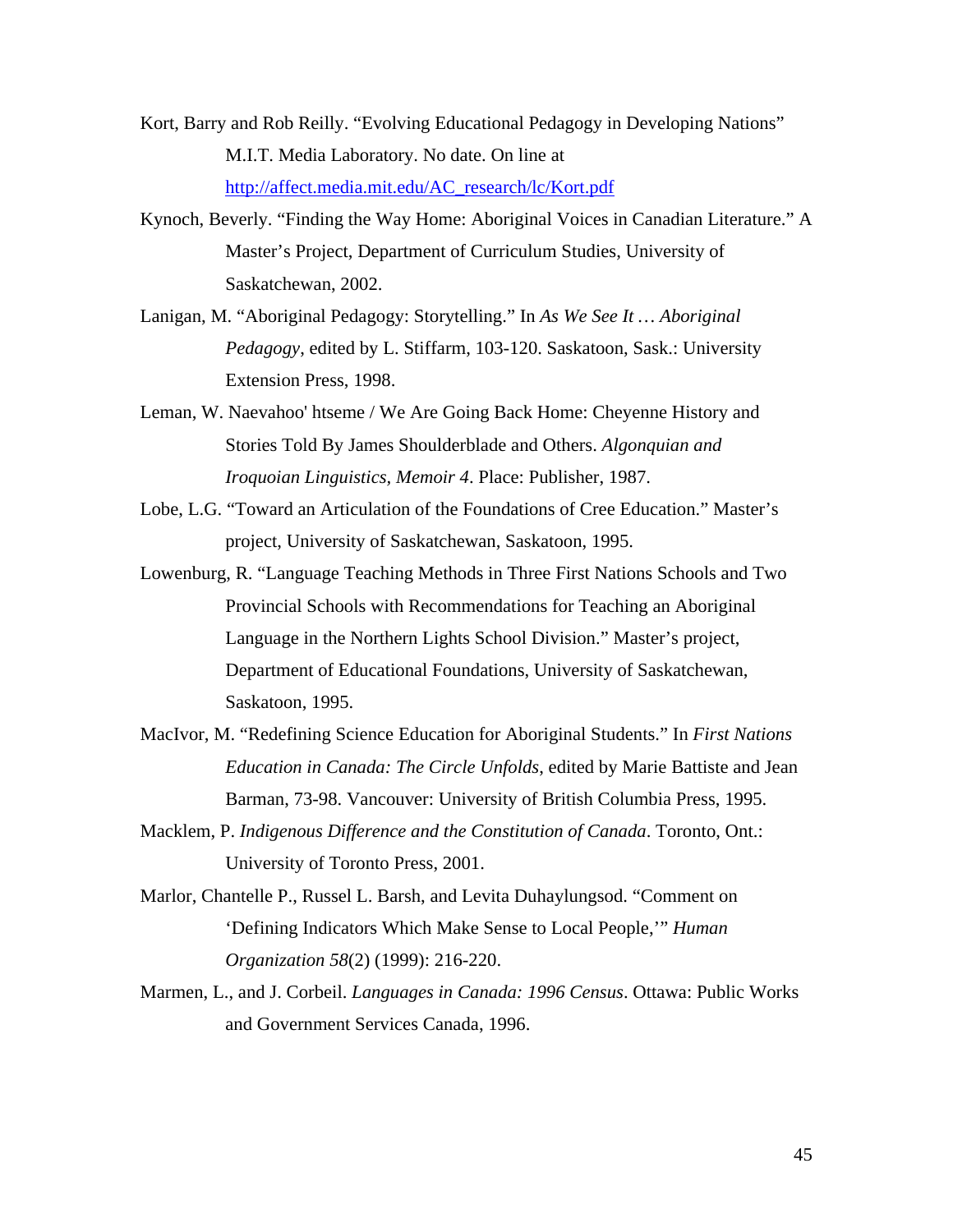- Martin Hill, Dawn. "Indigenous Knowledge as a Tool for Self-Determination and Liberation." Paper presented at the National Association of Native American Studies Section, Houston, Tex.
- Martin, J., ed. *Strong Like Two People: The Development of a Mission Statement for the Dogrib Schools.* ERIC DOCUMENT ED 331 667[is this part of the reference correct?]. Rae-Edzo, N.W.T.: Dogrib Divisional Board of Education, 1991.
- May, Stephen. *Indigenous Community Based Education*. Toronto: Multilingual Matters, 1999.
- McConaghy, Cathyrn. *Rethinking Indigenous Education: Culturalism, Colonialism, and the Politics of Knowing.* Flaxton, Qld: Post Pressed, 2000.
- Mi'kmaw Ethics Watch, *Research Principles and Guidelines for the Protection of Mi'kmaw People* at [www.http://mrc.uccb.ns.ca/mci/protocols.rtf](http://mrc.uccb.ns.ca/)
- Morphy, Howard."Landscape and the Reproduction of the Ancestral Past," in Eric Hirsch and Michael O'Hanlon, eds., *The Anthropology of Landscape: Perspectives on Place and Space* (Oxford: Clarendon Press, 1995)
- Nazarea, Virginia D., Robert E. Roades, Erla Bontoyan, and Gabriela Flora. "Defining Indicators Which Make Sense to Local People: Intra-Cultural Variation in Perceptions of Natural Resources," *Human Organization 57*(2) (1998): 159- 170.

Neil, Roger. *Voice of the Drum*. Brandon, Man.: Kingfisher Publications, 2000.

- Ngugi, Wa Thiong'o. *Decolonising the Mind: The Politics of Language in African Literature*. London: James Curry, 1986.
- Odjig White, L. "The Four Language Teaching Methods: An Overview." *Native Language in Ontario* 9, no. 3 (1994): 3-5.
- ------. (1994). "Ojibway Traditional Values: Teachings of the Seven Grandfathers." *Native Language in Ontario* 9, no. 3 (1994): 6-8.

Office of the Treaty Commissioner. *Treaties as a Bridge to the Future*. Saskatoon, SK: OTC, 2002

O'Meara, S., and D.A. West. *From Our Eyes: Learning from Indigenous Peoples.* Toronto: Garamond, 1996.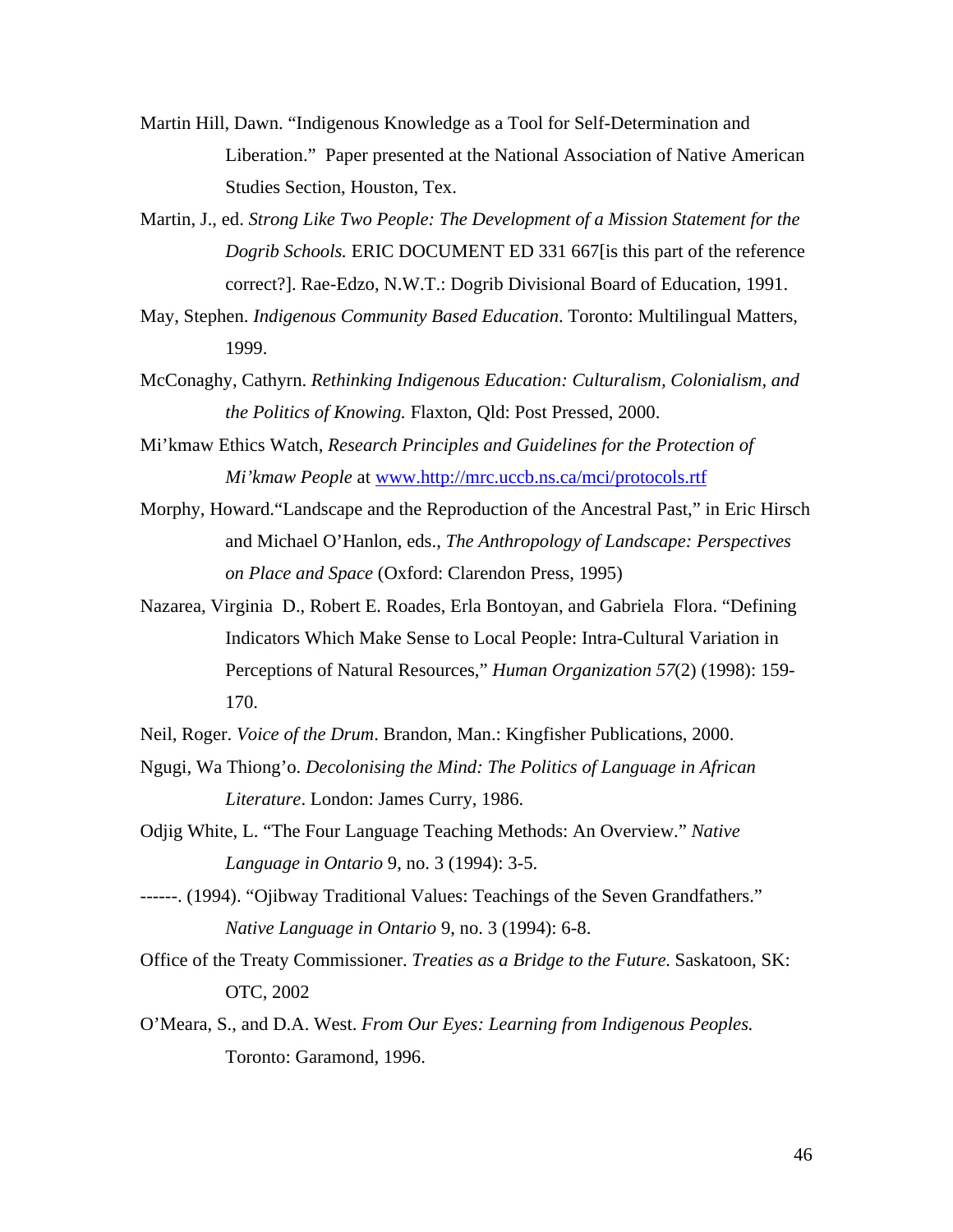- Peat, F. David. *Blackfoot Physics. A Journey into the Native American Universe*. New York: Fourth Estate Limited, 1996.
- Powell, A.B., and M. Frankenstein, eds. *Ethnomathematics: Challenging Eurocentrism in Mathematics Education*. Albany, N.Y.: State University of New York Press, 1997.
- Royal Commission on Aboriginal Peoples, *Report of the Royal Commission of Aboriginal Peoples, 5 vols*. Ottawa: Canada Communication Group, 1996.
- Ridington, Robin. *Little Bit Know Something: Stories in a Language of Anthropology* Iowa City: University of Iowa Press, 1990.
- Schissel, B., and T. Wotherspoon. *The Legacy of School for Aboriginal People*. New York: Oxford University Press, 2003.
- SciDev.Net. Indigenous Knowledge at www.scidev.net/dossiers/indigenous\_knowledge/index.html
- Semali, L.M., and J. L. Kincheloe, eds. *What is Indigenous Knowledge? Voices from the Academy*. New York: Falmer Press, 1999.
- Shiva, Vandana. *Biopiracy: The Plunder of Nature and Knowledge.* Cambridge, Mass.: South End Press, 1997.
- Smith, Cheryl W. "Colonization and Iwi Development (kimihia Te Maramatange)." Master's thesis, University of Auckland, 1994.
- Smith, Graham H. "Kaupapa Maori: Contesting and Reclaiming Education in Aotearoa." In *Education and Cultural Differences: New Perspectives*, edited by D. Ray and D.H. Poonwassie. New York: Garland Publishing, 1992.
- Smith, Linda. *Decolonizing Methodologies: Research and Indigenous Peoples*. London: Zed Books, 1999.
- Spivak, G. C. "How to Read a 'Culturally Different' Book." In *Colonial Discourse/Postcolonial Theory*, edited by Francis Barker. Manchester: Manchester University Press. 1994.
- Standing Committee on Aboriginal Affairs. *Aboriginal Literacy and Empowerment: You Took My Talk. 4th Report*. Ottawa: Queens Printer, 1990.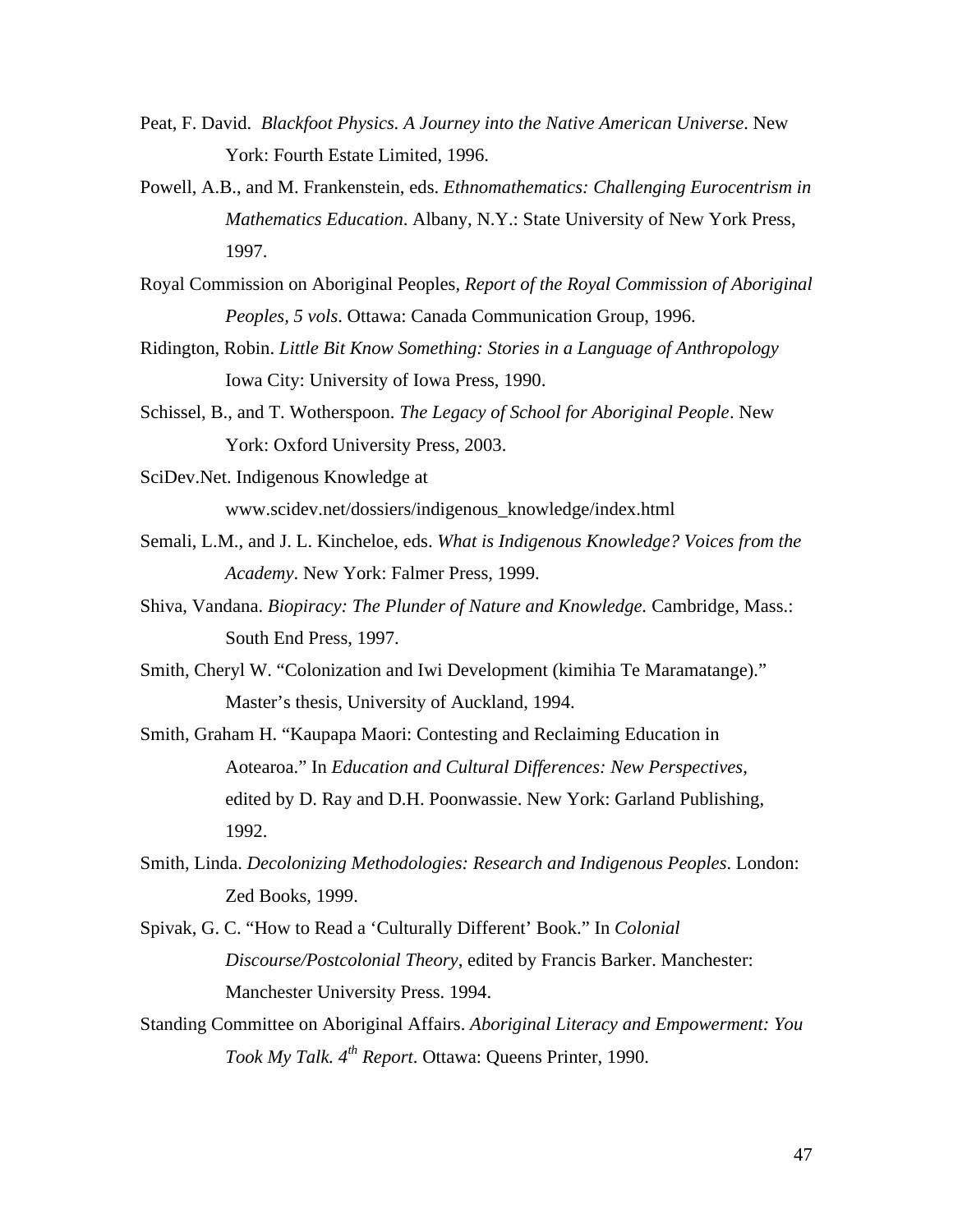- St. Denis, Verna, Rita Bouvier, and Marie Battiste, *Kiskinahmahkewak: Aboriginal Teachers in Publicly Funded Schools*. Regina, Sask.: Saskatchewan Education, 1998.
- Stiffarm, Lenore, ed. *As We See It … Aboriginal Pedagogy.* Saskatoon, Sask.: University Extension Press, 1998.
- Swisher, K.G. "Why Indian people Should Be the Ones to Write About Indian Education." In *Natives and Academics: Research and Writing About American Indians*, edited by D.A. Mihesuah, page range. Nebraska: University of Nebraska Press, 1998.
- Tymchak, Michael. *School Plus: A Vision for Children and Youth*, Final Report of the Minister of Education, Government of Saskatchewan, Task Force and Public Dialogue on the Role of the School, 28 February 2001.
- Visano, Livy and Lisa Jakubowski. *Teaching Controversy*. Halifax, N.S.: Fernwood Press, 2002.
- Weber-Pillwax, Cora. "Orality in Northern Cree Indigenous Worlds. *Canadian Journal of Native Education, 25* (2).2001.
- Weissner, Siegfried and Marie Battiste. "The 2000 Revision of the United Nations Draft Principles and Guidelines on the Protection of the Heritage of Indigenous People." *St. Thomas Law Review, 13* (1): 383-414.
- Whitt, L. "Indigenous Peoples and the Cultural Politics of Knowledge." In *Issues in Native American Cultural Identity*, edited by M. Greene, 223-271. New York: Peter Lang, 1995.
- Willett, Velma. "Islands of Culture: The Experiences of Post Secondary Cree Language Teachers" M.Ed. thesis, University of Saskatchewan, Saskatoon, 2001.
- Willinsky, J. *Learning to Divide the World: Education at Empire's End*. Minneapolis, Minn.: University of Minnesota Press, 1999.
- Wiltze, L.V. "The River Flows Both Ways: Native Language Loss and Maintenance." Master's thesis, University of Alberta, Edmonton, 1995.
- Womack, Craig S. *Red on Red: Native American Literary Separatism*. Minneapolis: University of Minnesota Press, 1999.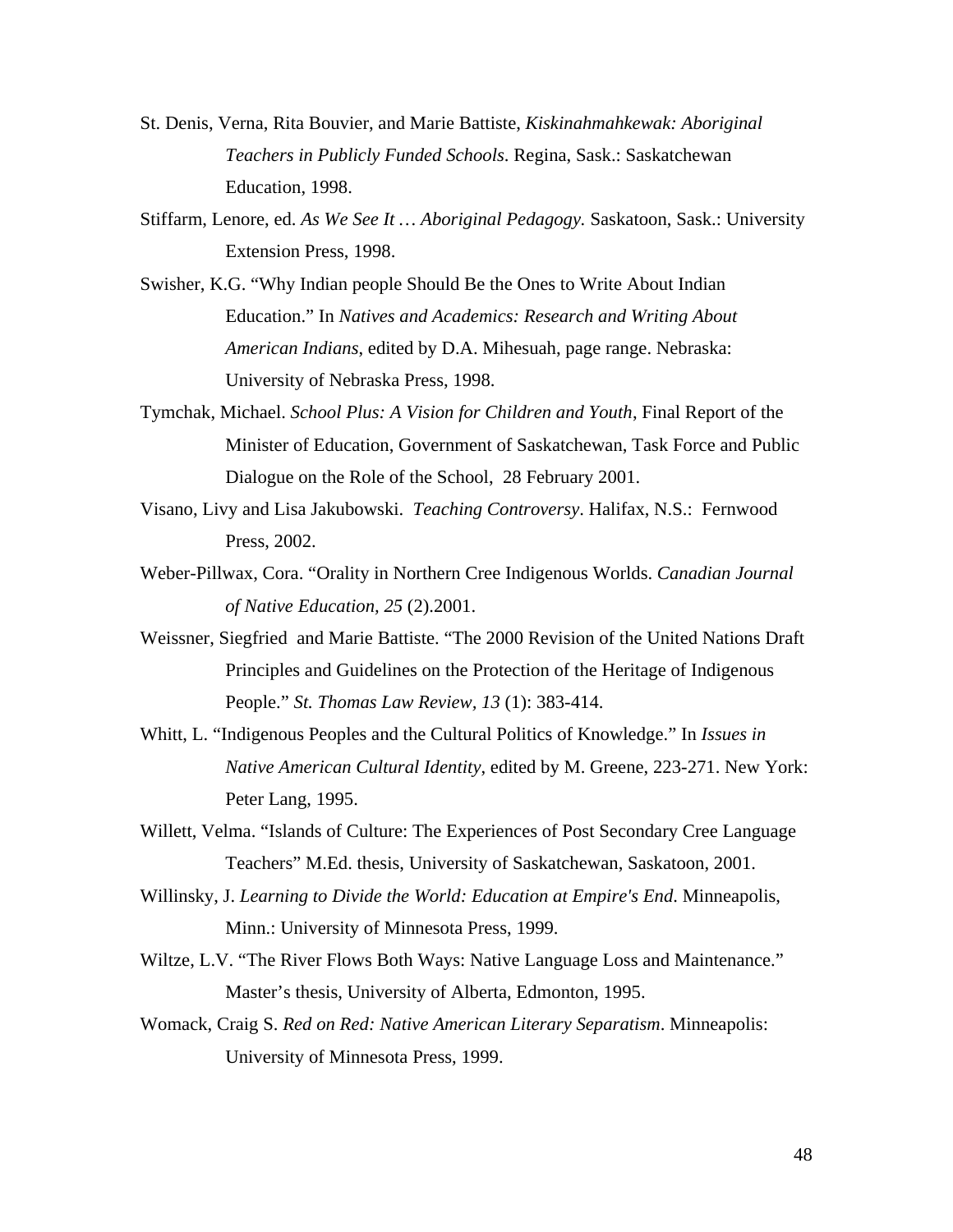UNESCO. *Declaration on Science and the Use of Scientific Knowledge, Science for the Twenty-First Century,* Budapest, Hungary, June 26-July 1, 1999 at [http://www.unesco.org/science/wcs/eng/declaration\\_e.htm](http://www.unesco.org/science/wcs/eng/declaration_e.htm)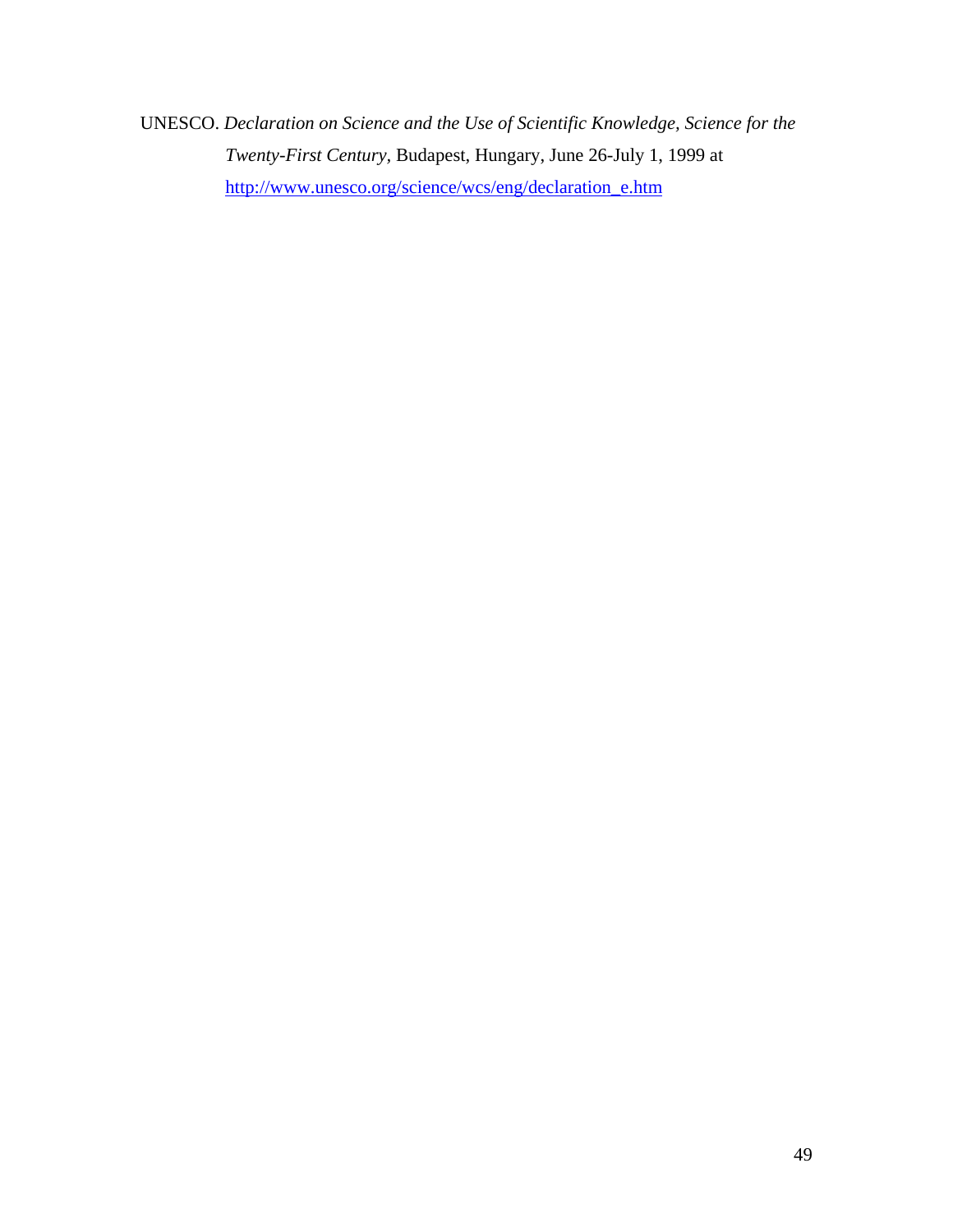## **Appendix A**

## **Annotated Aboriginal Education Resource Materials**

## *KINDERGARTEN – GRADE 12 RESOURCES*

## *ATLANTIC CANADA*

*The Peopling of Atlantic Canada: Teachers Guide and Resource.* A CD-ROM and resource guide intended for grade nine social studies: Atlantic Canada in the Global Economy. Written by Laurianne Sylvester with Dr. Jeff Orr and Joanne Tompkins. Incorporating the history of the First Peoples together with that of their descendants, a culturally diverse history of Atlantic Canada is presented in this kit.<http://www.folkus.com/cat.html>

*First Nations Traditional Teaching Units.* Online resources by Wasagamack Education Authority. With the guidance and wisdom of 3 generations of Elders, these units present a rationale, a web diagram, advance material preparations, lesson plans, evaluations/reflections and a brief profile of the Elders involved. <http://aboriginalcollections.ic.gc.ca/teaching/>

*The Centre of Excellence, Eskasoni School Board, Eskasoni, NS has been writing, illustrating, translating and publishing story books and language arts curriculum in the Mi'kmaq language for the reserve schools of Nova Scotia over the past 15 years. They sell these productions to others as well and have available stories and curriculum up to the Grade 8 level. The Centre of Excellence, Eskasoni School Board, Eskasoni, NS B0A 1J0 Tel: (902) 379-2825; Fax (902) 379-2886*

Atlantic Canada's First Nation Help Desk "Partnerships: Working Together to Make a Difference"

Atlantic Canada's First Nation Help Desk began January 2000 in response to a request from Industry Canada to provide Help Desk services to First Nation schools, early education, and adult learning centres, in Atlantic Canada. Rather than merely taking a reactive approach to assisting with technical problems as they arise, the Help Desk has taken a proactive approach to encouraging First Nation educational activities using the internet. Monthly contests, in-service training, web page hosting, Aboriginal language initiative, and "publishing" students' work are all examples of internet-based activities. Atlantic Canada's First Nation Help Desk is presenting a Vision for the Future that addresses content, connectivity and capacity development to Industry Canada, the Department of Indian and Northern Affairs, Human Resources Development Canada, and Heritage Canada in order to identify partners and "kindred spirits"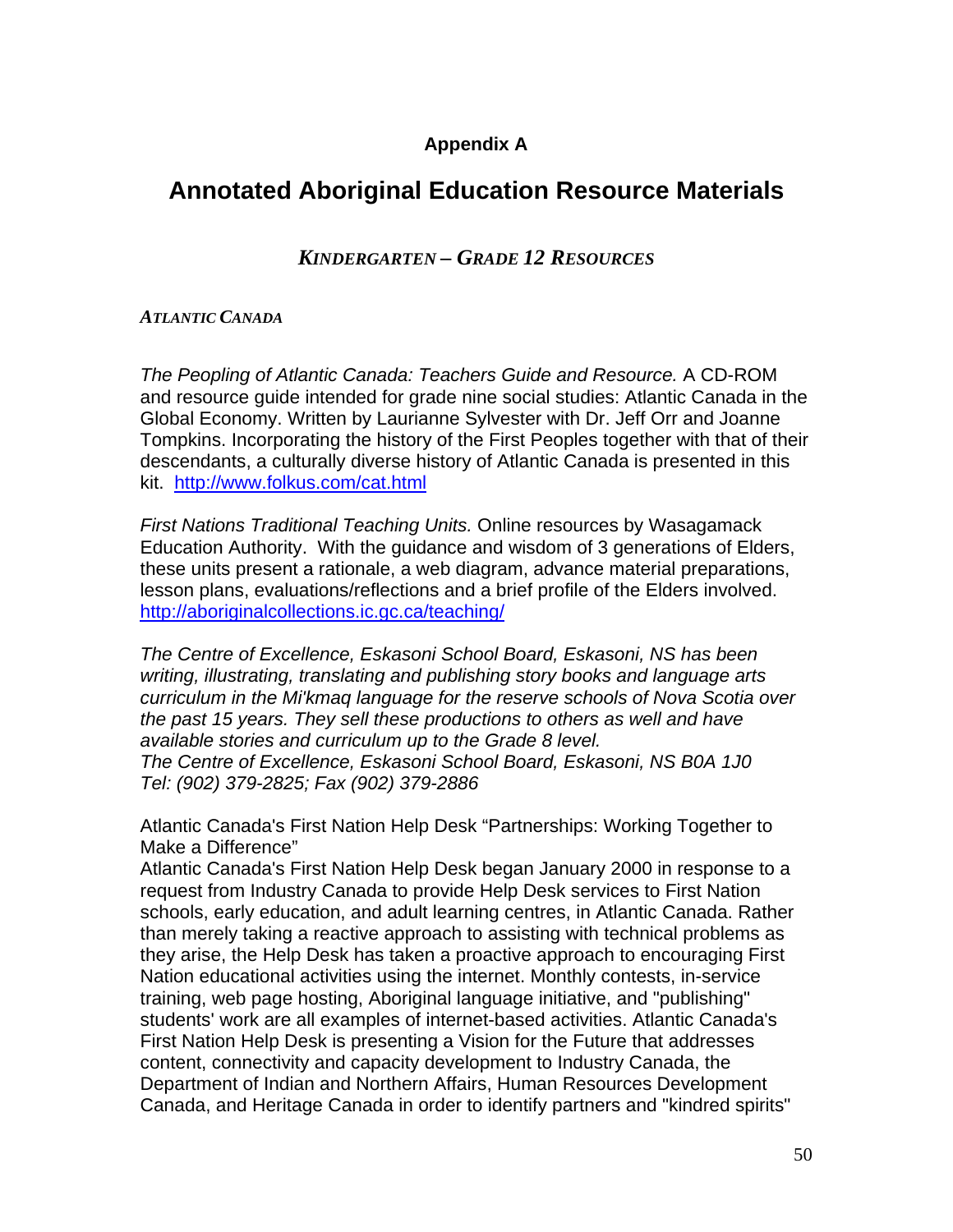who can work with them toward common goals, aspirations and objectives. It is their hope that each agency will become a partner with them to make a difference in First Nation classrooms and communities. <http://firstnationhelp.com/ali/ppmbook/page1.html>

*EASTERN WOODLANDS*

*7 Generations: A Mohawk History Text*. (1980). By David Blanchard from Kahnawake Survival School. Aboriginal knowledge is shared through topics that include Mohawk symbolism, Mohawk creation story and sovereignty. *<http://www.schoolnet.ca/aboriginal/7gen/index-e.html>*

*People of the Pipe*: Cayuga-English Lexicon consists of a 63-page book and 1 audiocassette. G. Marjorie Henry, Cayuga language instructor at Six Nations Polytechnic, developed this kit for students learning Cayuga. The lexicon lists more than 1100 commonly used words. The words are written in the Henry Orthography. The text is organized alphabetically according to the English words making this lexicon useful for beginners. The book and audiocassette are also available separately. Recommended grade 4 – 12. <http://www.goodminds.com/kits>

*Introduction to Verb Paradigms* is a Cayuga language resource developed by G. Marjorie Henry for Cayuga language students at Six Nations Polytechnic. The Kit consists of a 29-page book and an audiocassette. The book lists 46 words chosen from verb roots taken from the Ganohonyohk speech. <http://www.goodminds.com/kits>

*Bella's School: A Curriculum Guide for Grade 1 Teachers of Cree / Oji-Cree as a Second Language* is a teaching package developed by the Ojibway and Cree Cultural Centre in Ontario to meet the needs of students along the James Bay coast. The kit consists of a Curriculum Guide and an 80-minute video available in either Cree or Oji-Cree. The developers follow the Ontario Ministry of Education Native Language Curriculum Guideline. The 10 units are organized according to themes such as family, community, nature, communication, time and recreation. The materials were developed for Grade 1 teachers of Cree as a Second Language and Cree as a First Language students. <http://www.goodminds.com/kits>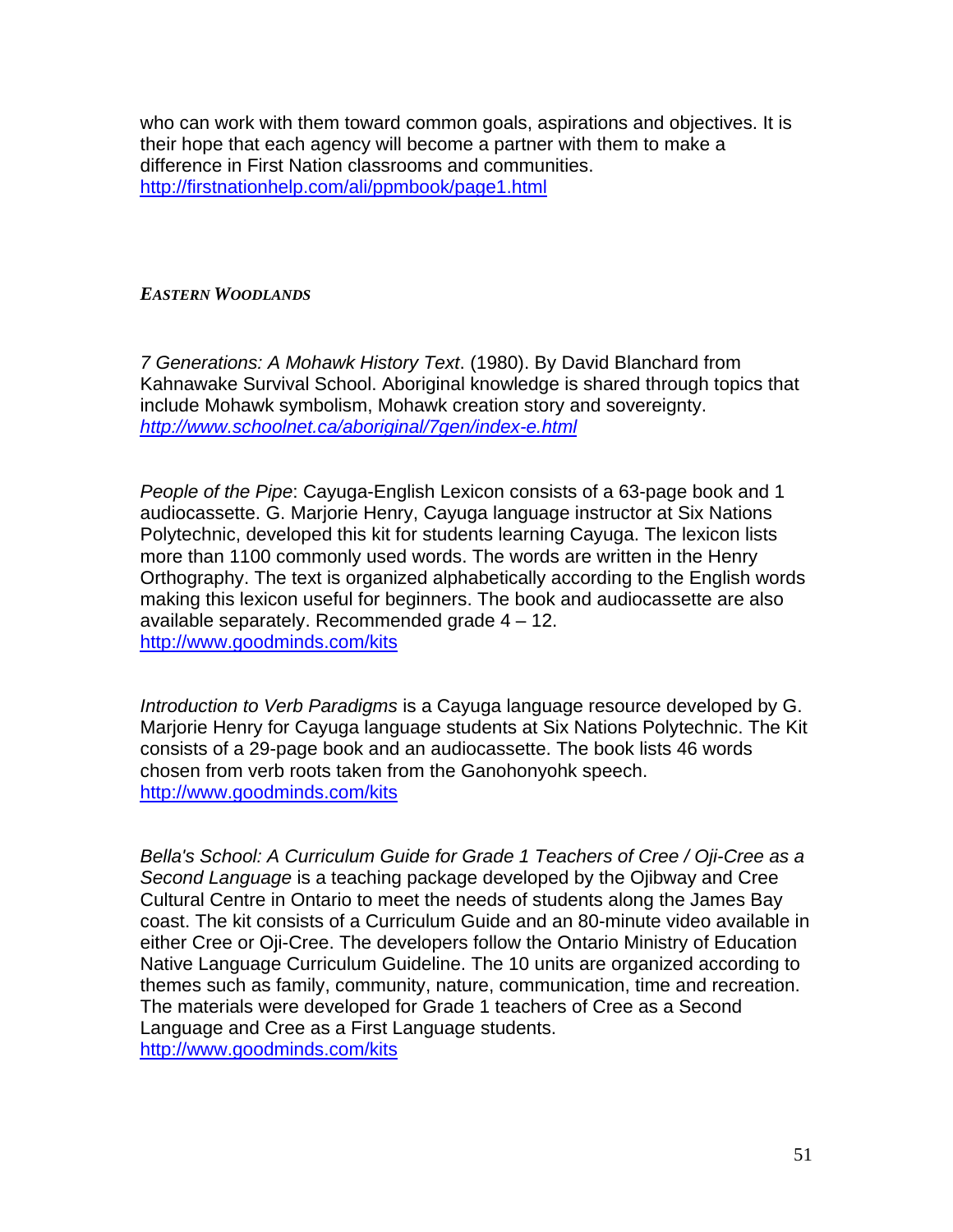*Ganohonyohk Our Being Ogweho:weh* is a language resource developed by G. Marjorie Henry for Cayuga language classes at Six Nations Polytechnic. The kit consists of a 56-page book and a 16-minute audiocassette. The Cayuga words are written in the Henry Orthography developed at Six Nations of the Grand River. The illustrated resource booklet and audiocassette were created for students learning Ganohonyohk, the speech of thanksgiving recited at all Iroquois functions.<http://www.goodminds.com/kits>

*Most Commonly Used Phrases in Cayuga* is a Cayuga language resource developed by G. Marjorie Henry for students at Six Nations Polytechnic. The Kit consists of an 18-page booklet and a 78-minute audiocassette. The book gives the Cayuga words for 347 English phrases. The Kit assists students to increase their vocabulary and to become proficient in the Cayuga language. <http://www.goodminds.com/kits>

*Nishnawbe-Aski Nation - A History of Cree and Ojibway of Northern Ontario Kit* consists of a brief 53-page history text, and a Teacher's Guide produced by the Ojibway and Cree Cultural Centre for students in grades 7 – 10. The text follows the 1986 Ontario Ministry of Education curriculum. The text begins with a condensed Cree creation story, describes the fur trade in the Hudson's Bay and James Bay regions, the role of church missions, the effects of Canadian government legislation, the James Bay Treaty of 1905, the contemporary situation, and the development of the Nishnawbe-Aski Nation political organization.<http://www.goodminds.com/kits>

*Circle Program - Kindergarten Level* is a language arts program kit that contains several booklets and audiocassettes designed to integrate music, art, and games with other reading and writing activities. Organized thematically, the series is designed for Native students who speak English as a second language, but is also suitable for students with an interest in the northern environment and traditional Aboriginal legends and artwork. The program, developed in the Modern Language Centre of the Ontario Institute for Studies in Education with funding from the Ontario Region of Indian and Northern Affairs Canada, addresses listening, speaking, reading and writing skill areas. <http://www.goodminds.com/kits>

*Circle Program - Grade 2* is a language arts program kit that contains several booklets and audiocassettes designed to integrate music, art, and games with other reading and writing activities. Organized thematically, the series is designed for Native students who speak English as a second language, but is also suitable for students with an interest in the northern environment and traditional Aboriginal legends and artwork[. http://www.goodminds.com/kits](http://www.goodminds.com/kits)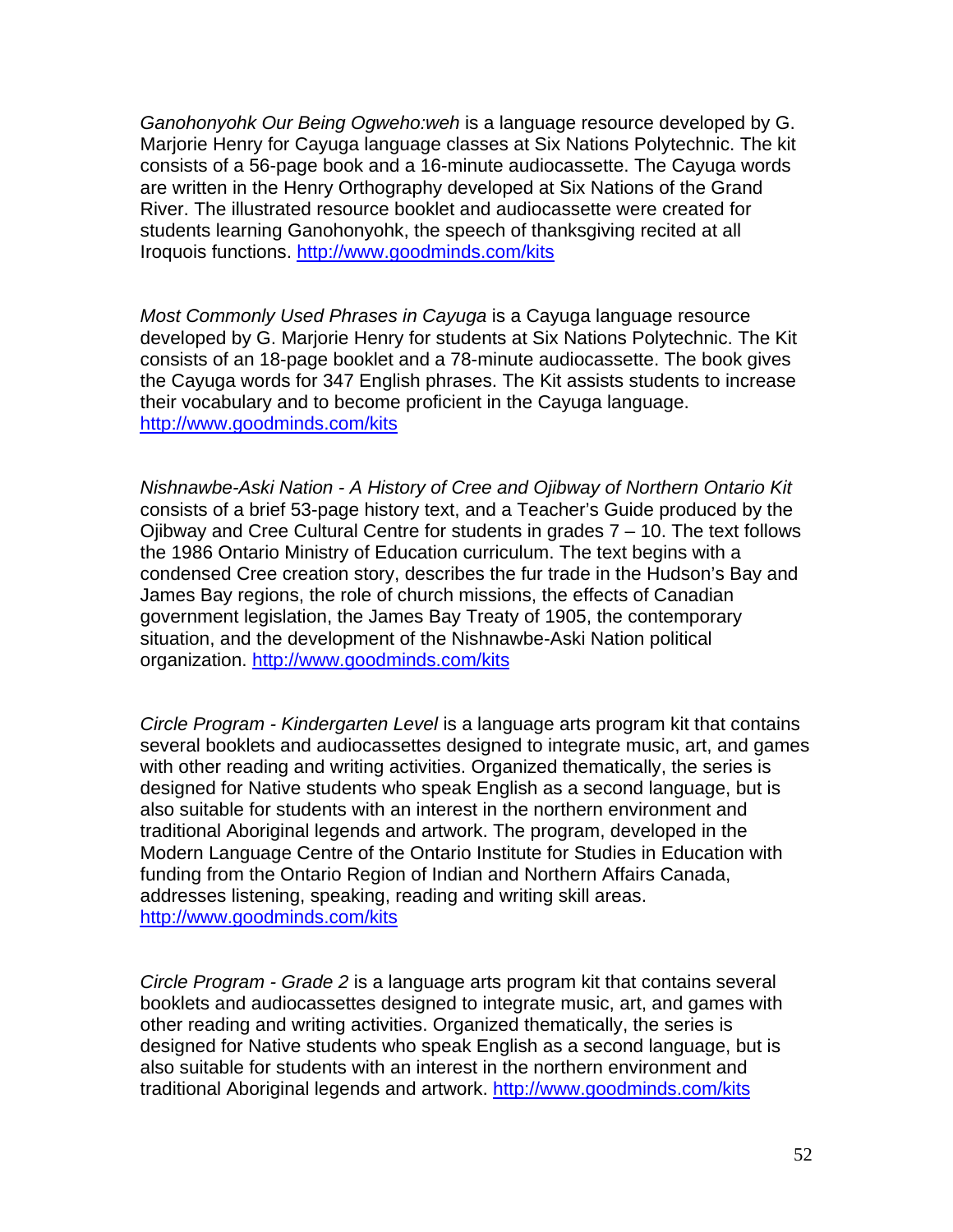*What Do You Have in Your Canoe? Kit* is an educational package developed by the Ojibway Cree Cultural Centre to address the problem of solvent abuse among children. The Teacher's Manual is designed to tackle the problem by beginning with young children at the kindergarten and grade one level. Their nondirect approach is based on positive reinforcement that addresses the self-image and self-esteem of children. Teachers are provided with positive song lyrics, eleven activities and the accompanying activity sheets, and background information about developing self-esteem using a holistic approach. The activities are culture-based and the canoe is the focal point because of its importance in northern Native lifestyle.<http://www.goodminds.com/kits>

*Explore the History, Culture and Spirituality of the Haudenosaunee (Six Nations Iroquois)*. Learn how the Great Law of Peace guides and protects the Haudenosaunee. This is a CD-ROM about Iroquois people for all people. It is intended as a resource for schools, libraries and other educational institutions at all grade levels. <http://www.greatpeace.org/frames.htm>

## *PLAINS*

*Cree Language1 - :Pisim Language Series Kit* was developed by the Saddle Lake Board of Education for elementary students leaning Cree. The kit is authorized as basic curriculum resources by Alberta Education. The kit contains The Unit Plan Book (Teacher's Guide), Student Book 1 (5 copies), Student Book 2 (5 copies), Stories and Legends 1 (Fall and Song), Stories and Legends 2 (Winter Months and The Rock Talks), set of flashcards, 2 audiocassettes (Action Songs, Stories and Legends, and Student Book Units 1-8). The package was designed to provide one school year of Cree language instruction <http://www.goodminds.com/kits>

*Cree Language 2 - Pisim Language Series Kit* was developed by the Saddle Lake Board of Education for elementary students leaning Cree. The Kit is authorized as basic curriculum resources by Alberta Education. The Kit contains The Unit Plan Book (Teacher's Guide), Student Book 1 (5 copies), Student Book 2 (5 copies), Stories and Legends 3 (Indians Long Ago and When the Creator Made the Earth), Stories and Legends 4 (Mudhens Dancing and Wisahkecahk and the Geese), set of Flashcards, 2 audiocassettes (Action Songs, Stories and Legends, and Student Book Units 1-8).<http://www.goodminds.com/kits>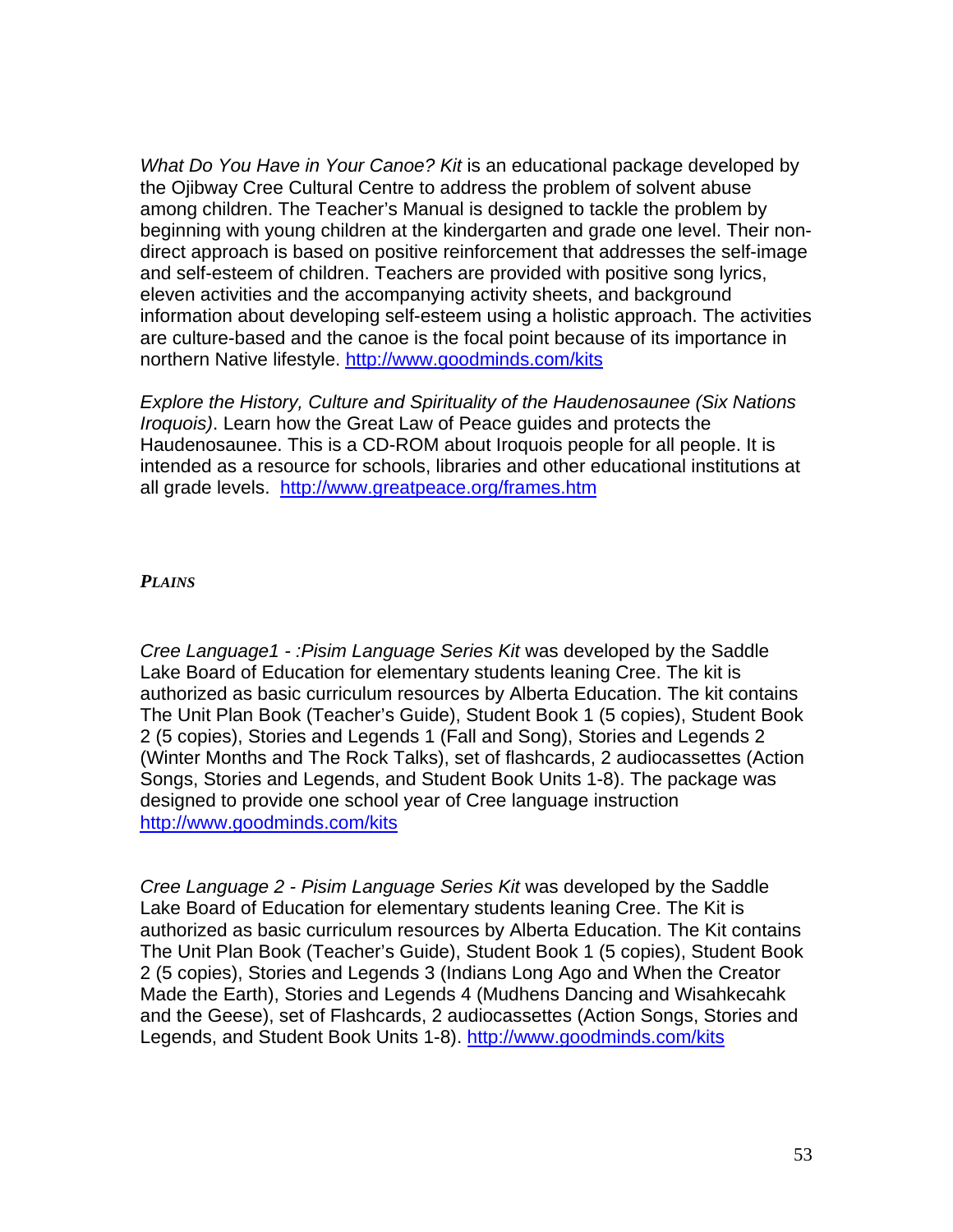*Cree Language 3 - Pisim Language Series Kit* was developed by the Saddle Lake Board of Education for elementary students leaning Cree. The Kit is authorized as basic curriculum resources by Alberta Education. The Kit contains The Unit Plan Book (Teacher's Guide), Student Book 1 (5 copies), Student Book 2 (5 copies), Stories and Legends 5 (The Bear and Why Crows are Black), Stories and Legends 6 (Buffalo Lake and Black Poplar), set of Flashcards, 2 audiocassettes (Action Songs, Stories and Legends, and Student Book Units 1- 8). The package was designed to provide one school year of Cree language instruction at level 3.<http://www.goodminds.com/kits>

*Learning Cree Series* was developed by the Samson Cree First Nation Education program for use in Kindergarten. The series consists of 12 full colour booklets and a 15-page teacher's guide. Each booklet introduces Plains Cree vocabulary according to a theme in an easy-to-follow method of matching pictures to words. <http://www.goodminds.com/kits>

*Nihiyawiwin 10* was developed for high school and adult learners who are interested in beginning to speak and write Woodland and Plains "Y" Cree. This teaching resource was developed by the Northland School Division in Alberta. Eight thematic units present a culturally based Cree as-a-second-language program[. http://www.goodminds.com/kits](http://www.goodminds.com/kits)

*Siksikai'powahsin Siksika Language Series Level 1 Kit* produced by the Siksika Nation of Alberta is authorized as a basic curriculum resource by Alberta Education. Each kit contains: 4 Student Books (5 copies of each); 1-11"x17" fullcolour Book of Old Stories; 1 set (166) of black and white Flashcards, 1 229 page Teacher's Guide; and 3 audiocassettes (Stories by Siksika Elder Matthew Many Guns and songs by Robert Sun Walk). The Siksika Board of Education developed this comprehensive learning kit for use in its schools. <http://www.goodminds.com/kits>

*Siksikai'powahsin Siksika Language Series Level 2 Kit* produced by the Siksika Nation of Alberta is authorized as a basic curriculum resource by Alberta Education.<http://www.goodminds.com/kits>

*Siksikai'powahsin Siksika Language Series Level 3 Kit* produced by the Siksika Nation of Alberta is authorized as a basic curriculum resource by Alberta Education.<http://www.goodminds.com/kits>

*Kawacatoose Cree Language Materials.* Material developed by the Kawacatoose Band for their Grade 10, 11, and 12 Cree program, is available to assist other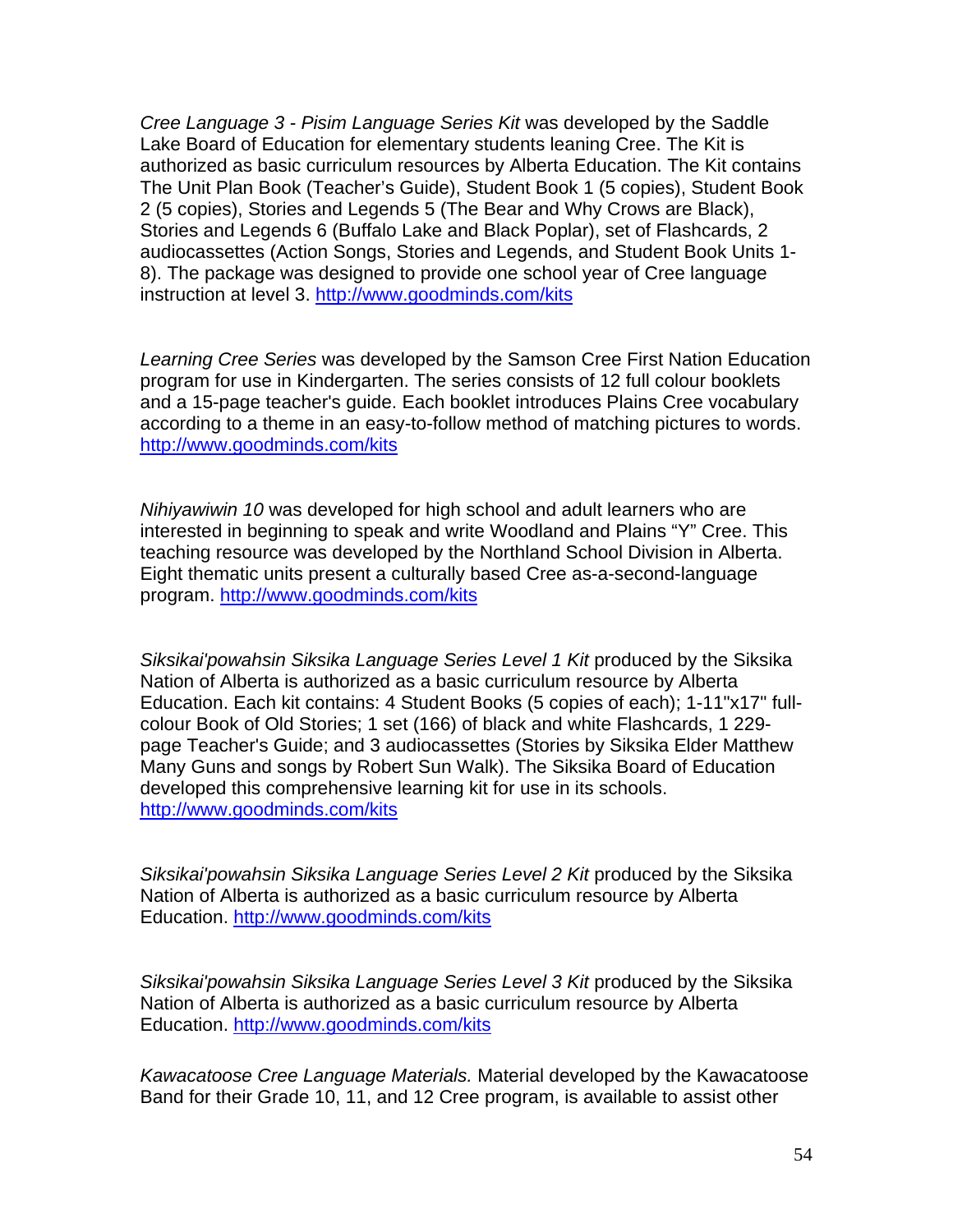communities in designing their language program and delivery of curriculum. The material consists of 3 teacher's manuals, one for each grade and a student vocabulary book.<http://www.sicc.sk.ca/crkawcat.htm>

âhkami-nêhiyawêtân" (Let's Keep Speaking Cree"). The Cree Language Retention Committee is putting together Cree writing materials and are in the process of developing Cree books for those who wish to teach Cree. <http://www.sicc.sk.ca/crcom.htm>

Saskatchewan Indian Cultural Centre provides cultural and language support and materials for five cultures of the province: Saulteaux, Dakota, Assiniboine, Dene and Cree (Plains,Woodland, and Swampy). The fundamental aim of the Centre is to encourage people to maintain a proud and positive self-image. The Centre does this by developing Indian education, which teaches about these peoples, spiritually, emotionally, psychologically, and intellectually. Through the various departments of the Cultural Centre, they try not only to preserve the traditional cultures, but also to develop methods of applying these traditional values and skills in an ever-changing and vibrant modern culture.<http://www.sicc.sk.ca/>

"Rekindling Traditions" Cross-Cultural Science & Technology Units (CCSTU) For Northern Saskatchewan Schools

Aboriginal student participation in science and engineering is very low in Saskatchewan. This project focuses mainly on integrating Aboriginal science and technology with the provincial science curriculum (seven dimensions of scientific literacy). This project is a collaborative R&D team of northern science teachers and university science educators, along with community resource people who have developed a prototype process for producing culturally sensitive instructional and assessment strategies, as well as culturally responsive curriculum materials, that support student learning within any particular community. In addition, they have produced some teaching strategies and materials (Cross-Cultural Science and Technology Units, CCSTU) that exemplify culturally sensitive science teaching for Aboriginal students (grades 6 to 11). These are made available to communities electronically through CDs and web site sources.

Their work is guided by Elders (principally Henry Sanderson, La Ronge) to ensure that appropriate protocols are followed and that Aboriginal culture is respected and properly protected. The CCSTU project has produced:

1. strategies for teaching and assessing students (illustrated in the materials produced)

2. the 6 exemplary curriculum units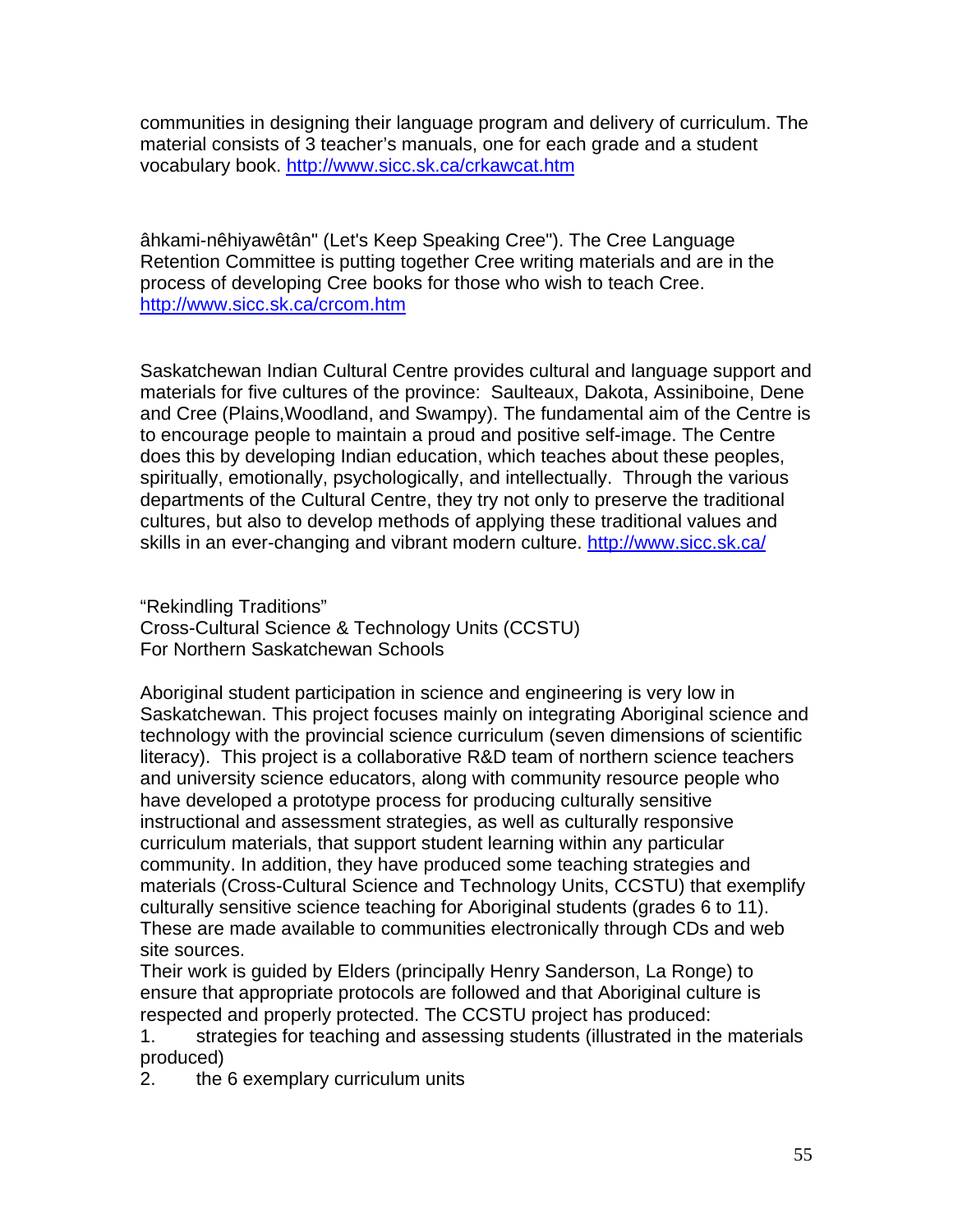3. a prototype process for adapting any curriculum material to suit the local culture

- 4. " Teacher Guide" for CCSTU
- 5. "Stories from the field", a guide to involving community people.
- 6. teacher in-service sessions
- 7. a technical report

The 6 teaching units, the Teacher Guide, and Stories from the field are available on their website, or on CD for \$10 from: Northern Lights School Division, Teacher Resource Department, Bag Service 6500, La Ronge, SK, S0J 1L0. Phone 306- 425-3303). On line at<http://capes.usask.ca/ccstu/summary.html>

*WEST COAST*

Brittney Diana: *Getting Ready to Dive Series Primer* was developed by Diane Silvey, a Salish teacher, for First Nations Education Division of the Greater Victoria School District, British Columbia. The materials are aimed at grade one students or young children who have difficulty beginning to read. This resource uses a direct instruction approach and teaches for mastery before starting each unit. The first 45 basic sight words are introduced and receive reinforcement throughout the three-month program. The Series consists of the 115 page Teacher's Guide for the Primer Workbook; 87 page Teacher's Guide-Developing Listening and Language Skills; a 140 page Student Workbook; and 5 Controlled Vocabulary Readers (Eagle Will Hunt, Every Fish Will Get an Apple, Eagle and Seal Play, and The Ravens Are Skipping).<http://www.goodminds.com/kits>

*Brittney Diana: Make Ready to Dive Series* was developed by Diane Silvey, a Salish teacher, for First Nations Education Division of the Greater Victoria School Division, British Columbia. The series teaches students with a limited sight vocabulary of three or four words. The Reading Series focuses on the Northwest Coast culture for content.<http://www.goodminds.com/kits>

*Brittney Diana: Power Dive into Reading Series* was developed by Diane Silvey, a Salish teacher, for First Nations Education Division of the Greater Victoria School District, British Columbia. This reading series is intended to supplement existing pre-reading material. It provides additional reading practice to students who have difficulty in the regular program and are 2-4 years behind in their reading skillsThe Teacher's Guide includes a three-step method to teach word recognition. The mini readers and activities reflect the Northwest Coast culture area.<http://www.goodminds.com/kits>

<http://web.uvic.ca/fnpp/.pdf>*The Generative Curriculum Model: First Nations Partnership Programs.* Ball, J. & Pence, A. (2000). Two VHS tapes: Involving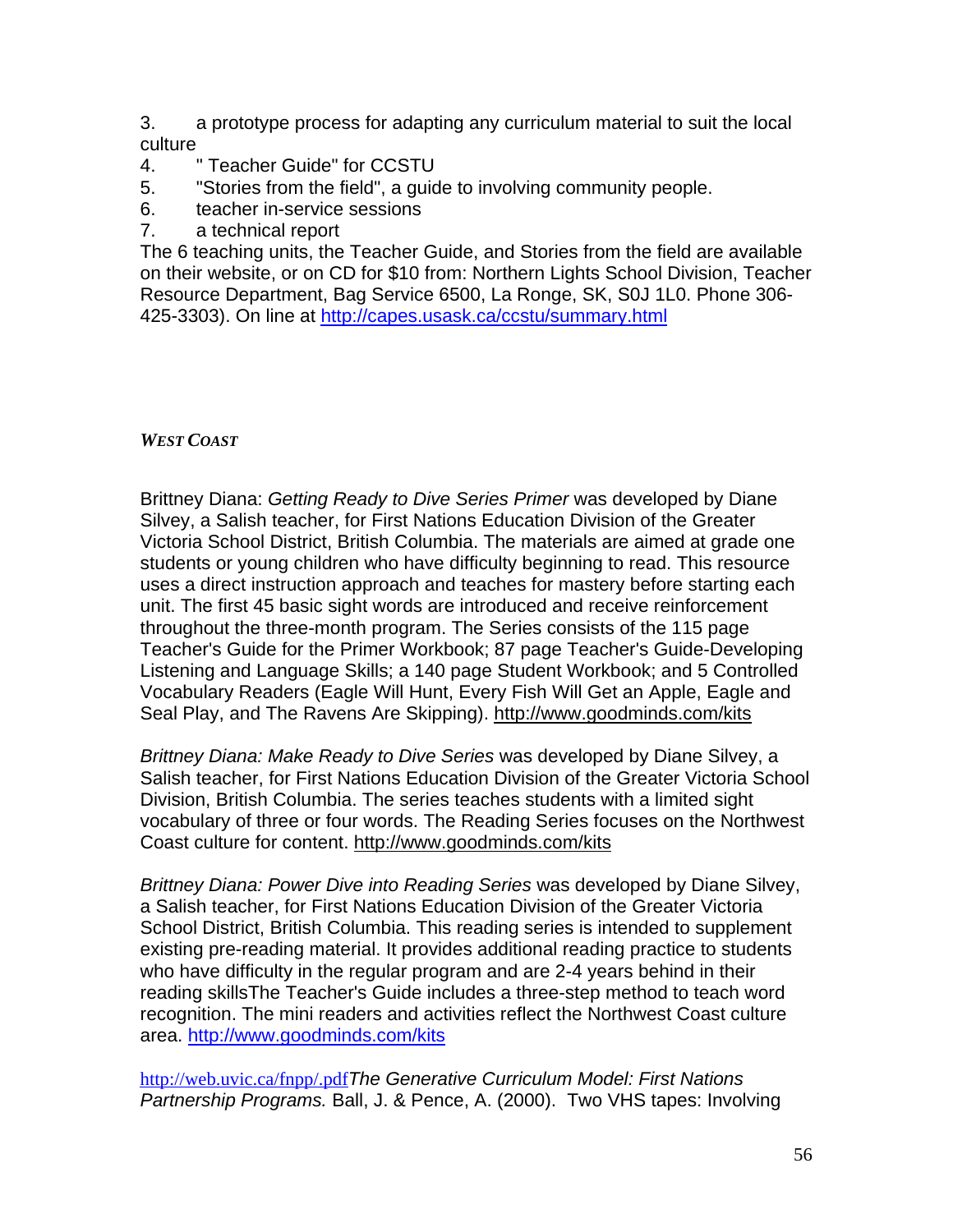Communities and Indigenous Knowledge and Student and Instructor Transformations introduce and guide an innovative and uniquely effective approach to meet the needs of children and youth. Instructors, Elders, administrators, students and university partners have participated in this work. <http://web.uvic.ca/fnpp/pub.htm>

*Handbook for Aboriginal Language: Program Planning in British Columbia. This* online handbook is intended to provide assistance to First Nations communities and organizations who want to design, maintain, revitalize, expand or restore their Aboriginal languages in their communities among children, adults and Elders alike.<http://www.schoolnet.ca/aboriginal/fnesc/index-e.html>

*Connecting Traditions: Explore Tsimshian Pre-Contact Life.* This multimedia interactive web site tells of the richness of Tsimshian culture in an exciting way that uses text, picture, sound and animation. Tsimshian language runs parallel with English throughout the presentation.

<http://www.sd52.bc.ca/fnes/tsimshian/ct.html>

*Tlingit Moon and Tide Teaching Resource: Elementary Level.* By Dolly Garza. (1999) This book brings Alaska Native understanding of science and ecology to the elementary classroom by showing teachers how to present local and ecosystem knowledge held by long-time inhabitants of southeast Alaska. It includes several activities for studying moon phases and tides, and addresses science teaching standards, inviting elders to the classroom, and Native language and legends. [http://www.uaf.edu/seagrant/Pubs\\_Videos/pubs/SG-ED-](http://www.uaf.edu/seagrant/Pubs_Videos/pubs/SG-ED-33.html)[33.html](http://www.uaf.edu/seagrant/Pubs_Videos/pubs/SG-ED-33.html)

*SUB-ARCTIC*

*Dene Kede Education: A Dene Perspective.* Curriculum Document: Grades K – 6. (1993). Prepared by Northwest Territories Education, Culture and Employment. *Dene Kede Education* brought together Elders from each of the five Dene regions to develop this resource that focuses on the creation story as the basic principle for curriculum development. Elders' knowledge is respectfully and beautifully articulated in this document via words and pictures of life on the land.

Dene Kede Education: A Dene Perspective. A teacher's resource manual that outlines the learning expectations and broadly categorizes the curriculum into four areas that relate to a students' relationships with the spiritual world, the land, other people and themselves. Prespared by NWT Education, Culture and Employment[. http://www.learnnet.nt.ca/a-z/](http://www.learnnet.nt.ca/a-z/)

*ARCTIC*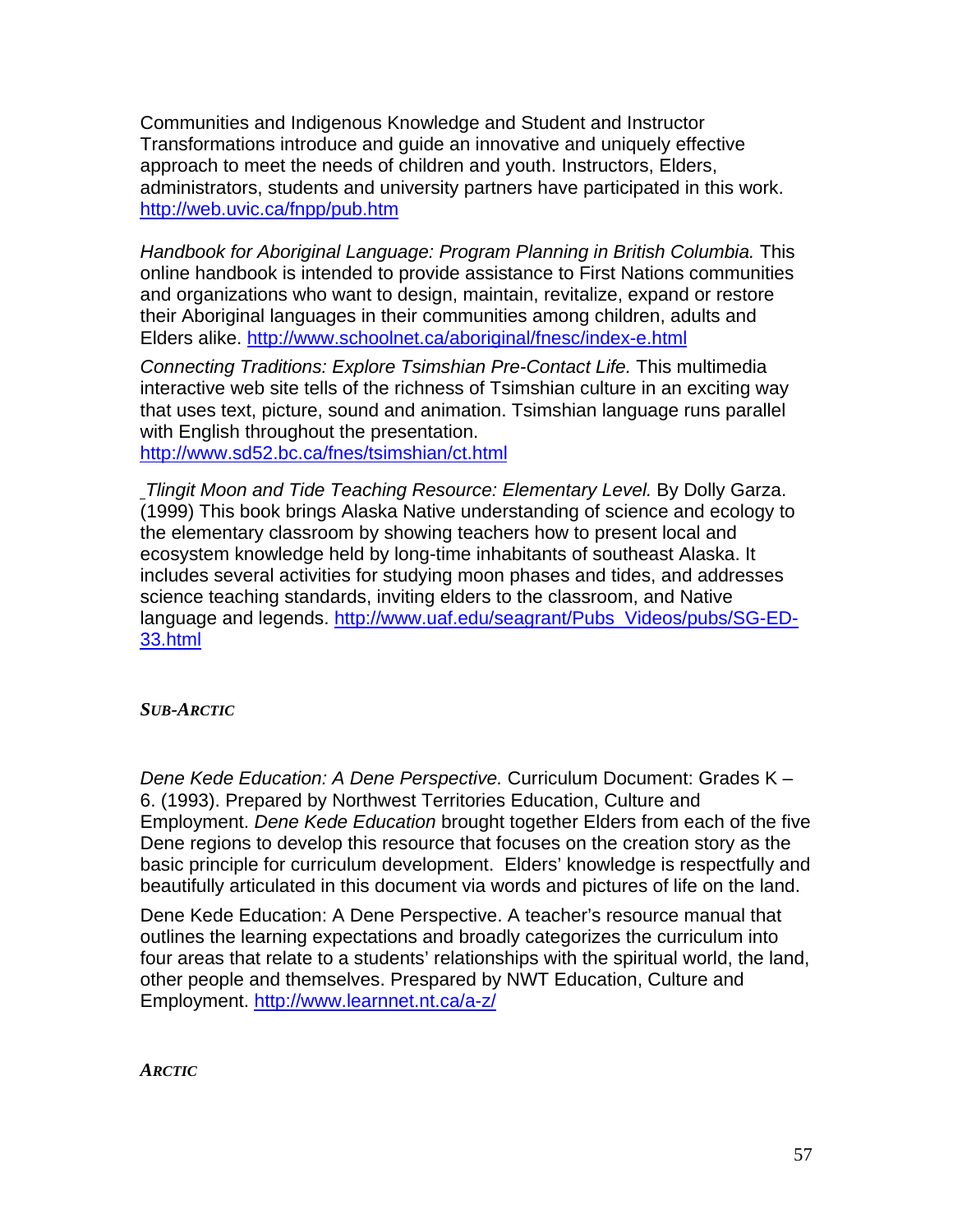*Our Children, Our Ways - Early Childhood Education in First Nations and Inuit Communities* is a video series program produced by Red River College about early childhood education in First Nations and Inuit communities. This educational resource consists of six videos, with accompanying guides, based on early childhood curriculum areas.<http://www.goodminds.com/kits>

*Inuuquatigiit: The Curriculum From The Inuit Perspective. Curriculum Document:* Kindergarten – 12. (August, 1996). Prepared by Northwest Territories Education, Culture and Employment. *Inuuqatigiit* has created an educational link between the past and the present; a link that has been lost in some places in the north. Reinforcing the Inuit identity, values and beliefs is aided through Elders' knowledge beautifully articulated in this document via words and pictures of life on the land.

Nortext, a northern publishing company based in Iqualuit, Nunuvut and Ottawa. It publishes many resources and books for school boards on a limited run basis. Each school board sells its own materials, Nortext is not a distribution centre. Nortext, 16 Concourse Gate, Suite 200, Nepean ON K2E 7S8 Tel: 1-800-263- 1452; Fax: (613) 727-6910

## *GENERAL: NORTH AMERICA*

*TOPONA: The Original People of North America* is an educational game about the accomplishments and contributions of First Nations and Native Americans. Two First Nations women from Fort Resolution, Ruth Mandeville and Marilyn Sanderson, developed the concept and the resulting game is ideal for classroom or informal settings. The board game consists of approximately 500 facts about the First Peoples of North America. Question cards relate to general knowledge and specific culture areas. Reading level for the junior version is grade four. The Advanced Version cards are suitable for grade nine to adult. <http://www.goodminds.com/kits>

The Alaska Native Knowledge Network is designed to serve as a resource for compiling and exchanging information related to Alaska Native knowledge systems and ways of knowing. It has been established to assist Native people, government agencies, educators and the general public in gaining access to the knowledge base that Alaska Natives have acquired through cumulative experience over millennia. The Alaska Federation of Natives and the University of Alaska, with support from the National Science Foundation, have formed the Alaska Native/Rural Education Consortium to provide support for the integration of Alaska Native knowledge and ways of knowing into the educational systems of Alaska. Anyone wishing to participate in the Alaska Native Knowledge Network or contribute to the development of the resources in this knowledge base is encouraged to contact the ANKN Coordinator at (907) 474-5086, or send an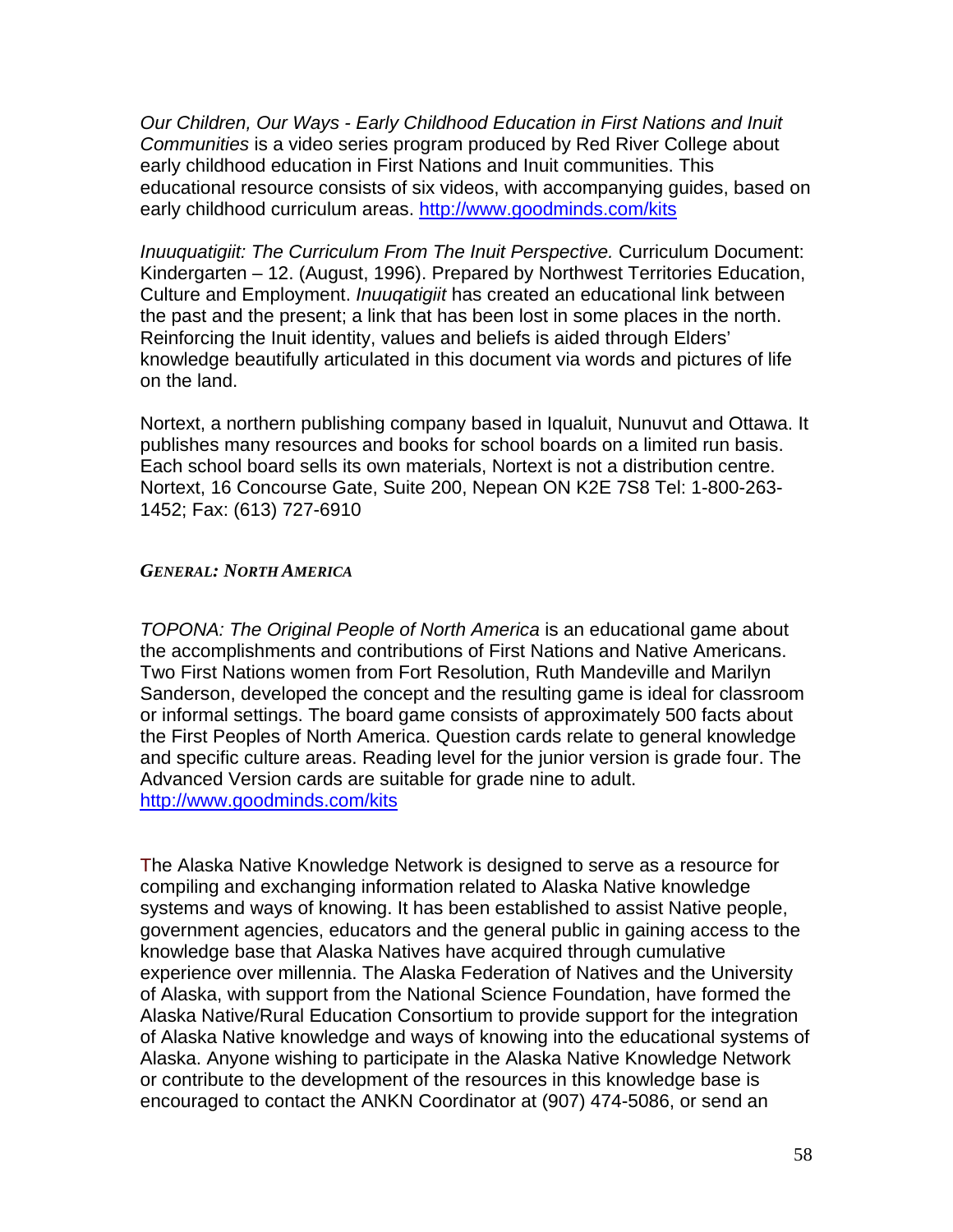email message to [fyankn@uaf.edu.](mailto:fyankn@uaf.edu) For inquiries regarding the Alaska Native/Rural Education Consortium, contact Frank Hill, Alaska Federation of Natives at (907) 274-3611, or email to [fnfwh@uaf.edu.](mailto:fyankn@uaf.edu) <http://www.ankn.uaf.edu/npe.html>

## **International**

Cradleboard Core Curriculum

The Cradleboard Teaching Project has created a library of fifteen text based volumes of core curriculum based in Native American culture. Seven of these are already available as interactive online units. One is available to the public at the Cradleboard Store on line. Cradleboard Core Curriculum is available in five subject areas at three grade levels as follows:

## Elementary Grades:

Geography Online - Available to Electronic Powwow subscribers in 2003 Social Studies Online - Available for free public use by everybody who visits their website

Science - Available to Electronic Powwow subscribers as a pdf file by request

Middle School Grades:

Geography Online - Available to Electronic Powwow subscribers in 2003 Social Studies Online - Available for public use free to everybody who visits their website

SCIENCE: Through Native American Eyes CD-ROM - Available at Cradleboard **Store** 

High School Grades:

Geography Online - Available to Electronic Powwow subscribers in 2003 Social Studies Online - Available for free public use by everybody who visits our website

SCIENCE: Through Native American Eyes for High School - In progress

Online units are supplemented with appropriate maps, videos, charts, tests, lesson plans and activities. All units are written as core curriculum from the point of view of Native American culture. All units are extensive and meet National Content Standards for appropriate elementary , middle school or high school levels. Most Cradleboard classes study one or two Native American core curriculum units per year.

Cradleboard Teaching Project at<http://www.cradleboard.org/main.html>

## **Adult Education and Literacy Resources**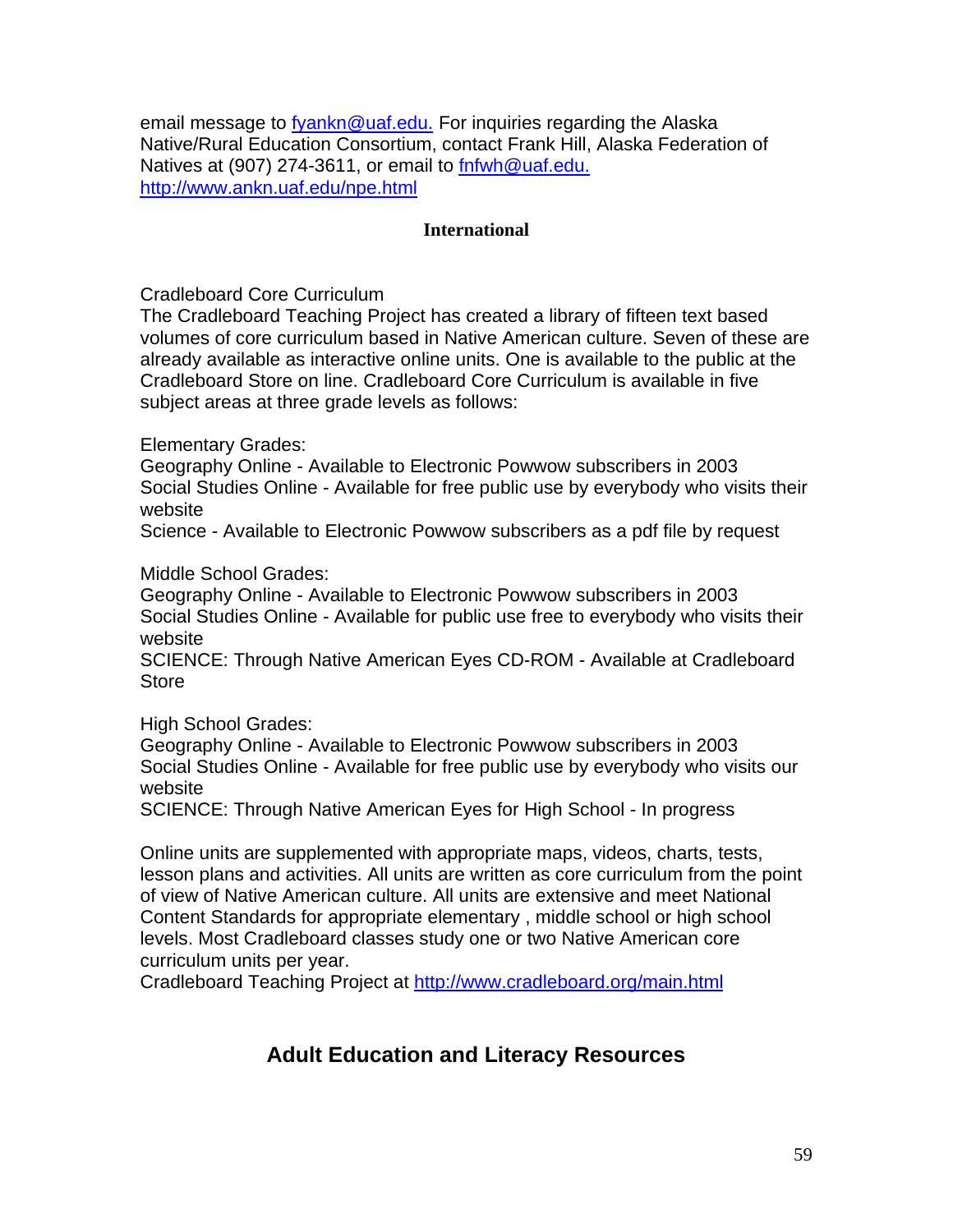*Native Language Literacy (*# 41), *Native Literacy Curriculum Development (*#48), *Native Resources for Learners* (# 51). AlphaPlus Centre, Tel: 416-975-1351, Fax: 416-975-4608, TTY: 416-975-8839. To search the AlphaPlus catalogue online, go to [www.alphaplus.ca](http://www.alphaplus.ca) and choose AlphaCat.

*Reaching the Rainbow: Aboriginal Literacy in Canada*. Parkland Regional College, Yorkton, Saskatchewan (1998) This kit contains a manual and video, designed to increase awareness of the impacts of literacy in Aboriginal communities and serve as a resource for literacy and Native organizations that want to develop community-based Aboriginal Literacy programs. The video showcases different types of Aboriginal Literacy programs across Canada. For more information, contact Roshan Hemani, Literacy Cordinator, Parkland Regional College, 72 Melrose Avenue, Yorkton, SK S3N 1Z2. Tel. (306) 786- 2590, Fax: (306) 786-7866

*Empowering the Spirit: Native Literacy Curriculum – Ontario Native Literacy Coalition.* Developed by Kateri Akewenzie-Damm & Deana Halonen (1997). This curriculum has been developed to assist Native literacy coordinators and tutors in providing culturally appropriate materials, and in using culturally appropriate methodologies in their work with Native learners at various ages and levels of literacy. Curriculum principles include culturally focused and appropriate, community based, learner centred, flexible, holistic and experiential. Nigwakwe Clearing House. ISBN: 1 – 896832-05-9

**EMPOWERING THE LEARNER: NATIVE LITERACY WORKBOOK. NIGWAKWE LEARNING PRESS.** *THIS WORKBOOK IS DESIGNED TO ACCOMPANY THE EMPOWERING THE SPIRIT: NATIVE LITERACY CURRICULUM. HTTP://WWW.[LITERACYSERVICES](HTTP://WWW.LITERACYSERVICES.COM/TWRITE.HTM).COM/TWRITE.HTM*

*Native English: Curriculum Guidelines.* A Resource Book for Adult Educators. (1991). BC: Ministry of Advanced Education, Training and Technology. Taking a holistic, student-centred approach, this resource provides culturally appropriate curriculum consistent with current research. <http://www.literacyservices.com/TWrite.htm>

## **General Internet Educational Resource Sites**

American Indian Educational Resources <http://cobalt.lang.osaka-u.ac.jp/~krkvls/edu.html>

*CULTURAL AND INTELLECTUAL PROPERTY*

Principles & Guidelines for the Protection of the Heritage of Indigenous Peoples' Report of the seminar on the draft principles and guidelines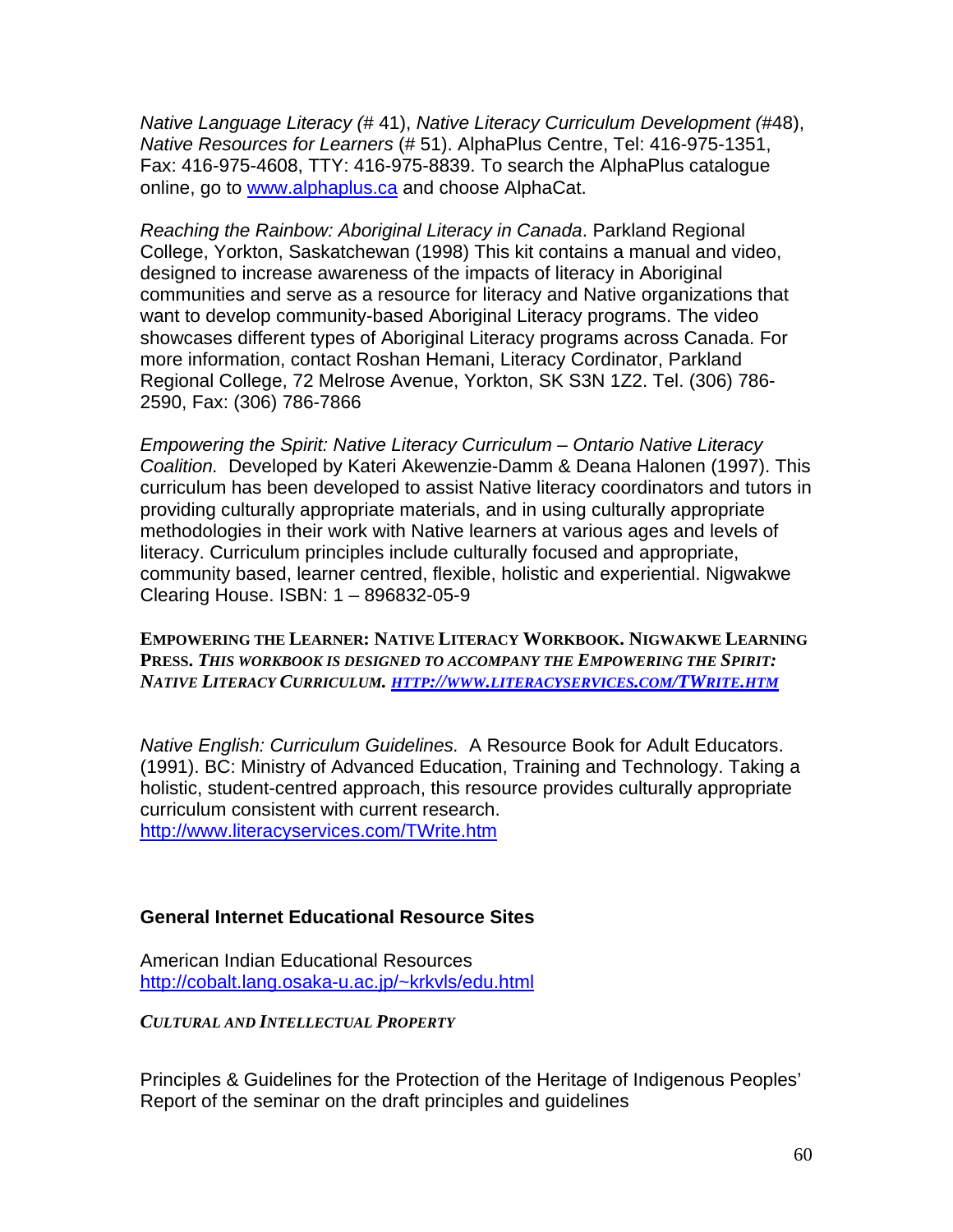for the protection of the heritage of indigenous people (Geneva, 28 February - 1 March 2000) Chairperson-Rapporteur: Mrs. Erica-Irene Daes Sub-Commission on Prevention of Discrimination and Protection of Minorities of the Commission on Human Rights, Economic and Social Council, United Nations [http://www.unhchr.ch/Huridocda/Huridoca.nsf/TestFrame/42263fd3915c047ec12](http://www.unhchr.ch/Huridocda/Huridoca.nsf/TestFrame/42263fd3915c047ec1256929004f1ffc?Opendocument) [56929004f1ffc?Opendocument](http://www.unhchr.ch/Huridocda/Huridoca.nsf/TestFrame/42263fd3915c047ec1256929004f1ffc?Opendocument)

<sup>1</sup> In this paper, the term *Indigenous* is used to encompass both the international scope of the literature and the national context of Aboriginal peoples as defined in the Constitution of Canada. The terms *First Nations* and *Aboriginal* are used when referring to specific organizations or when referring to contexts specific to Canada.

 $2^{2}$  Much of the literature on Indigenous knowledge has emerged from the international context, such as Africa, Asia, Australia, Latin America, New Zealand, and United States and represents a wide scope of issues and concerns, including biodiversity, sustainability, ethnosciences, and intellectual and cultural property. The literature review in this paper does not approach the whole area of Indigenous knowledge, neither does it cite every important piece of research in the area surveyed.

<sup>3</sup> Auditor General Report, 2000; RCAP Final Report, 1996.

 $\overline{a}$ 

<sup>4</sup>Dawn Martin Hill (Mohawk), "Indigenous Knowledge as a Tool for Self-Determination and Liberation" (paper presented at the National Association of Native American Studies Section, Houston, Tex., 21-26 February 2000); Craig S. Womack (Cree), *Red on Red: Native American Literary Separatism*

(Minneapolis: University of Minnesota Press, 1999); Gregory Cajete (Tewa Pueblo), *Ignite the Sparkle: An Indigenous Science Education Model*. (Skyland, NC: Kivaki Press, 2000) and *Native Science: Natural Laws of Interdependence* (Santa Fe, NM: Clearlight, 2000); Oscar Kawagley (Yupik), *A Yupik Worldview: A Pathway to Ecology and Spirit*. (Prospect Heights, ILL: Waveland Press, 1995).

5 J. M. Blaut, *The Colonizer's Model of the World: Geographical Diffusionism and Eurocentric History* (New York: Guilford Press, 1993).

6 M. Ascher, *Ethnomathematics: A Multicultural View of Mathematical Ideas*. (Pacific Grove, C.A.: Brooks/Cole, 1991).

<sup>7</sup> For a more specific analysis in Eurocentric political and legal analysis, see James (Sa'ke'j) Youngblood Henderson articles in Marie Battiste, ed. *Reclaiming Indigenous Voice and Vision.* (Vancouver: UBC Press, 2000).

8 Assembly of First Nations, *Tradition and Education: Towards a Vision of Our Future.* Vol. 1*.* (Ottawa: Assembly of First Nations Education Secretariat, 1988), and *Towards Rebirth of First Nations Languages*. (Ottawa: Assembly of First Nations Language and Literacy Secretariat, 1992)*.*

9 Vandana Shiva, *Biopiracy: The Plunder of Nature and Knowledge* (Cambridge, Mass.: South End Press, 1997); Michael A. Gollin, "Legal Consequences of Biopiracy," *Nature Biotechnology* 17 (1999).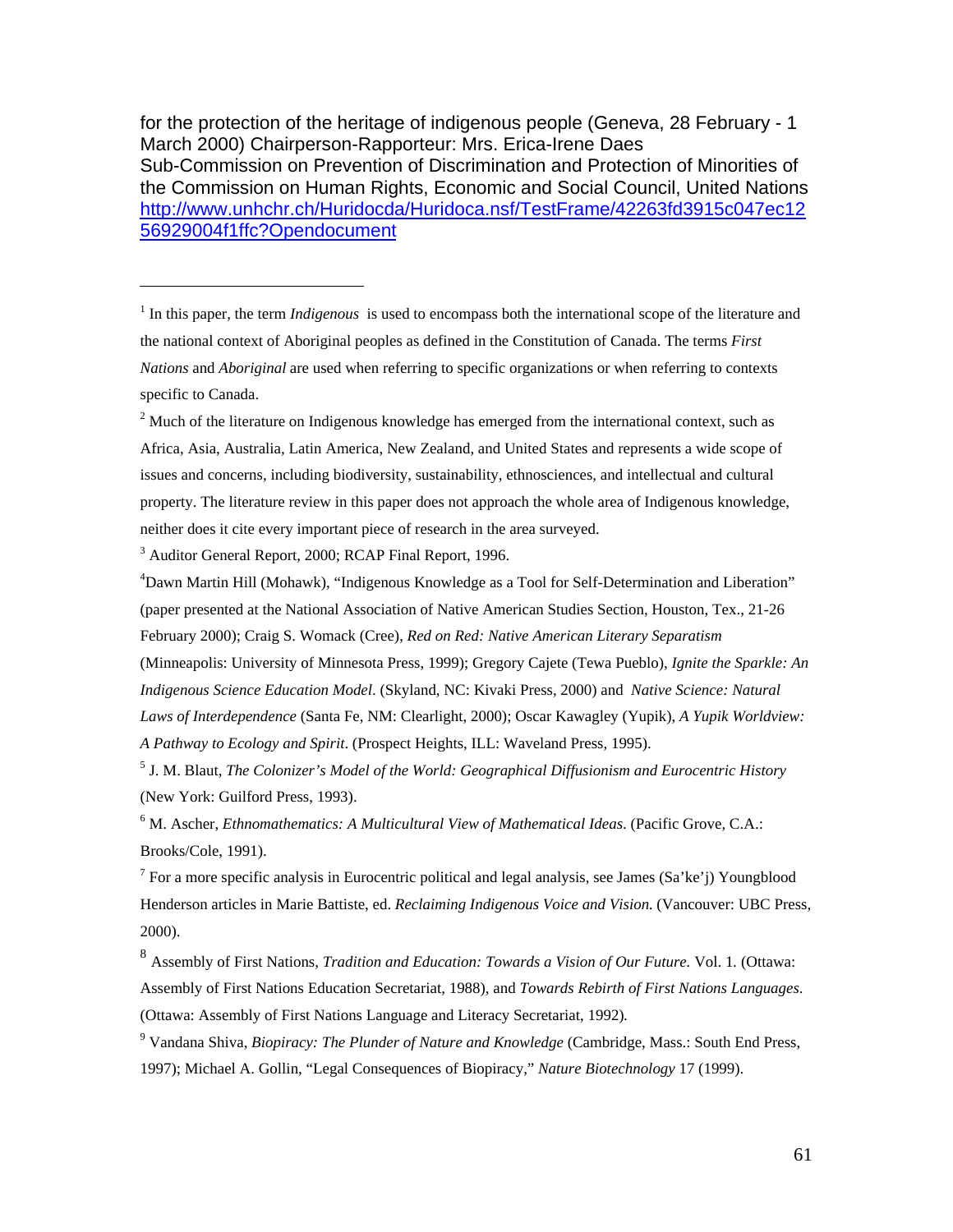<sup>10</sup> Cathyrn McConaghy. *Rethinking Indigenous Education: Culturalism, Colonialism, and the Politics of Knowing.* Flaxton, Qld: Post Pressed.

 $\overline{a}$ 

<sup>11</sup> L. Clarkson, V. Morrisette, and G. Regallet, *Our responsibility to the Seventh Generation: Indigenous Peoples and Sustainable Development.* (Winnipeg: International Institute for Sustainable Development, 1992); Canadian International Development Agency, The Human Development Division. *Draft—CIDA Policy on Indigenous Knowledge & Sustainable Human Development*. (Ottawa, ON: CIDA, September 2002).

<sup>12</sup> See Marie Battiste and James (Sa'ke'j) Youngblood Henderson, *Protecting Indigenous Knowledge and Heritage: A Global Challenge;* Gregory Cajete, *Look to the Mountain: An Ecology of Indigenous Education. (Skyland, NC: Kivaki Press, 1995), Nature Science,* and *Indigenous Knowledge;* Oscar Kawagley, *A Yupiaq Worldview;* and Alaskan Native Knowledge Network, *Standards for Culturally Responsive Schools*. (Fairbanks, AK: Alaskan Native Knowledge Network, 1998).

<sup>13</sup> Cathryn McConaghy, *Rethinking Indigenous Education: Culturalism, Colonialism and the Politics of Knowing* (Flaxton, Qld.: Post Pressed, 2000).

<sup>14</sup> *Traditional knowledge* was part of the ethnoscience or ethnobiology field within anthropology in the 1950s. *Indigenous knowledge* was a term developed in the late 1980s by Indigenous scholars and representatives to the United Nations Working Group on Indigenous Populations to cover the diverse knowledge systems of Indigenous peoples.

<sup>15</sup> Erica-Irene Daes, *Principles and Guidelines for the Protection of the Heritage of Indigenous Peoples,* United Nations Sub-Commission on Prevention of Discrimination and Protection of Minorities, Commission on Human Rights, United Nations Economic and Social Council, E/CN.4/Sub. 2/1995/26, and *Study on the Protection of the Cultural and Intellectual Property Rights of Indigenous Peoples,* United Nations Sub-Commission on Prevention of Discrimination and Protection of Minorities, Commission on Human Rights, United Nations Economic and Social Council, E/CN.4/Sub. 2/1993/28. See also *Canadian Native Law Review* \* 4: 18-26, and S. Wiessner and M. Battiste, "The 2000 Revision of the United Nations Draft Principles and Guidelines on the Protection of the Heritage of Indigenous People," *St. Thomas Law Review* 13 (2000): 383. The Aboriginal people at the 2001 Indigenous Summit of Americas, held in Ottawa from March 28-31, 2001, reaffirmed the *Principles and Guidelines* at articles 29-36.

<sup>16</sup> United Nations Environment Programme (UNEP), UN Doc. Na. 92-7807, 5 June 1992.

<sup>17</sup> UNESCO: Paris, 2000. Official document of the World Conference on Science, Budapest, Hungary, 26 June to 7 July, 1999, convened by the United Nations Educational, Scientific and Cultural Organization and the International Council for Science.

<sup>18</sup> Other international instruments of particular interest to educators are *The Coolangatta Statement on Indigenous Peoples' Rights in Education,* ratified at the 1999 World Indigenous Peoples Conference on Education in Hilo, Hawaii, and the 1999 *Kalinga Declaration on Indigenous Education and the Establishment of SIKAT Schools*.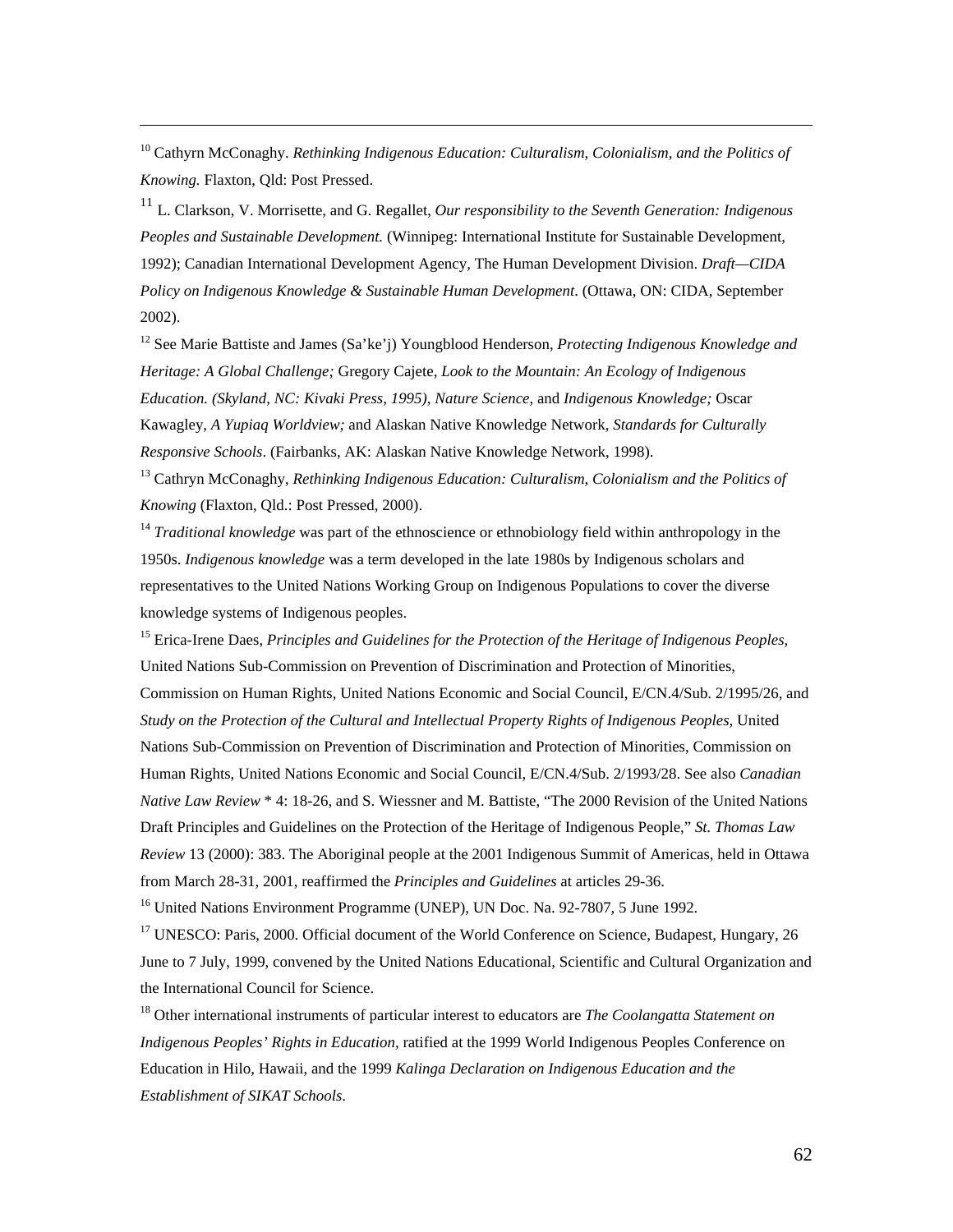<sup>19</sup> Daes, *Study on the Protection of the Cultural and Intellectual Property Rights.*

 $^{21}$  *Ibid.* 

 $\overline{a}$ 

<sup>22</sup> Office of the High Commissioner for Human Rights, *Convention (No. 169) Concerning Indigenous and Tribal Peoples in Independent Countries,* adopted 27 June 1989 by the general conference of the International Labor Organization, entry into force 5 September 1991. This convention has not been ratified by Canada, but it is part of international law. The Aboriginal peoples at the 2001 Indigenous Summit of Americas reaffirmed this convention at articles 24-25. **Article 7** of the convention provides: **"(1).** The peoples concerned shall have the right to decide their own priorities for the process of development as it affects their lives, beliefs, institutions and spiritual well-being and the lands they occupy or otherwise use, and to exercise control, to the extent possible, over their own economic, social and cultural development. In addition, they shall participate in the formulation, implementation and evaluation of plans and programmes for national and regional development that may affect them directly. **(2).** The improvement of the conditions of life and work and levels of health and education of the peoples concerned, with their participation and co-operation, shall be a matter of priority in plans for the overall economic development of areas they inhabit." **Part VI**, **Education and Means of Communication**, provides: "**Article 26**. Measures shall be taken to ensure that members of the peoples concerned have the opportunity to acquire education at all levels on at least an equal footing with the rest of the national community. **Article 27 (1)**. Education programmes and services for the peoples concerned shall be developed and implemented in cooperation with them to address their special needs, and shall incorporate their histories, their knowledge and technologies, their value systems and their further social, economic and cultural aspirations. They shall participate in the formulation, implementation and evaluation of plans and programmes for national and regional development, which may affect them directly. **(2).** The competent authority shall ensure the training of members of these peoples and their involvement in the formulation and implementation of education programmes, with a view to the progressive transfer of responsibility for the conduct of these programmes to these peoples as appropriate. **(3).** In addition, governments shall recognize the right of these peoples to establish their own educational institutions and facilities, if such institutions meet minimum standards established by the competent authority in consultation with these peoples. Appropriate resources shall be provided for this purpose. **Article 28 (1).** Children belonging to the peoples concerned shall, wherever practicable, be taught to read and write in their own indigenous language or in the language most commonly used by the group to which they belong. When this is not practicable, the competent authorities shall undertake consultations with these peoples with a view to the adoption of measures to achieve this objective. **(2).** Adequate measures shall be taken to ensure that these peoples have the opportunity to attain fluency in the national language or in one of the official languages of the country. **(3).** Measures shall be taken to preserve and promote the development and practice of the indigenous languages of the peoples concerned. **Article 29.** The imparting of general knowledge and skills that will help children belonging to

<sup>20</sup> *Ibid.* at 6.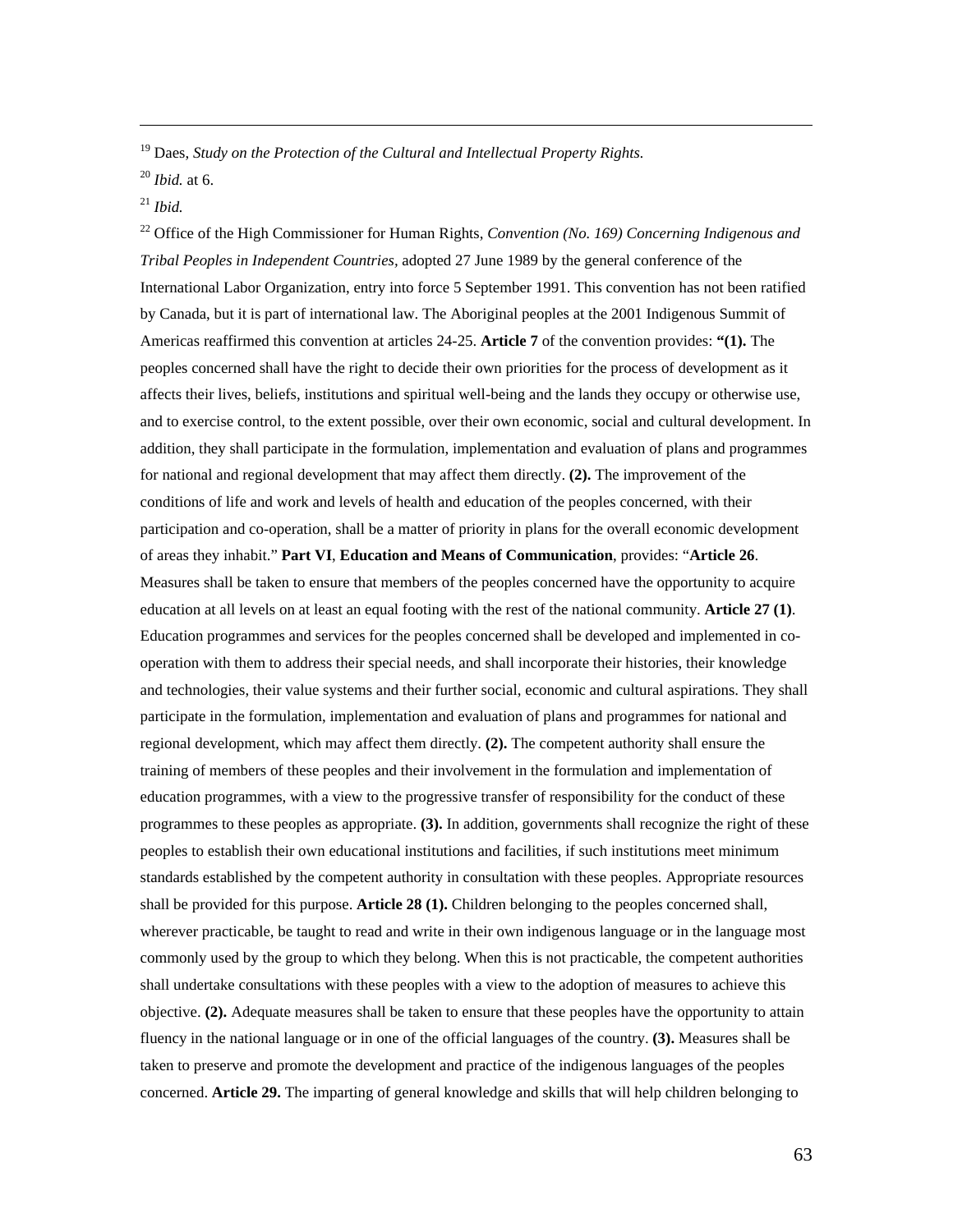the peoples concerned to participate fully and on an equal footing in their own community and in the national community shall be an aim of education for these peoples. **Article 30 (1).** Governments shall adopt measures appropriate to the traditions and cultures of the peoples concerned, to make known to them their rights and duties, especially in regard to labour, economic opportunities, education and health matters, social welfare and their rights deriving from this Convention. **(2).** If necessary, this shall be done by means of written translations and through the use of mass communications in the languages of these peoples. **Article 31.** Educational measures shall be taken among all sections of the national community, and particularly among those that are in most direct contact with the peoples concerned, with the object of eliminating prejudices that they may harbour in respect of these peoples. To this end, efforts shall be made to ensure that history textbooks and other educational materials provide a fair, accurate and informative portrayal of the societies and cultures of these peoples.

 $\overline{a}$ 

<sup>23</sup> United Nations Educational, Scientific and Cultural Organization, Confintea V, Fifth International Conference on Adult Education, Hamburg, 14-18 July 1997, "Adult Learning: A Key for the Twenty-First Century," Indigenous Education Panel; UNESCO, *World Declaration on Higher Education for the Twenty-First Century: Vision and Action* (UNESCO: Paris, 1998); UNESCO, *Declaration on Science and the Use of Scientific Knowledge, Science for the Twenty-First Century* (UNESCO: Paris, 2000); UNESCO, *Science Agenda: Framework for Action, Science for the Twenty-First Century* [are there publication details for this agenda?]*;* UNESCO-APEID, *Work Plan of APEID for the Sixth Planning Cycle, 1997-2001* (Bangkok: UNESCO Principal Office for Asia and the Pacific, 1997). Paragraph 38 of the *Declaration on Science* provides: "There is also a need to further develop appropriate national legal frameworks to accommodate the specific requirements of developing countries and traditional knowledge, sources and products, to ensure their recognition and adequate protection on the basis of the informed consent of the customary or traditional owners of this knowledge." In the 1997 work plan of ACEID, there is the continuing theme of education for all, and within the theme the two ideas which are relevant to Indigenous peoples as participants are diversity ("Each country has a unique culture (and within the national culture, many subcultures) which, if shared, may possibly benefit and enrich each other" at page 6) and equality ("... there are also other population groups who, by virtue of language, ethnicity, geographical location, or economic status, are underserved by education systems" at page 56). These divergent issues can be addressed through education, particularly through values education (A conflict of values continues to take place between the need to preserve tradition and culture, and to modernize and industrialize partly by modeling the West" at p. 6), peace education (at page 13, and environmental education (at page 6).

<sup>24</sup> Ratified by the Working Group on Indigenous Populations and ratified as a multilateral treaty among Indigenous peoples based on international precedent and custom. In the UN system the treaty is called the *Draft Declaration on the Rights of Indigenous Peoples*, United Nations Economic and Social Council, Commission on Human Rights, Sub-Commission on Prevention of Discrimination and Protection of Minorities, Discrimination Against Indigenous Peoples, E/CN.4/Sub.2/1994/2/Add.1.. The Aboriginal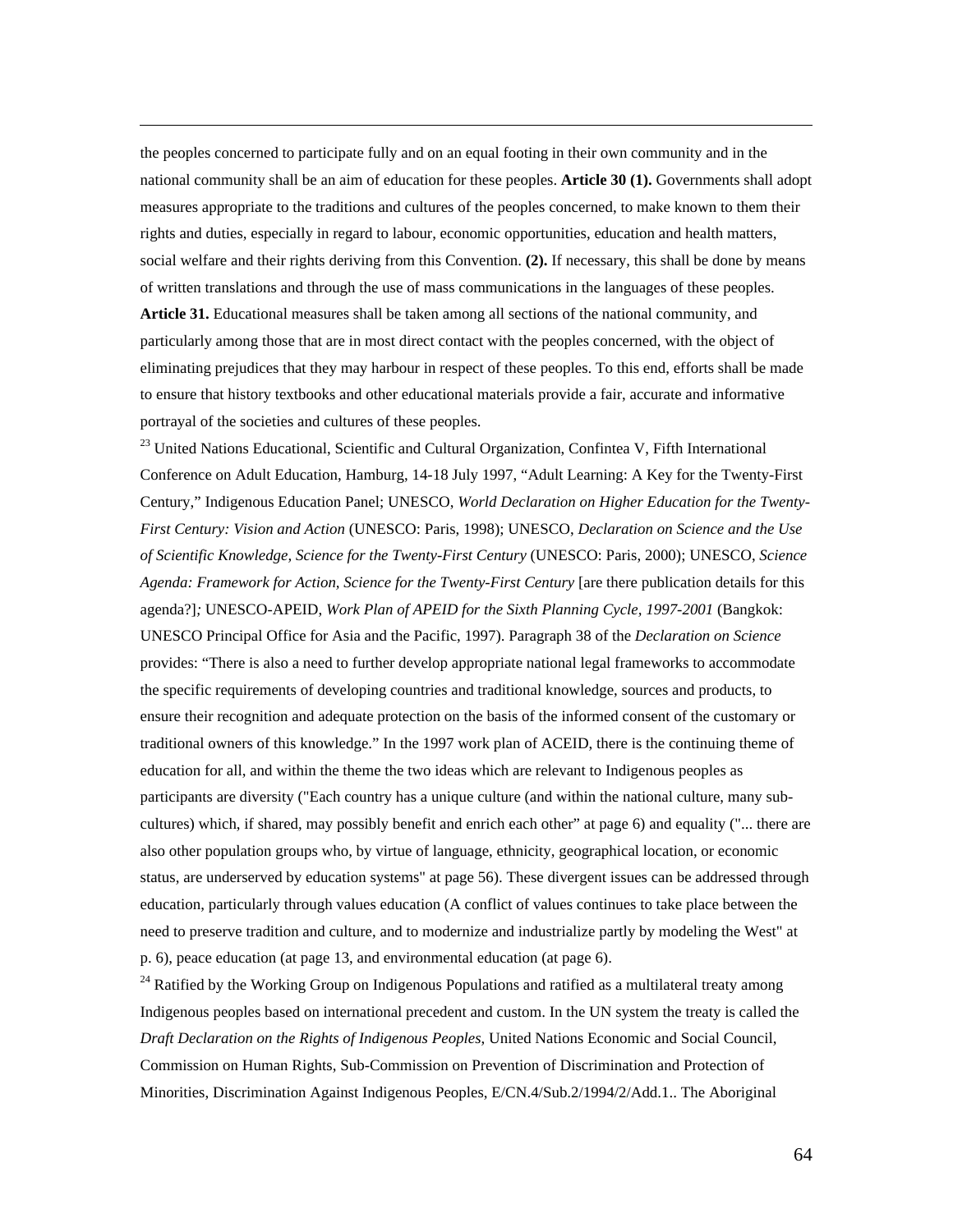people in the 2001 Indigenous Summit of Americas reaffirmed the treaty at article 7. The *Draft Declaration* provides: "Article 12.Indigenous peoples have the right to practice and revitalize their cultural traditions and customs. This includes the right to maintain, protect and develop the past, present and future manifestations of their cultures, such as archaeological and historical sites, artifacts, designs, ceremonies, technologies and visual and performing arts and literature, as well as the right to restitution of cultural, intellectual, religious and spiritual property taken without their free and informed consent or in violation of their laws, traditions and customs. Article 13. Indigenous peoples have the right to manifest, practice, develop and teach their spiritual and religious traditions, customs and ceremonies; the right to maintain, protect, and have access in privacy to their religious and cultural sites; the right to use and control of ceremonial objects; and the right to repatriation of human remains. …Article 14. Indigenous peoples have the right to revitalize, use, develop and transmit to future generations their histories, languages, oral traditions, philosophies, writing systems and literatures, and to designate and retain their own names for communities, places and persons. States shall take effective measures, especially whenever any right of indigenous peoples may be affected, to ensure this right and to ensure that they can understand and be understood in political, legal and administrative proceedings where necessary through the provision of interpretation or by other appropriate means. Article 15. Indigenous children have the right to all levels and forms of education of the State. All indigenous peoples also have this right and the right to establish and control their educational systems and institutions providing education in their own languages, in a manner appropriate to their cultural methods of teaching and learning. Indigenous children living outside their communities have the right to be provided access to education in their own culture and language. Article 16. Indigenous peoples have the right to have the dignity and diversity of their cultures, traditions, histories and aspirations appropriately reflected in all forms of education and public information. States shall take effective measures, in consultation with the indigenous peoples concerned, to eliminate all prejudice and discrimination and to promote tolerance, understanding and good relations among indigenous peoples and all segments of society. Article 17. Indigenous people have the right to establish their own languages. They also have the right to equal access to all forms of non-indigenous media. States shall take effective measures to ensure that State-owned media duly reflect indigenous cultural diversity. Article 18. Indigenous peoples have the right to enjoy fully all rights established under international labour law and national labour legislation. Article 31 Indigenous peoples, as a specific form of exercising their right to self-determination, have the right to autonomy or self-government in matters relating to their internal and local affairs, including culture [and] education, as well as ways and means for financing these autonomous functions."

 $\overline{a}$ 

<sup>25</sup> GT/DADIN/doc.1/99 rev. 2; *Report of the Chair of the Working Group to Prepare the Proposed American Declaration on the Rights of Indigenous Populations,* GT/DADIN/doc.5/99; Draft work plan 2000/2001 - GT/DADIN/doc.6/00 rev. 6. \*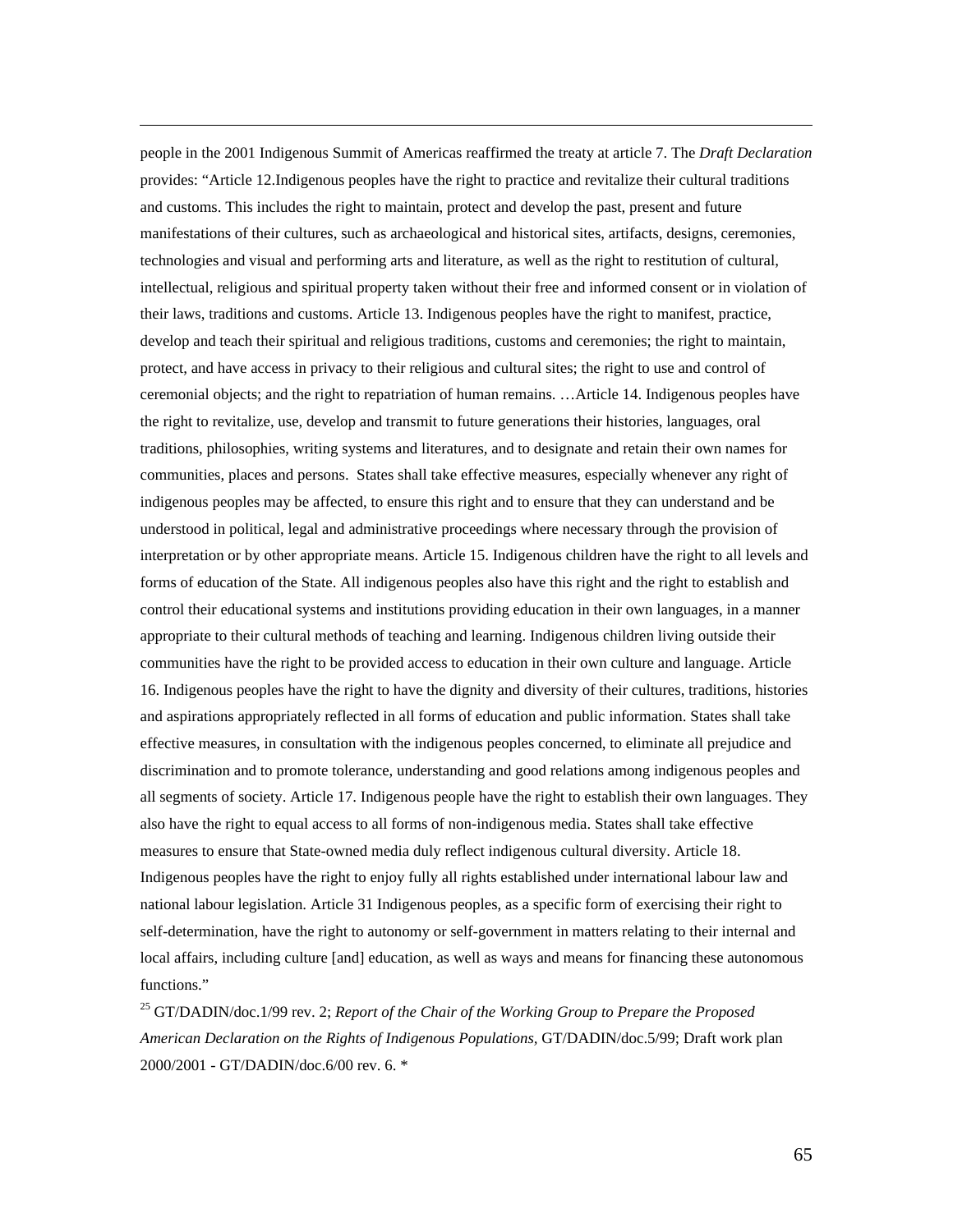$26$  In the Plan of Action of the Third Summit of the Americas, held in Quebec City in 2001, the countries recognized that "education is the key to strengthening democratic institutions, promoting the development of human potential, equality and understanding among our peoples, as well as sustaining economic growth and reducing poverty." The hemispheric leaders committed themselves to promote universal access to quality basic education, support lifelong learning, strengthen educational systems and enhance the performance of teachers. In this summit, the commitment to assure, by the year 2010, universal access to and successful completion of primary school by all children was reiterated. In addition, access to quality secondary education for a minimum of 75 percent of all youths was also reiterated. **Article 16** provided for education reform for Indigenous peoples: "Recognizing that the unique cultures, histories and demographic, socio-economic and political circumstances of indigenous peoples in the Americas necessitate special measures to assist them in reaching their full human potential, and that their inclusion throughout our societies and institutions is a valuable element in the continuous strengthening, not only of human rights in our hemispheric community, but also, more broadly, of our democracies, economies and civilizations; noting that although progress has been made, it is necessary to make their best efforts, in accordance with national legislation, to … acknowledge the value that the world views, uses, customs and traditions of indigenous peoples can make to policies and programs … [and] develop corresponding strategies and methods to consider and respect indigenous peoples' cultural practices and protect their traditional knowledge in accordance with the principles and objectives of the Convention on Biological Diversity; Increase the availability and accessibility of educational services in consultation with indigenous peoples, especially women, children and youth, in accordance with their values, customs, traditions and organizational structures, by promoting linguistic and cultural diversity in education and training programs for indigenous communities; promote national and regional strategies for indigenous; … to promote equal opportunity, raise the average school-leaving age, maximize individual and collective achievement, and promote lifelong learning for all indigenous people; Promote and accommodate, as appropriate, the particular cultural, linguistic and developmental needs of indigenous peoples, in urban and rural contexts, into the development and implementation of educational initiatives and strategies, with special attention to building institutional capacity, connectivity and linkages … ; Promote and enhance, in all sectors of society, and especially in the area of education, the understanding of the contribution made by indigenous peoples in shaping the national identity of the countries in which they live."

<sup>27</sup> See L. Clarkson, V. Morrisette, and G. Regallet, *Our Responsibility to the Seventh Generation: Indigenous Peoples and Sustainable Development* (Winnipeg: International Institute for Sustainable Development, 1992).

<sup>28</sup> *Ibid..*

 $\overline{a}$ 

<sup>29</sup> *Declaration on Science and the Use of Scientific Knowledge, Science for the Twenty-First Century*, Budapest, Hungary. See paras. 32, 83-87.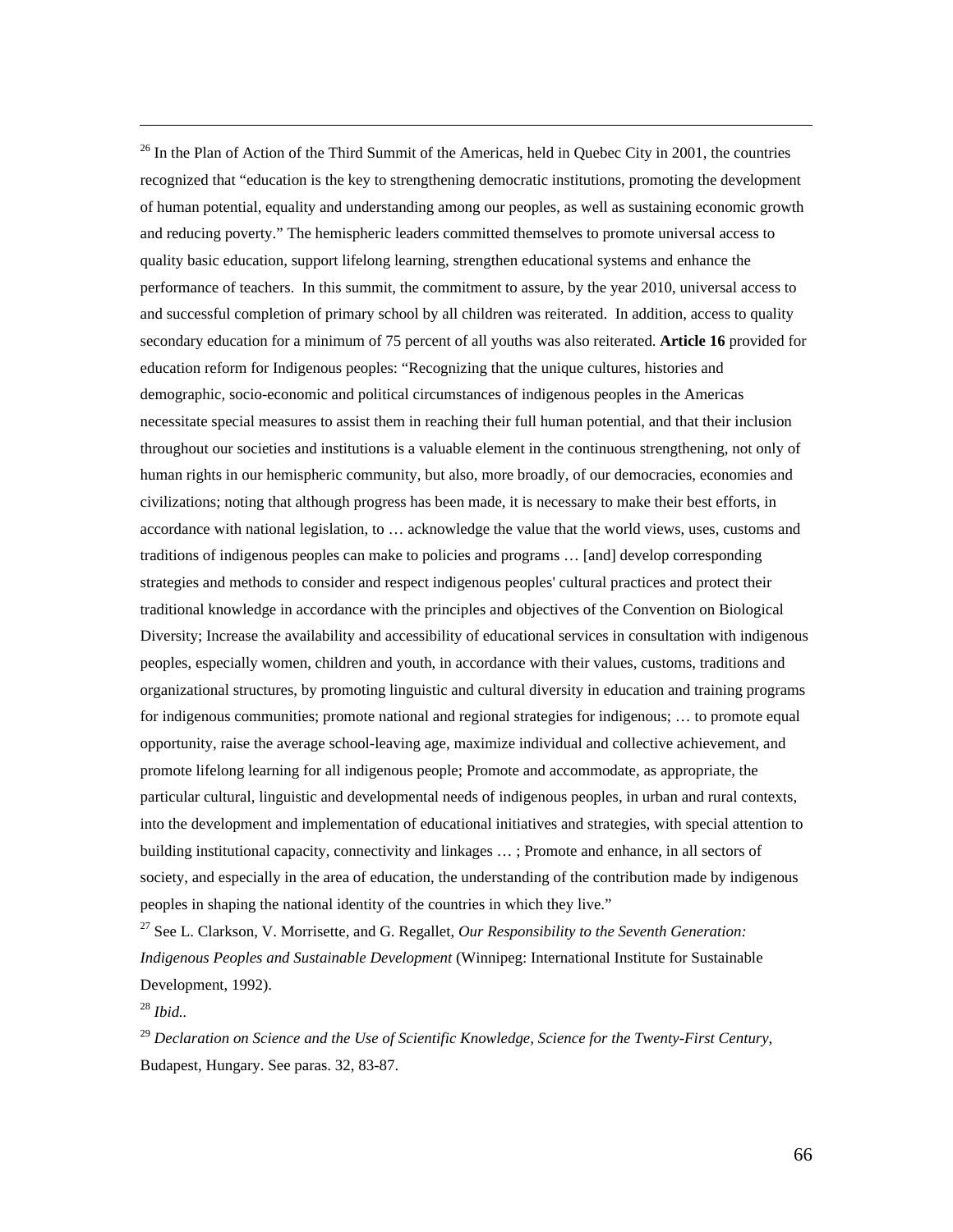<sup>30</sup> Bernard Schissel and Terry Wotherspoon, *The Legacy of School for Aboriginal People* (New York: Oxford University Press, 2003).

<sup>31</sup> Robin Ridington, *Little Bit Know Something: Stories in a Language of Anthropology* (Iowa City: University of Iowa Press, 1990) appears to take this restrictive approach. Other terms encountered in the literature are "ethnoscience" and derivatives such as "ethnobiology" and "ethnopharmacology."

<sup>32</sup> Russel Barsh, "The Epistemology of Traditional Healing Systems," *Human Organization* 56(1) (1997): 28-37. See also the work of the scientists and Mi'kmaw knowledge keepers working at the University College of Cape Breton in forging Mi'kmaq Integrative Science. Their approach has similarly begun with examining the plant life in Cape Breton. Peggy Berkowitz, "Western Science Meets Mi'kmaq Knowledge: Integrating Science in Cape Breton," *University Affairs* (December 2001): 16-20.

<sup>33</sup> See the comparison of the characteristics of Western and Indigenous Science in F. David Peat, *Blackfoot Physics. A Journey into the Native American Universe* (New York: Fourth Estate Limited, 1996) also titled *Lighting the Seventh Fire* (New York: Birch Lane Press, 1994).

<sup>34</sup> Louise Grenier, *Working with Indigenous Knowledge: A Guide for Researchers* (Ottawa: International Development Research Centre, 1998).

<sup>35</sup> Michael A.D. Ferguson and François Messier, "Collection and Analysis of Traditional Ecological Knowledge About a Population of Arctic Tundra Caribou," *Arctic* 50(1) (1997): 1-28.

<sup>36</sup> NUFFIC. SciDev.Net is a free-access, Internet-based network devoted to reporting on and discussing those aspects of modern science and technology that are relevant to sustainable development and the social and economic needs of developing countries. It is available at

www.scidev.net/dossiers/indigenous\_knowledge/index.html

 $\overline{a}$ 

<sup>37</sup> Virginia D. Nazarea, Robert E. Roades, Erla Bontoyan, and Gabriela Flora, "Defining Indicators Which Make Sense to Local People: Intra-Cultural Variation in Perceptions of Natural Resources," *Human Organization* 57(2) (1998): 159-170; reviewed critically by Chantelle P. Marlor, Russel L. Barsh, and Levita Duhaylungsod, "Comment on 'Defining Indicators Which Make Sense to Local People,'" *Human Organization* 58(2) (1999): 216-220.

<sup>38</sup> C. den Biggelaar and M.A. Gold, "The Use and Value of Multiple Methods to Capture the Diversity of Endogenous Agroforestry Knowledge: an Example from Rwanda," *Agroforestry Systems* 30(3) (1995): 263-275.

<sup>39</sup> Howard Morphy, "Landscape and the Reproduction of the Ancestral Past," in Eric Hirsch and Michael O'Hanlon, eds., *The Anthropology of Landscape: Perspectives on Place and Space* (Oxford: Clarendon Press, 1995) pages 184-209; Keith H. Basso, *Wisdom Sits in Places; Landscape and Language Among the Western Apache* (Albuquerque: University of New Mexico Press, 1996). It seems to me that Indigenous peoples' identities are increasingly being shaped by their globally shared experience of oppression as well as by their older attachments to specific local landscapes.

<sup>40</sup> Battiste and Henderson, *Protecting Indigenous Knowledge and Heritage*.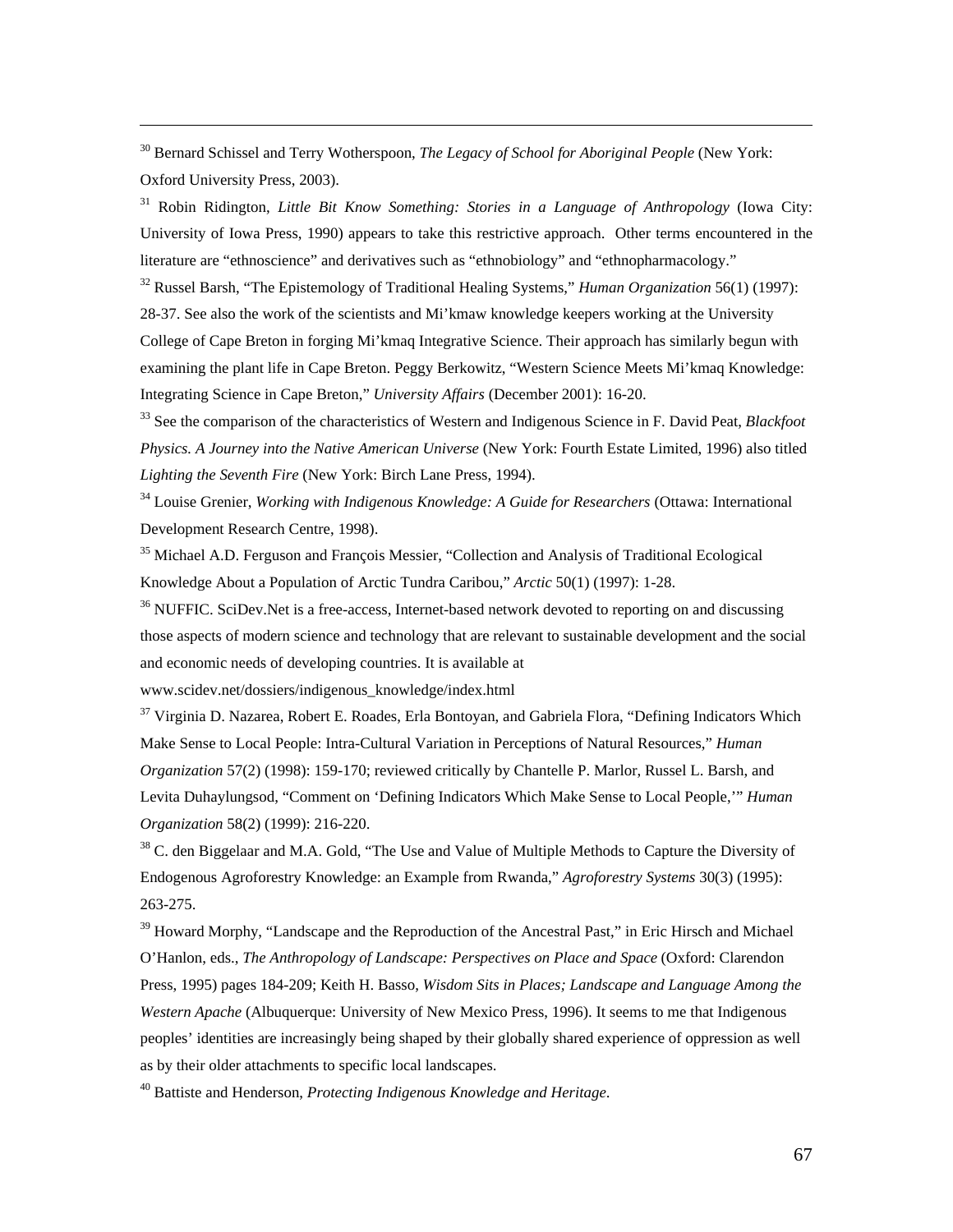$^{41}$  Para. 56 in R. v. Côté, [1996] 3 S.C.R. 136 per Lamer C.J.

<sup>42</sup> *R.* v. *Sundown,* [1999] 1 S.C.R. 393 at paras. 26-33; *R.* v. *Marshall*, [1999] 3 S.C.R. 456 at paras. 70, 78.

<sup>43</sup> Diane Knight, *The Seven Fires*.

 $\overline{a}$ 

<sup>44</sup> Linda Cleary and Thomas Peacock, *Collected Wisdom.*

<sup>45</sup> See Willie Ermine, "Aboriginal Epistemology."

<sup>46</sup> Barry Kort, Bob Reilly, "Evolving Educational Pedagogy in Developing Nations".

<sup>47</sup> James Banks has led the literature on multiculturalism. See James Banks, *Multicultural*

*Education: Issues and Perspectives,* 4<sup>th</sup> ed. (Etobicoke, Ont.: Wiley and Sons, 2002).

<sup>48</sup> See *School Plus: A Vision for Children and Youth*, *Final Report of the Minister of Education,*

*Government of Saskatchewan,* prepared by Dr. M. Tymchak, Chair, Task Force and Public Dialogue on the Role of the School, 28 February 2001, pages 101-103; and Verna St. Denis, Rita Bouvier, and Marie Battiste, *Kisinahmahkewak: Aboriginal Teachers in Publicly Funded Schools* (Regina, Sask.: Saskatchewan Education, 1998).

 $^{49}$  Velma Willett, "Islands of Culture: The Experiences of Post Secondary Cree Language Teachers" (M.Ed.) thesis, University of Saskatchewan, Saskatoon, 2001).

<sup>50</sup> Assembly of First Nations, *Towards Linguistic Justice for First Nations* (Ottawa: Assembly of First Nations Secretariat, 1990).

<sup>51</sup> Royal Commission on Aboriginal Peoples, *Report of the Royal Commission of Aboriginal Peoples,* 5 vols. (Ottawa: Canada Communication Group, 1996); Assembly of First Nations, *Tradition and Education, Towards Linguistic Justice*.

 $52$  Stephanie Inglis' dissertation reports that unlike current linguistics that holds all languages have universals of tense, Mi'kmaq language has no tense contrasts, but is largely build on representations of evidentiality. The accessibility of knowledge source upon which the speaker bases his or her assertions is important to how one knows. Hence, the orality of knowledge is grammaticalized in the verbal system of Mi'kmaq through a function of the system of modality. See p. 122-123, "Speakers Experience: A Study of Mi'kmaq Modality".

<sup>53</sup> Lenore Stiffarm, *Aboriginal Pedagogy… As We See It* (Saskatoon, Sask.: University of Saskatchewan Extension Press, 1998).

<sup>54</sup> Eber Hampton, "Towards a Redefinition of Indian Education."

<sup>55</sup> Beverly Kynoch, "Finding the Way Home: Aboriginal Voices in Canadian Literature."

<sup>56</sup> Michael Tymchak, "School Plus: A Vision for Children and Youth." Final Report to the Minister of Education, Government of Saskatchewan. Saskatchewan Instructional Development & Research Unit (SIDRU), February 28, 2001.

<sup>57</sup> Barnaby 1992:228\*, as cited in Livy Visano and Lisa Jakubowski, *Teaching Controversy* (Halifax: Fernwood Press, 2002), page 56.

<sup>58</sup> Livy Visano and Lisa Jakubowski, *Teaching Controversy*.